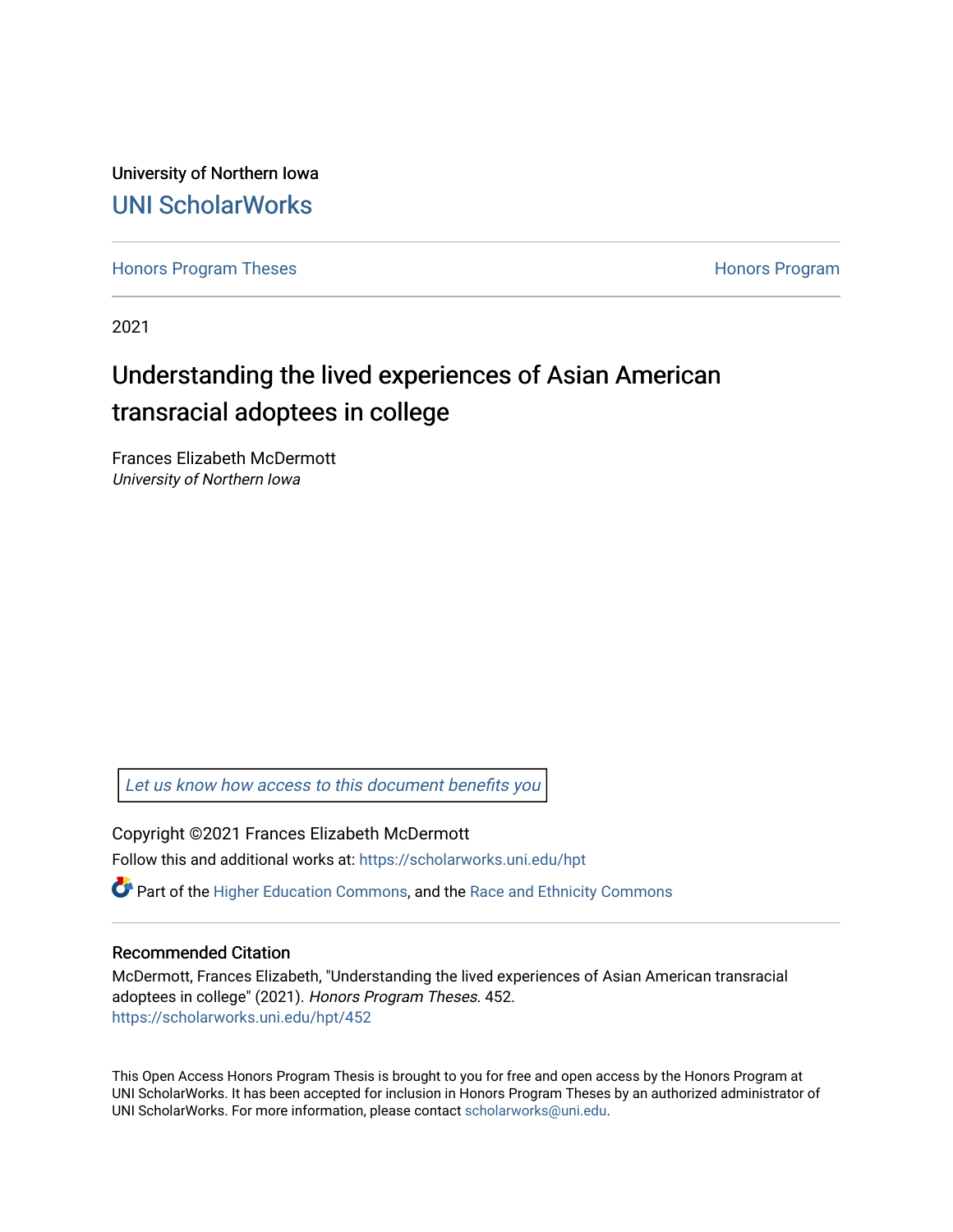# UNDERSTANDING THE LIVED EXPERIENCES OF ASIAN AMERICAN

# TRANSRACIAL ADOPTEES IN COLLEGE

A Thesis Submitted

in Partial Fulfillment

of the Requirements for the Designation

University Honors

Frances Elizabeth McDermott

University of Northern Iowa

May 2021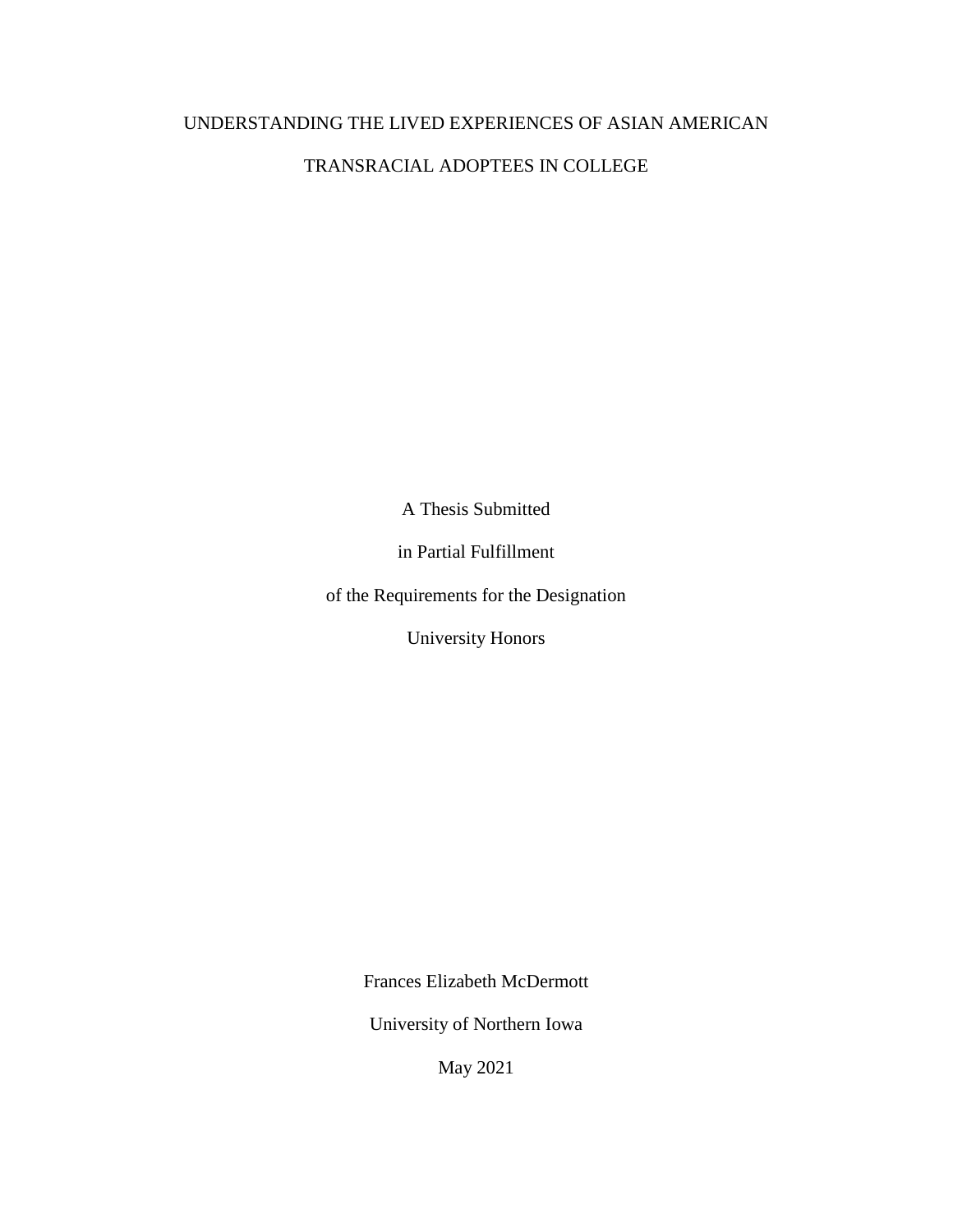# EXPERIENCES OF ASIAN AMERICAN TRANSRACIAL ADOPTEES

This Study by: Frances McDermott

Entitled: Understanding the Lived Experiences of Asian American Transracial Adoptees in

College

has been approved as meeting the thesis or project requirement for the Designation University

Honors

Date Dr. Kristin Woods, Honors Thesis Advisor, Senior Associate Vice President, Enrollment Management and Student Success

Date Dr. Jessica Moon, Director, University Honors Program

\_\_\_\_\_\_\_\_ \_\_\_\_\_\_\_\_\_\_\_\_\_\_\_\_\_\_\_\_\_\_\_\_\_\_\_\_\_\_\_\_\_\_\_\_\_\_\_\_\_\_\_\_\_\_\_\_\_\_\_\_\_\_

\_\_\_\_\_\_\_\_ \_\_\_\_\_\_\_\_\_\_\_\_\_\_\_\_\_\_\_\_\_\_\_\_\_\_\_\_\_\_\_\_\_\_\_\_\_\_\_\_\_\_\_\_\_\_\_\_\_\_\_\_\_\_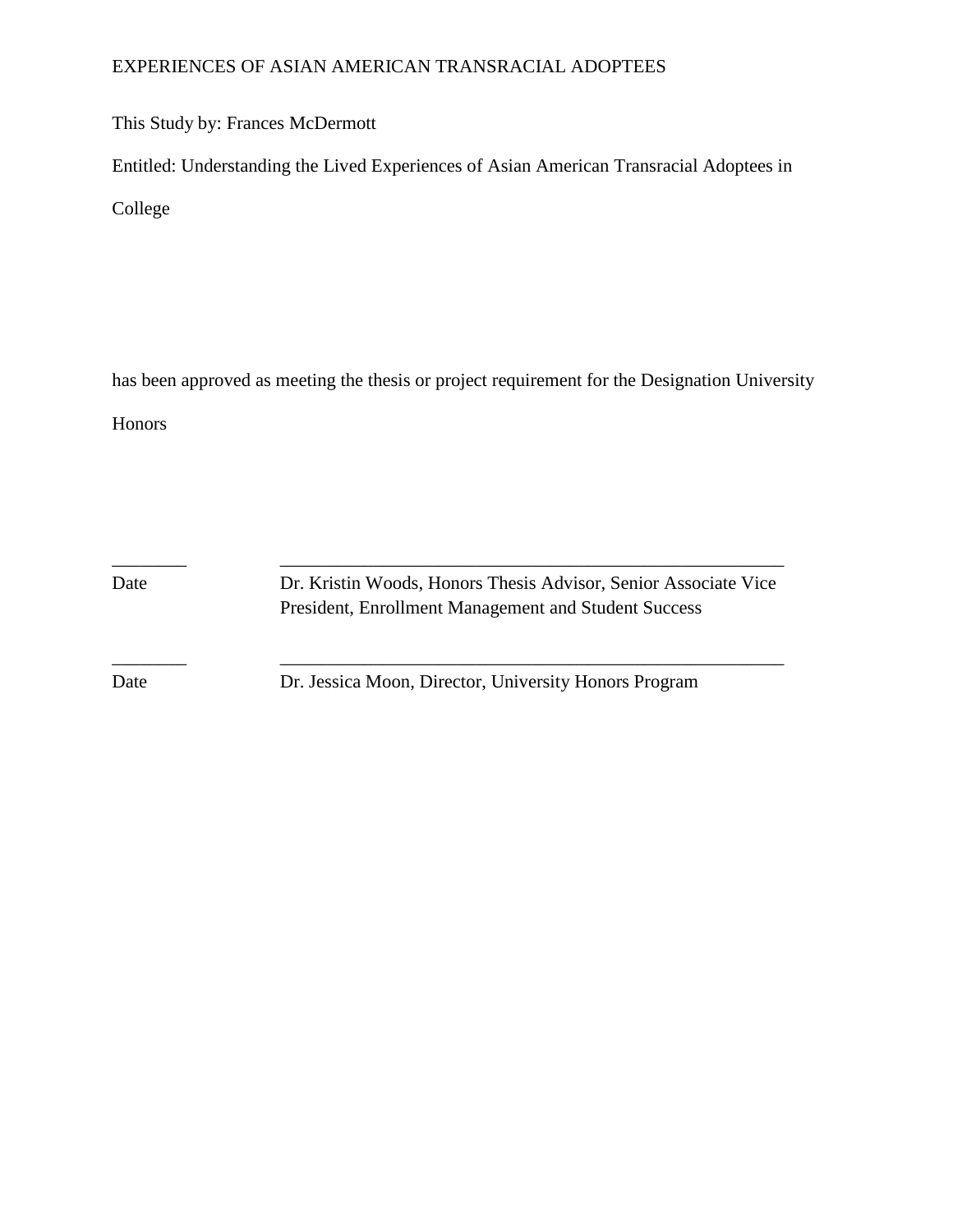#### **Acknowledgements**

First and foremost, I would like to thank my amazing thesis advisor, Kristin Woods, for all that she has done to support and guide me throughout this process. Without her encouragement to pursue this topic, none of this would have happened. Thank you, Kristin, for pushing me to explore a new area of study and a new form of research, and for being my soundboard as I navigated the completion of this study.

Second, I cannot thank Amy Petersen enough for her guidance in how to conduct a qualitative research study and for her constant encouragement as I struggled to find confidence in my writing. Having never completed a qualitative research study before, Amy was such an influential resource throughout all steps of the process, and I am so grateful for her willingness to help me.

I also would like to thank all of the Asian American adoptees who participated in my study. Your courage in opening up about your personal experiences means the world. My thesis could not have been completed without you.

Last, and certainly not least, I'd like to thank my mother and my extended family for always being supportive and open about my adoption journey. I would not be in the place I am today without your constant love and support.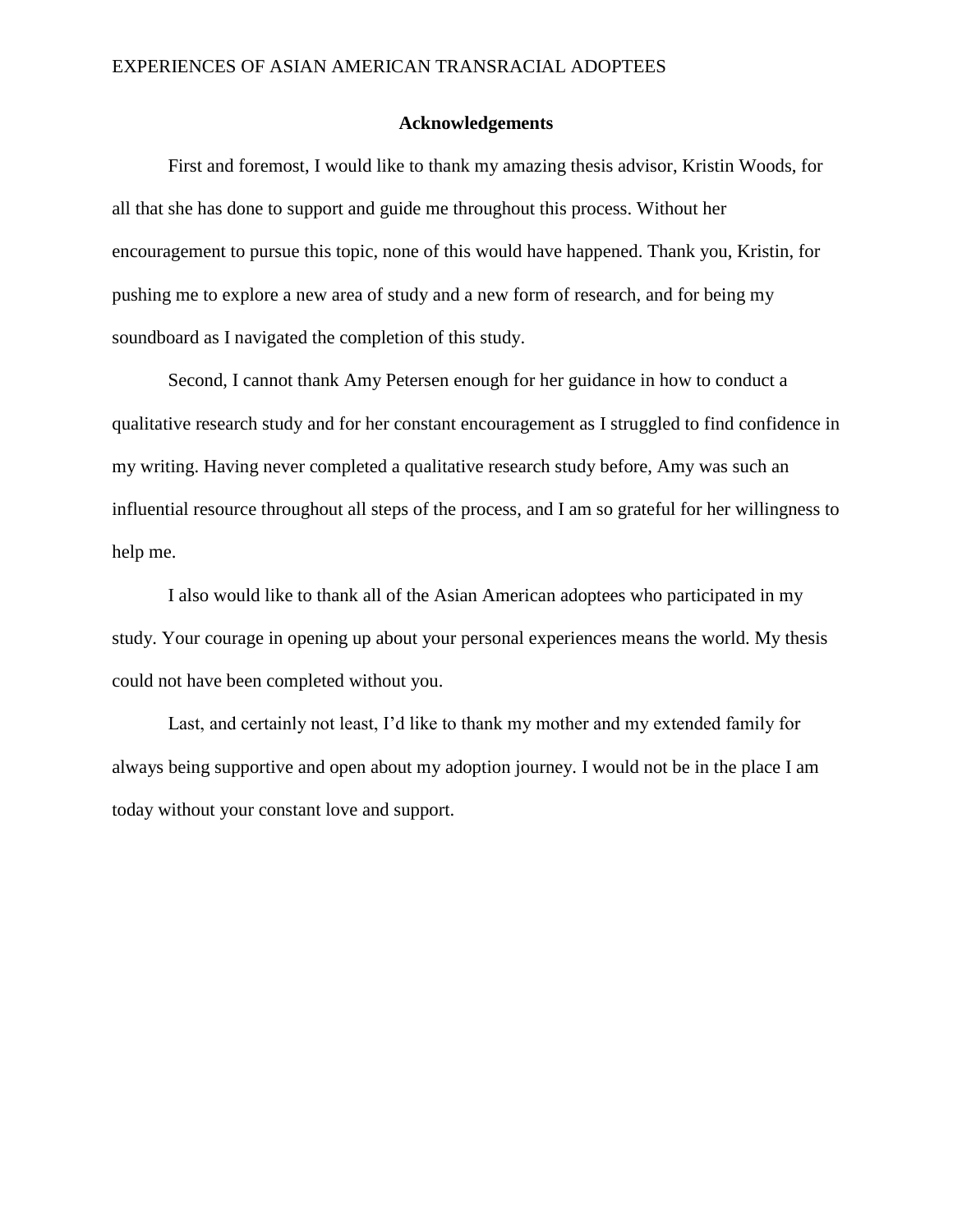#### **Abstract**

Asian American transracial adoptees are an underserved and underrepresented population in America, specifically on college campuses. The purpose of this study was to gain an in-depth understanding of experiences lived by individuals in this group, focusing on their time in college. Through qualitative interviews, this research captured the feelings, opinions, and experiences of select individuals within this group. Two semi-structured interviews were conducted with six separate participants via video chat. All participants attend(ed) the University of Northern Iowa, were 18 years of age or older, and were adopted from an Asian country into a White, American family. Results showed that each participant is at their own unique stage of identity development based upon their personal experiences and background, and no two are the exact same. However, many of them faced a similar struggle of trying to balance and understand their Asian identity while connecting more to White culture due to their upbringing. Additionally, college resources and programming for minorities was a common positive influence on the college experience across several interviews. The stories of each participant serve as a strong base from which to measure the need and benefit of additional support and resources for this population while in college.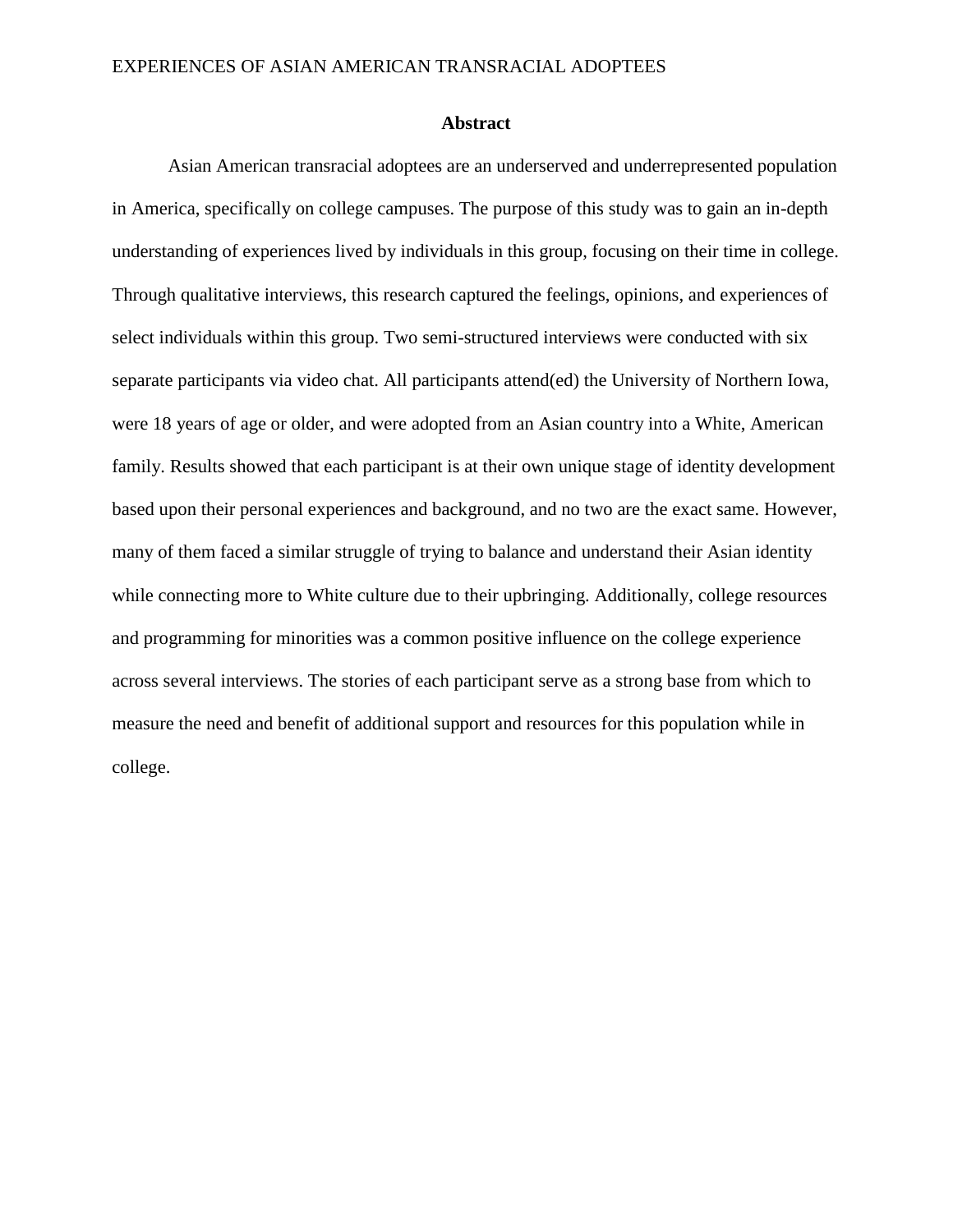# **Terms**

In order to ensure that all readers have the same understanding of topics covered in this thesis, I have laid out definitions for terms that are commonly used.

- **Transracial adoptee:** Refers to a child of one race being adopted by a parent(s) of another race (i.e., a Chinese child adopted by White parents) (Nelson, 2016).
- **Transnational adoptee:** Refers to a child with citizenship in one country being adopted by a parent(s) with citizenship in another. These types of adoptions do not necessarily have to be transracial (i.e., a child born in China adopted by an Asian American family) (Nelson, 2016).
- **Asian American transracial adoptee:** In this paper, I use Asian American transracial adoptee to refer to an individual whose origins are from an Asian country but who has been adopted into an American, non-Asian family (this study primarily focuses on those specifically adopted into a White family). I refer to the participants in this study as Asian American transracial adoptees solely to clarify who I am speaking about, although they may not identify themselves with this exact title.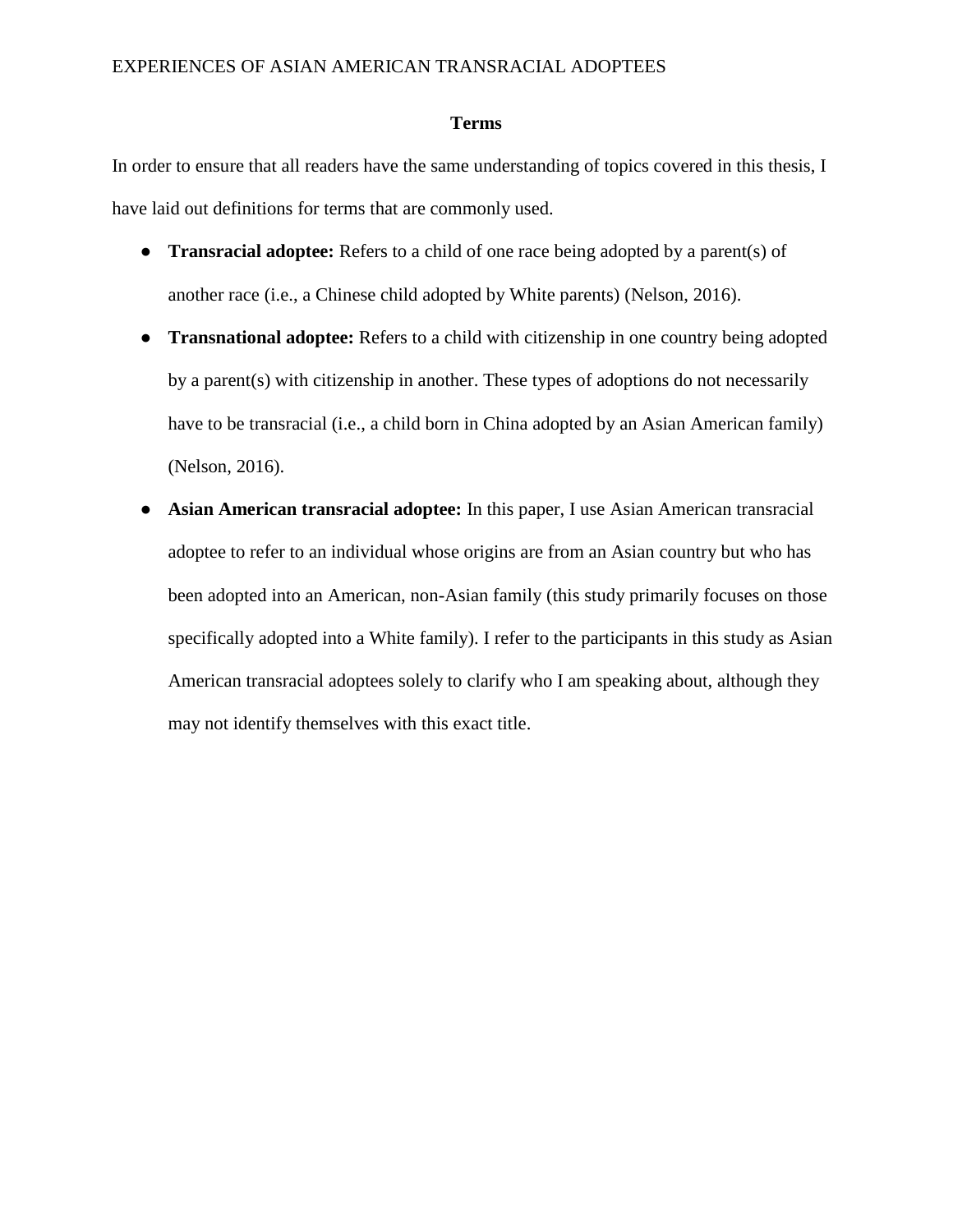# **Introduction**

In the year 2000, when I was 13 months old, I was adopted from Jiangxi, China by a single, White American woman who had no other kids of her own but always dreamed of being a mother. After months and months of paperwork, interviews, and prayers, she traveled 6,900 miles across the world to be united with her new daughter. She brought me back with her to the United States of America, where I was welcomed with open arms into my new family and began a new life, completely different than the one I was born into.

As is the case with many adoptees from Asian countries, I know very little about my life prior to my adoption. The only information I have comes from my mother, who fortunately has always been transparent and open with me about everything she knows. According to her, I was found outside of a fire department in Jiangxi, China, wrapped in a blanket with my birth name, Yi Wen Xin, and birthdate, February 5, 1999, pinned to the outside. They brought me to a nearby orphanage where I stayed for a short while until I was brought into a foster home and then eventually adopted. I know nothing about my birth parents.

Growing up, I never considered myself to be any different than my White family or the other children around me. I was raised in small-town Iowa, in a town of about 4,000 people where there are about five common last names and everyone knows everything about everyone. Because of this, it seemed as though my whole community already knew everything about my adoption story before I was even old enough to comprehend it myself.

Even though I always understood that I was adopted and that I looked different, I still felt like I was just like everyone else in my community. And I was treated that way, too. Although my mother did make a good effort during my early years to expose me to what little Asian culture there was around our region, I still gravitated towards all of the same interests and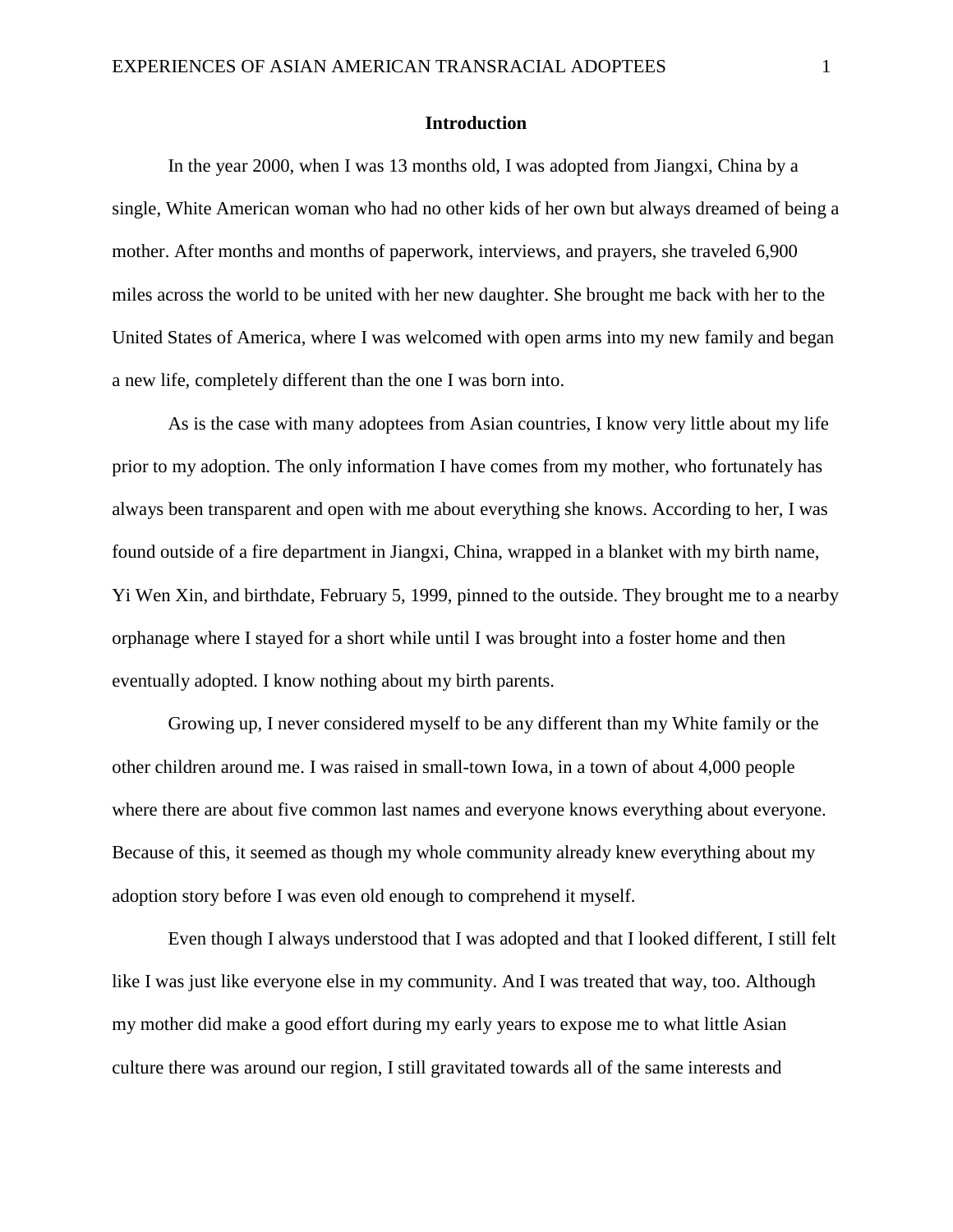activities that the rest of my White community did. How couldn't I? My family was White, my friends were White, and so was everyone else in my town...for all intents and purposes, I *felt* White. In fact, I distinctly remember a time in third grade, when we were taking the Iowa standardized tests, I actually filled in the "White" box for my race. Even though I knew I was *technically* Asian, that seemed like a more accurate answer to me at the time.

It was not until I left my small-town bubble for college that the implications of my race ever truly crossed my mind. No longer was I surrounded by family, friends and neighbors who all knew me and my adoption story and treated me just like all the other kids my age. I was thrown into an environment in which I became increasingly aware that people were probably making assumptions about me because of my appearance. I felt like I had to explain my story to people and prove to them that I was just like them - *them* being the 85% of students at my university who were White.

The process of understanding and grappling with this part of my identity is something I have spent the majority of my college years internalizing and, if I'm being honest, suppressing. I found myself consistently downplaying the topic of my race and adoption because, for most of my life, that is how I treated it at home. Even though throughout my life everyone acknowledged that I was adopted from China, people would say things like "You're not really Asian," or "Yeah, but you don't count," whenever something related to my race would come up. As a result, I subconsciously discarded my Asian identity completely and rarely addressed my adoption as a part of my life.

It wasn't until my senior year of college, when I began looking into thesis topics, that I really started to grow interest in the idea of exploring my adoptee identity. At first, I was surprised to find that there was a small area of academia that actually explored this topic at all.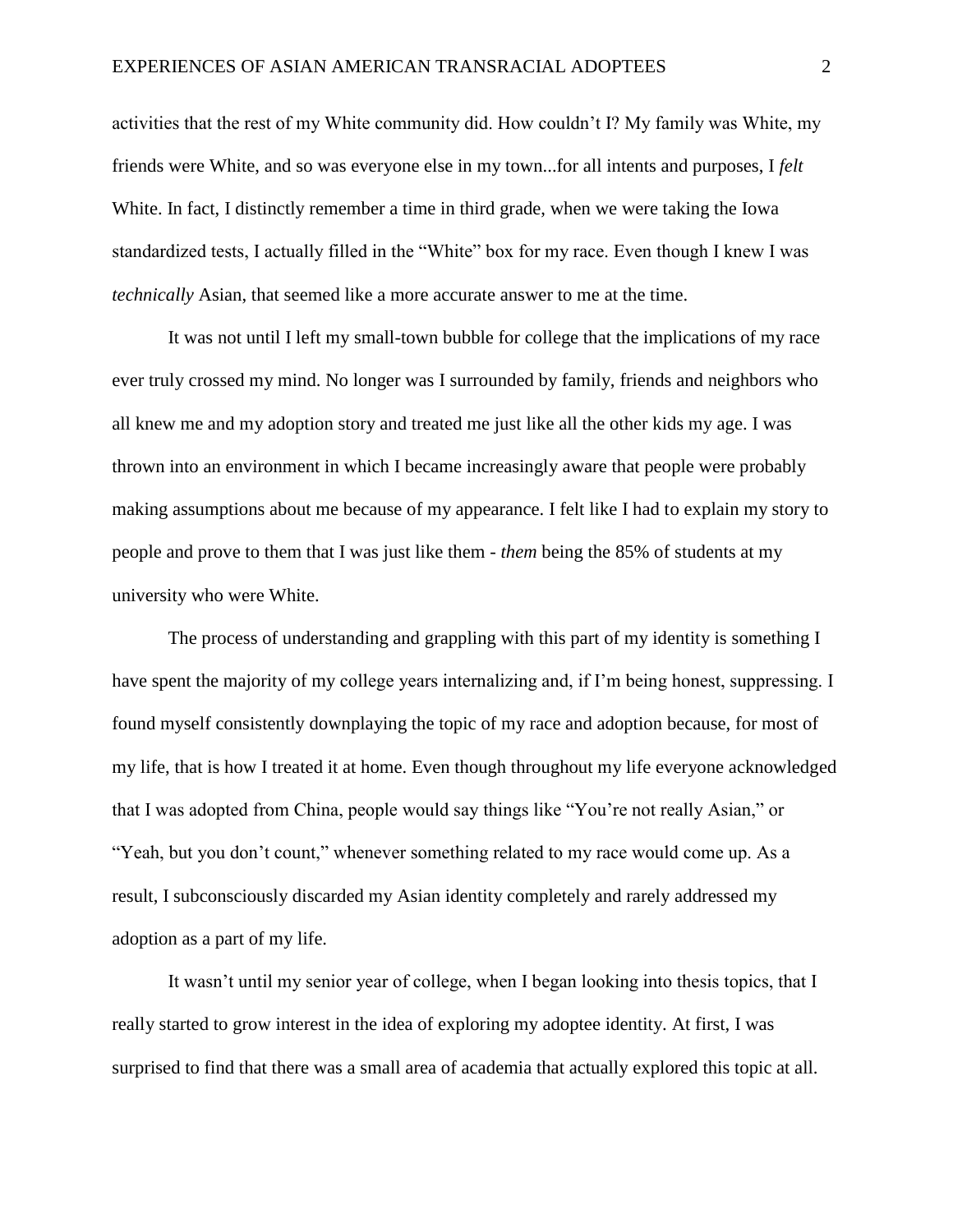As I read through some of the literature, I was shocked to discover that pretty much all of the theories and identity models strikingly aligned with the feelings and emotions that I have experienced my whole life as a transracial Asian American adoptee.

That research gave me the courage I needed to pursue this topic. While there was some research out there, what I realized is that there is still a significant lack of literature that gives voice to the actual Asian American adoptees themselves. Specifically, there is a severe lack of research on this population after adolescence and into their young adult years. As a member of this population, I realized that I have an amazing opportunity to tell my story and the stories of other Asian American transracial adoptees.

The purpose of this thesis is to understand and call to light the lived experiences of Asian American transracial adoptees as they navigate the college environment. College is a time of crucial self-identity development, and the complex identities that Asian American transracial adoptees have to manage can be even more confusing during this time. By telling these stories, it is my hope that I can inform and educate others, especially college administrators and faculty, on the experiences of Asian American transracial adoptees while at college and potentially discover how their needs could be better addressed.

#### **Literature Review**

#### **A History of Transracial Adoption in the United States**

The history of adoption in the United States is extensive. Although adoption has been in existence for as long as humans have, "modern" adoption history refers to adoptions after 1851, when the first adoption law was passed in Massachusetts (American Adoptions, n.d.). Currently, national data indicates that there are 1.7 million adoptive households across the country and that 2% of all U.S. children live with at least one adoptive parent (Park, 2012).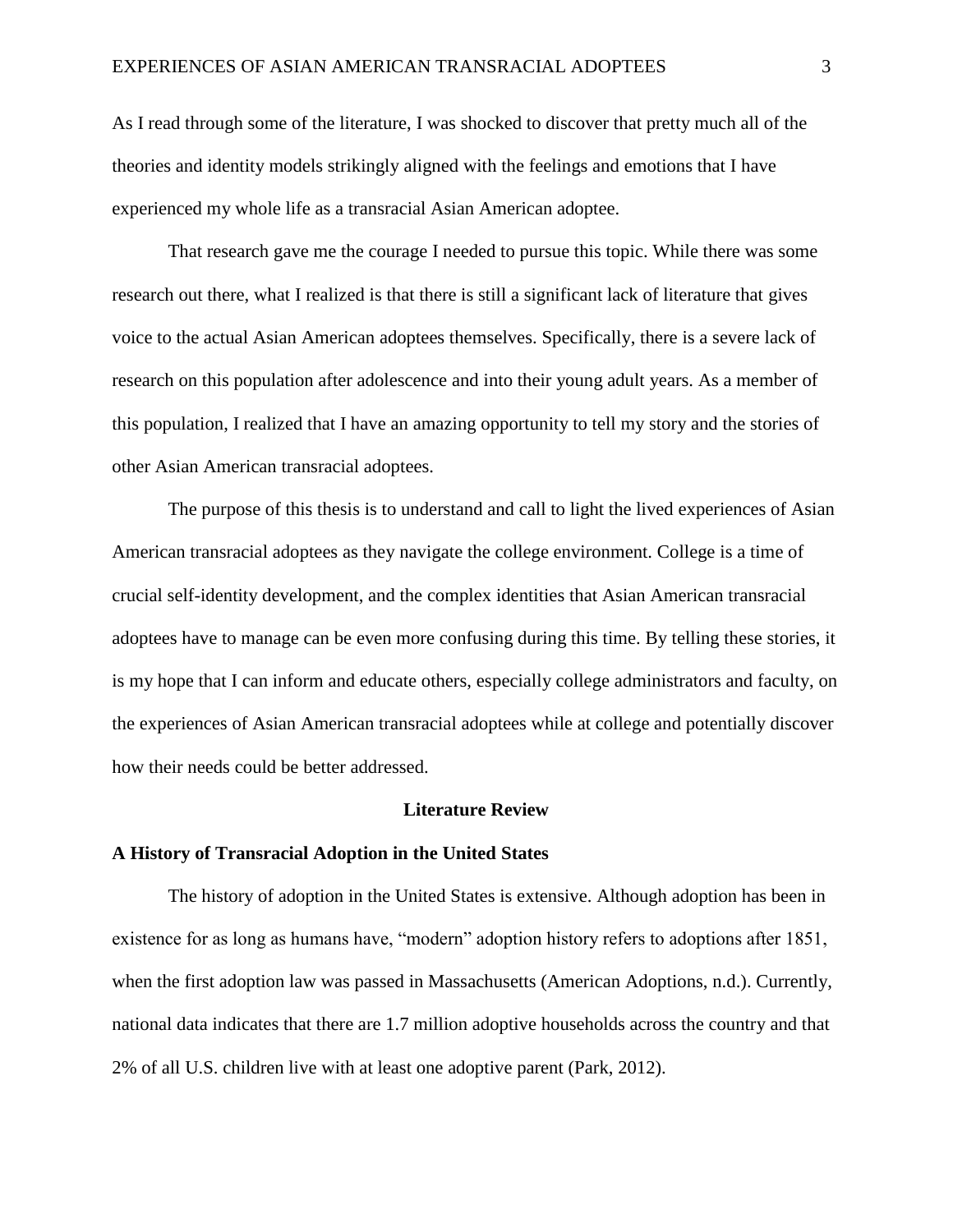While there are many ways in which families can experience adoption, transracial adoption is one of the fastest growing and most common forms. *Transracial adoption* can be defined as a child of one race being adopted by parent(s) of another race (i.e., a Chinese child adopted by White parents) (Park, 2016). These types of adoptions can take place internationally or domestically. According to the U.S. Department of Health and Human Services (2009), 40% of all adoptions in the U.S. are transracial, which equates to approximately 680,000 transracial adoptees. This is a significant number of children who are adopted into families of a different race.

Transracial adoption is distinctly different from transnational adoption. *Transnational adoption* can be defined as "the adoption of [a child] with citizenship in one country by parents with citizenship in another" (Park, 2016, p. xiii). These types of adoptions do not necessarily have to be transracial (i.e., a Chinese-born child adopted by an Asian American family). However, approximately 85% of transracial adoptions are also transnational (Lee, 2003). For the purpose of this thesis, I will be focusing primarily on transracial Asian American adoptions, although I will note that the participants in the study are all also transnational adoptees as well.

Transracial adoption has not always been as widely accepted and encouraged as it is today. In fact, the earliest examples of domestic, transracial adoptions in the United States were met with great resistance. The Indian Adoption Project, which took place between 1958 and 1967, was designed as an attempt to remove Indian children from their families on reservations and assimilate them into mainstream society by placing them with White families (Fanshel, 1972). Around the same time, child advocacy groups began adoption programs to find families for orphaned African American children. Both of these programs received major backlash from those racial communities, who argued that transracial adoption was, "in essence, a form of race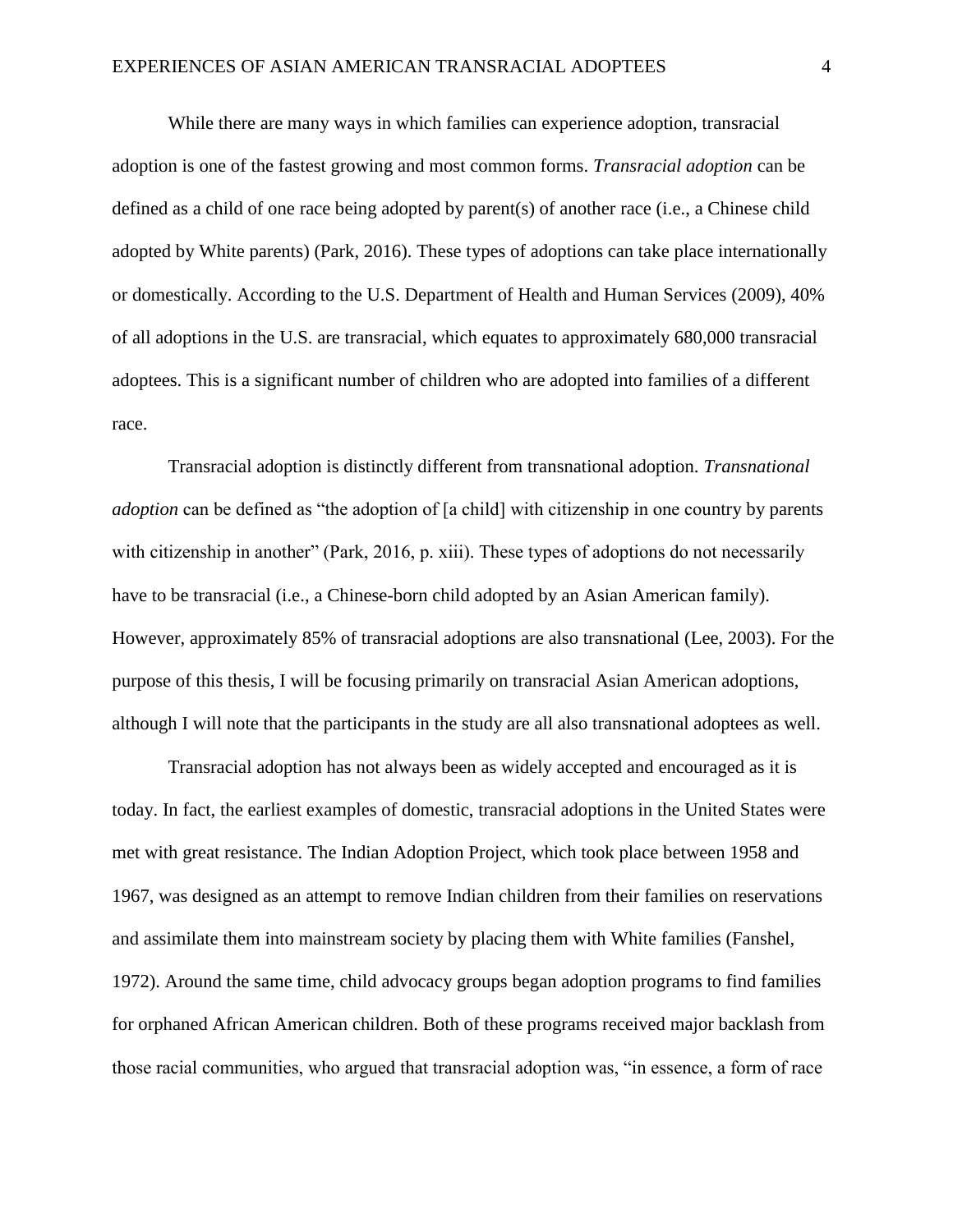and cultural genocide" and called for an end to transracial adoption altogether (Lee, 2003, p. 2). In response, social service agencies such as the Child Welfare League of America revised their standards for adoption and began to use a "matching" technique, where they placed adoptable children with families of the same race or ethnicity (Dickinson, 2019). This was seen as more acceptable, although it became increasingly difficult to sustain.

While there was great controversy surrounding domestic transracial adoptions during the 1950s and 60s, transnational-transracial adoptions, specifically from Asian countries, were becoming more popular. This unique acceptance for Asian adoptions can be attributed largely to the political and social climate of the time (Park, 2012). Media coverage of the Korean War in 1953 told the horrific stories of thousands of Korean children who were left starving and abandoned, prompting an immense influx in the number of adoptions from South Korea. Between 1958 and 2001, over 100,000 Korean children were adopted by U.S. families (Evan B. Donaldson Adoption Institute, 2002). Additionally, increased access to birth control and decreased fertility rates in the U.S. led to a decline in the availability of White, domestic adoptees during a time when the baby boomer generation had reached parenting age. Coupled with the backlash from Native American and African American communities following the domestic adoption programs of the 1960s, "domestic transracial adoptions were seen as racist" (Dickinson, 2019, p. 5). All of this contributed to the view that adopting oversees was more socially acceptable.

The preference to adopt from Asian countries intensified when China instituted the One Child policy in 1979. This policy limited Chinese families to having only one single child, which significantly inflated the number of child orphans. As the United States' foreign relations with China began to improve around this same time, a rapid development of the international market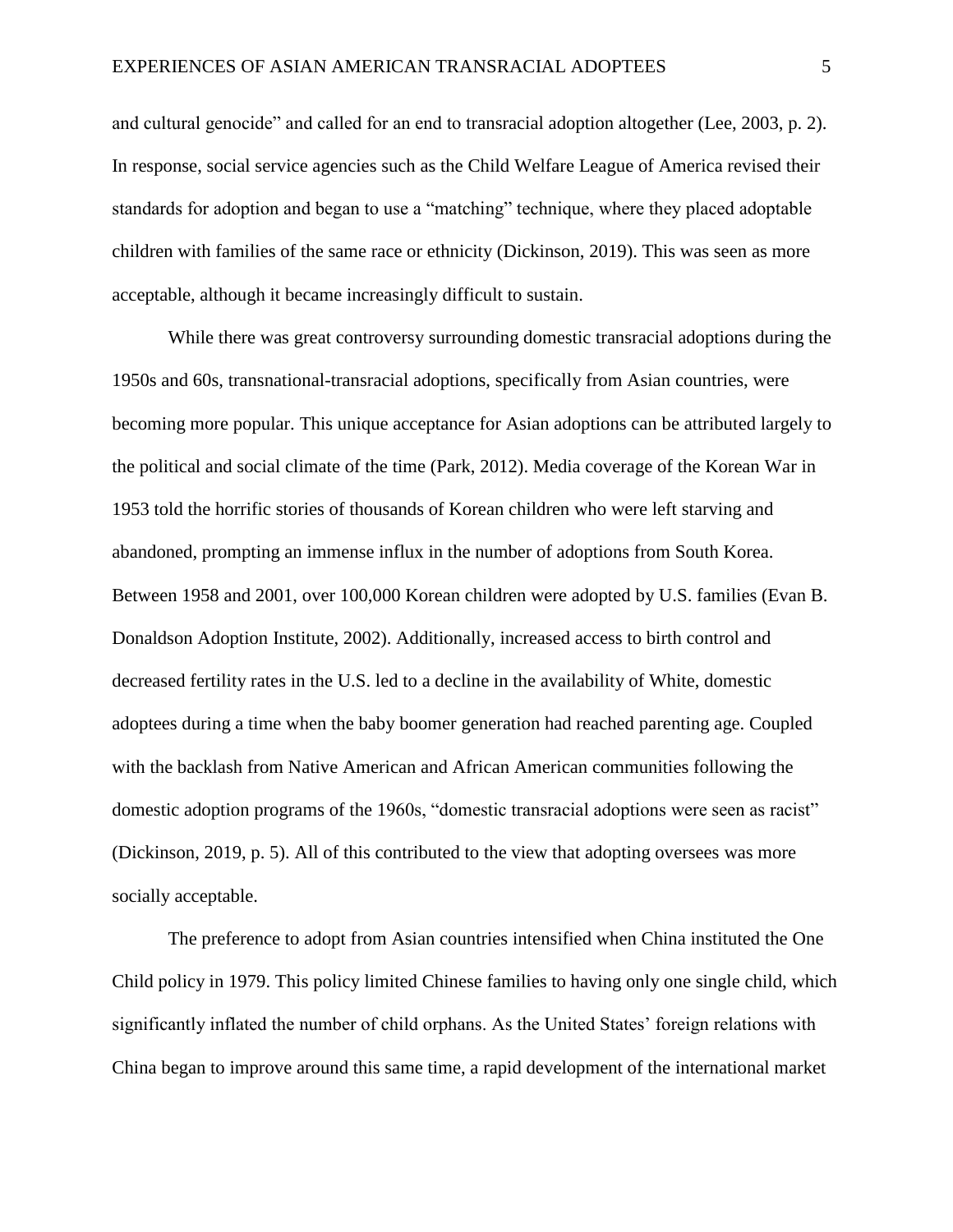occurred, which included the adoption industry. Thus, adoptions from China and other Asian countries soared (St. Clair, 2017). This was a drastic progression of the perceptions of transracial and transnational adoptions during the last half of the 20th century.

# **Asians in America**

Before delving further into the unique identities of Asian American transracial adoptees, it is important to understand the perceptions of Asians in the United States of America. Asians as a minority group are perceived quite distinctly from other minorities, particularly due to the model minority myth. According to St. Clair (2017), "the model minority myth, a term that gained ground in the 1970s and 80s, depicts Asian Americans as hard workers who have stayed out of trouble and achieved the American Dream" (p. 42). In essence, the model minority myth paints the picture that Asians are an ideal race for other minority groups to look up to because they typically are well-educated, have higher-status jobs and cause little trouble with law enforcement. While this stereotype may seem like a compliment on the surface, in reality, the implications are much more negative. The model minority myth actually serves as a mechanism to "reinforce and propel racism in America" by pitting different minorities against each other and ignoring the vast diversity and uniqueness of Asian American subgroups (Fry, n.d., para. 10; St. Clair, 2017). Additionally, it allows people to turn a blind eye to the discrimination, racism, and real violence that Asians in America still face.

# **Asian American Transracial Adoptees: The Identity Crisis**

Asian American transracial adoptees face a unique identity crisis. As mentioned earlier, the large majority of these individuals are adopted by White parents (U.S. Department of Health and Human Services, 2009). According to Lee (2003), parents who have adopted transracially often tend to reject or downplay their child's racial or ethnic differences and assimilate them to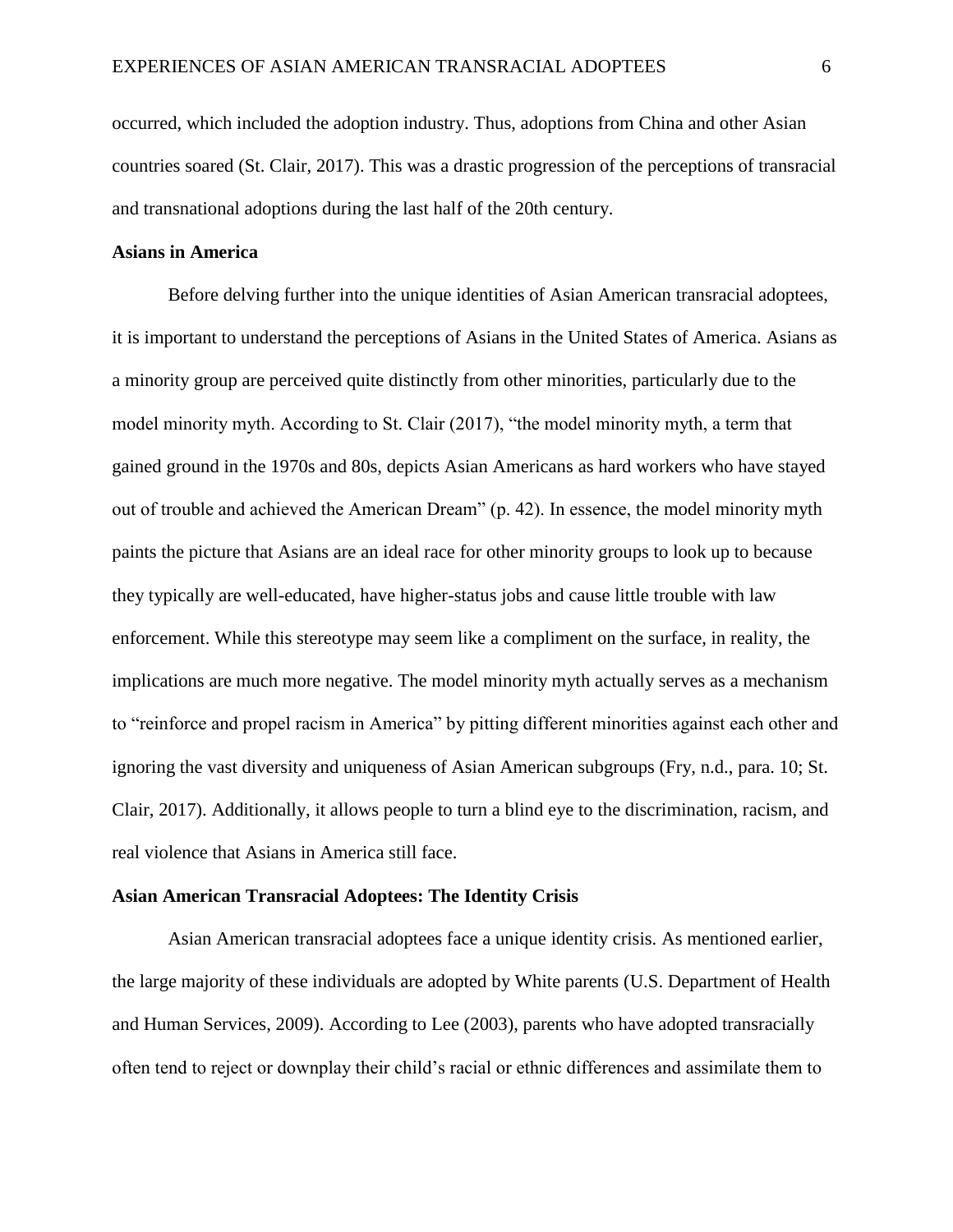their White culture, whether this be consciously or subconsciously. Whether or not this is a conscious action by the parents, Asian American transracial adoptees then receive an honorary White status within their families and communities, where, because the child's family is all White, and the child is assimilated into the White family, the child is also seen as White (Baden et al., 2016). This leads to a colorblind approach to parenting in which parents claim not to "see" skin color and regard any issues of race as irrelevant or insignificant (Park, 2012). They may even play into the model minority myth or some of the other typical Asian stereotypes, writing them off as a joke, or saying things like, "But not you, because you are *basically* White."

While it is not inherently bad to raise the adopted child without any connections to their race or ethnicity, the effect of this parenting style is that it can unconsciously force the child to hide their encounters with racism and refrain from any explorations of their Asian identity (Fry, n.d.). They may actively suppress or ignore anything that signifies their Asian birth culture, such as a cultural holiday or a crude racial comment, because they want to continue to see themselves as just the White part of their identity. For Asian American adoptees who are completely immersed in their family's White culture, this may be the easiest route to take, since they have no opportunities to build a sense of their Asian identity through the adoptive family anyway. It also might be their preferred option because they want to maintain their honorary White status and not call out anything that might set them apart. Or, it is possible that they simply have no interest in exploring their Asian identity at all (Baden et al., 2012).

According to Kim's Racial Identity Development Model (2012), these experiences of denial and/or rejection of the Asian American identity can contribute toward a negative selfconcept and low self-esteem for transracial adoptees. A lack of awareness and understanding about their ethnic identity may breed self-hatred and lead to internalization of the negative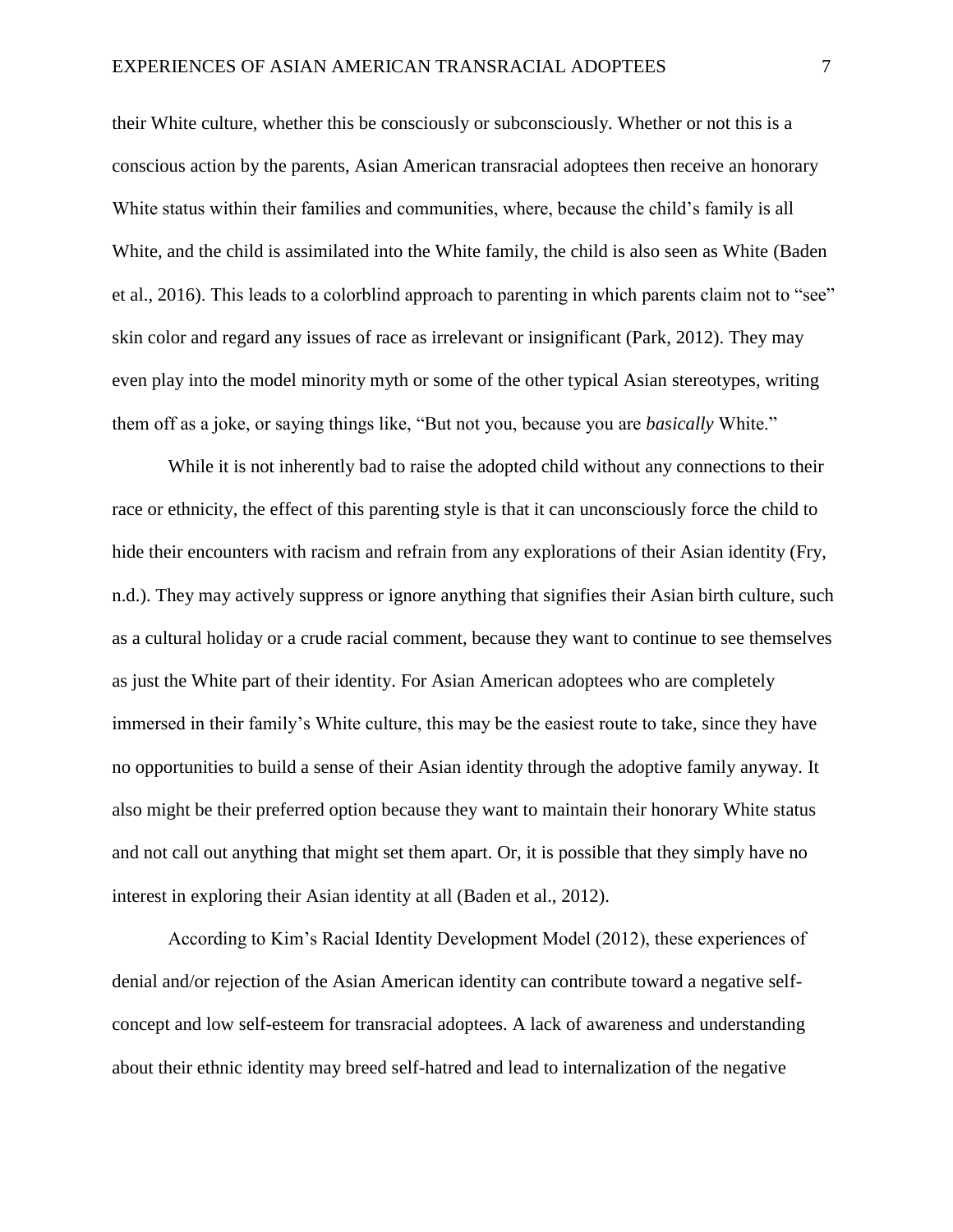stereotypes or messages they hear about their group (Baden & Wiley, 2007). According to Fry (n.d.), this identity conflict becomes more apparent once the adoptee leaves home, which often occurs at the time when young adults move on to college.

# **Asian American Transracial Adoptees at College**

While it is no secret that all college students go through significant developmental changes during college, this process can be uniquely elevated for transracial adoptees (Fry, n.d.). For those who come from very White communities in which they may have been one of few minority individuals, college is usually the first time they are exposed to people of their own race. Additionally, while many Asian American transracial adoptees may have held onto their honorary White status throughout their youth and into high school, this honor potentially "ceases to exist" when they get to college as they become one in a crowd of racially and culturally diverse strangers (Fry, n.d., para. 17; Baden et al., 2016). When the adoptee is forced to take complete responsibility for managing their appearance, it could also be the first time that they "fully comprehend the lack of knowledge they have about their past" (Fry, n.d., para. 18; Kryder, 1999). They may be exposed to the harsh assumptions and stereotypes attributed to Asians that they never before have experienced, which they might internalize and believe as true of themselves. All of these factors can trigger insecurities about their identity and self-worth (Fry, n.d.). In a college environment where the student may already be struggling to stand on their own two feet, crises about their identity only increase feelings of isolation.

## **Transracial Adoption Paradox**

This brings us to the phenomenon of the transracial adoption paradox. This paradox is essentially the idea that adoptees are "caught between two worlds - the White one in which they were raised, and the one they have never known" (Fry, n.d., para. 20; Lee, Yun, Yoo, & Nelson,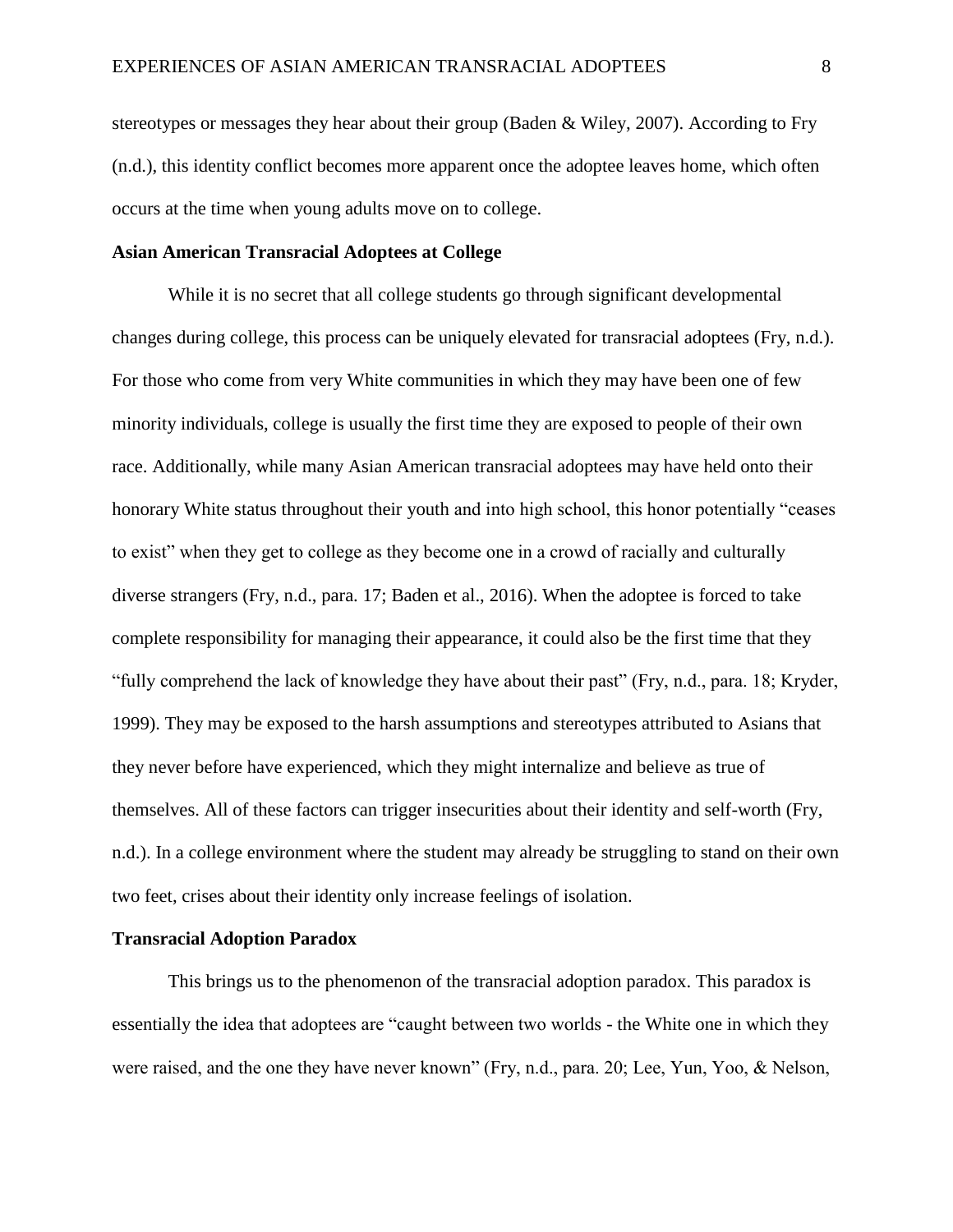2010). They are faced with the expectations from society to act like how Asian Americans "should" act; while, at the same time, they are rejected by those within Asian ethnic groups for not being Asian enough.

Specifically for Asian American transracial adoptees who were adopted into White families, "Whiteness is not only conferred on them through their relationships with their White adoptive families, but blindly accepted by them" (St. Clair, 2017, p. 44). For example, in one qualitative study in which Chinese American college students were interviewed, the researchers found that as children, these adoptees came to the conclusion that they looked White, like their parents and people in their local community, even though they understood that they were adopted from another country and had some exposure to Chinese culture (St. Clair, 2017). Because of this, they found it hard to reconcile with their Chinese attributes and respond to situations that confronted their Asian ethnicity. This goes to show how the transracial adoption paradox manifests itself as individuals become faced with questions about their ethnicity, and how insecurity and self-doubt can arise.

Although the transracial adoption paradox is indicated in the literature, there are transracial adoptees who do not feel that deeply about their adoption identity and may be in the very initial stages of their ethnic identity development. According to Kim's Asian American Racial Identity Development Model, there are five distinct stages that are sequential and progressive in the development of ethnic identity development. Those five stages are: 1) Ethnic Awareness, 2) White Identification, 3) Awakening to Social Political Consciousness, 4) Redirection to Asian American Consciousness, and 5) Incorporation (Kim, 1981). As individuals get older, they become more aware of their identity and can move through these stages at their own pace, or remain in a certain stage as well.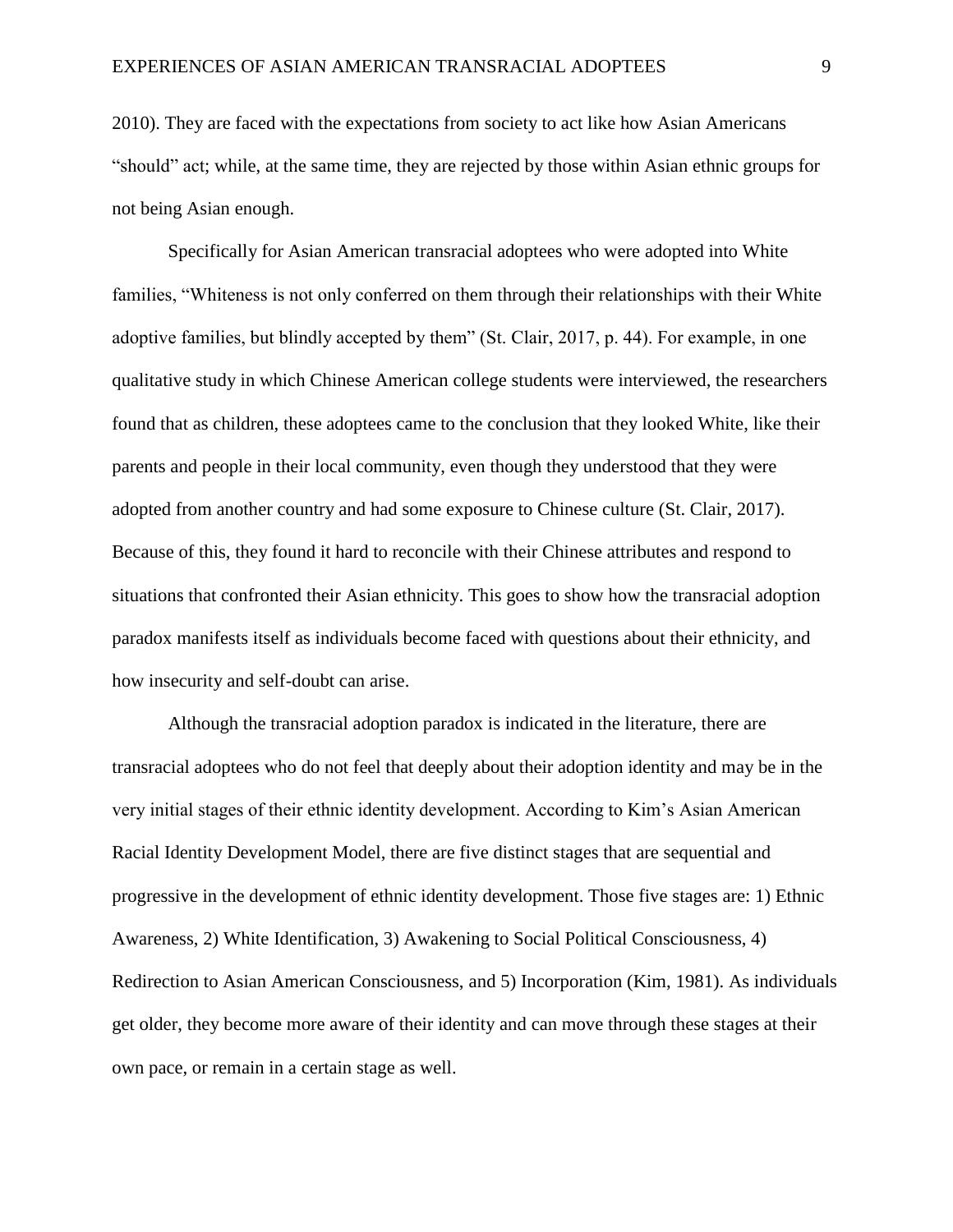Moreover, "transracial adoptees may identify with more than one racial or cultural identity, shaped by their exposure and self-worth within different groups...while others fail to identify at all with any racial or ethnic group" (Fry, n.d., para. 20; Baden & Wiley, 2007). For those transracial adoptees who have spent their whole lives suppressing any race-related emotions, experiencing the transracial adoption paradox or any form of racism at college can be especially isolating and uncomfortable. According to Kim (1981), "this may be manifested in a variety of forms such as self-hatred, rejection of self and/or racial group, leading to lowered selfesteem and further alienation" (p. 26; Sommers, 1960). Further research on racial identity with Asian Americans has found that race-related stress often drains cognitive resources that help manage mental illnesses such as anxiety and depression, which harms the individual's overall mental well-being (Harrel, 2000; U. S. Public Health Services Office of the Surgeon General, 2001). With all of the other transitional challenges that an average college student faces, this identity crisis is a unique and important issue that cannot be overlooked.

#### **Previous Research on the Matter**

The complex identities of Asian American transracial adoptees are rarely discussed in academic literature (Fry, n.d.). Most of the previous research surrounding this population focuses on adoptees in their childhood or on the perspectives of the adoptive parents. Only a select number of studies even mentions the first-hand experiences of these individuals in young adulthood, let alone at college (St. Clair, 2017; Iwamoto & Liu, 2010; Fry, n.d.). Based on those minimal findings about individuals in this stage of life, there is much more on the subject that can be researched.

According to Suda and Hartlep (2016), "transracially adopted Asian American college students are a minoritized and underserved population...in part because they are often an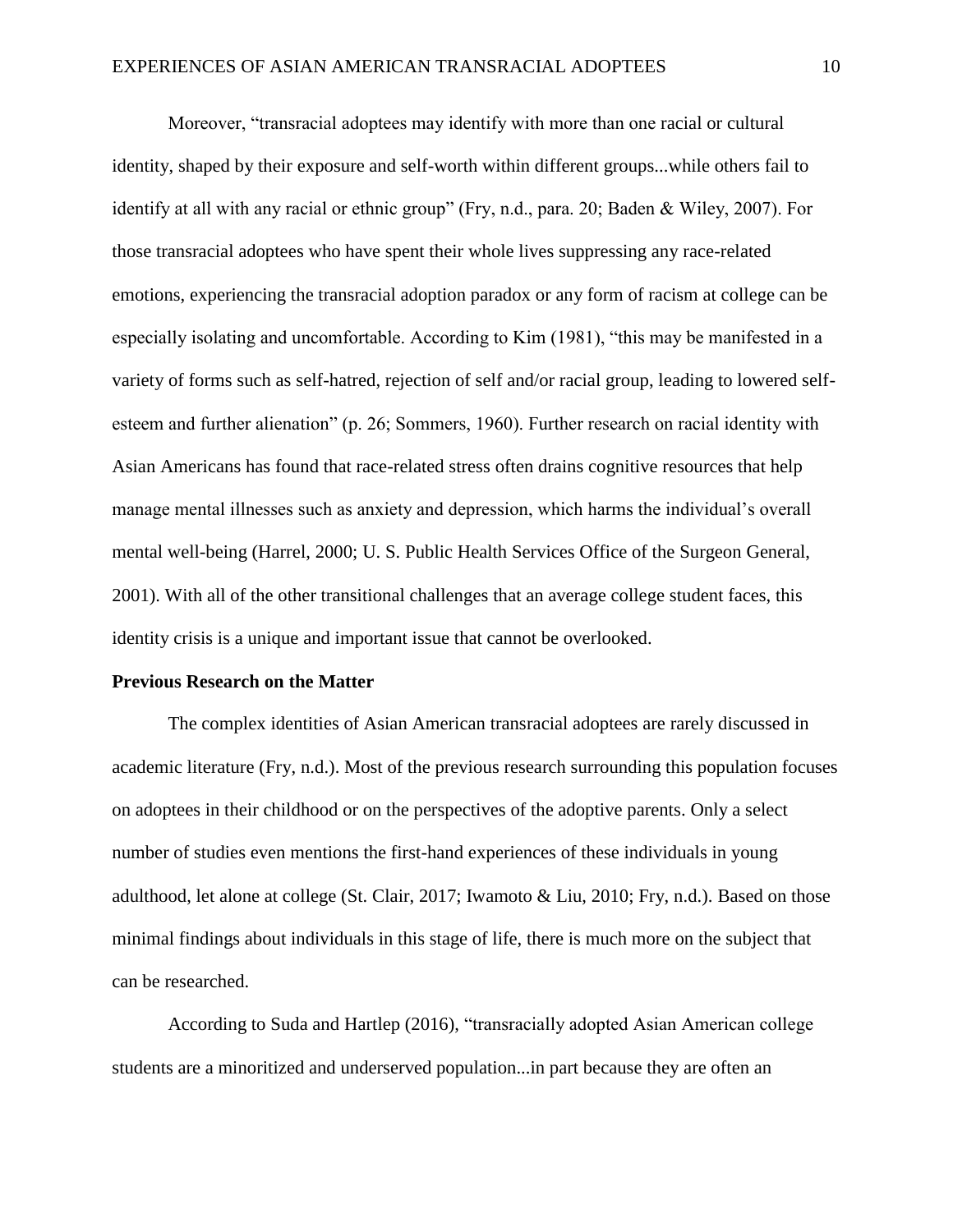invisible population to their non-adopted peers and university administrators" (para. 1). Being adopted is not a physically noticeable trait, therefore it is easier to forget about when considering the needs of students. With the increased vulnerability that transracial adoptees have to mental health-related issues as discussed earlier - and the fact that a large number Asian adoptees are just now reaching college-age - this lack of understanding about the unique experiences of Asian American transracial adoptees in higher education is especially concerning (St. Clair, 2017). Just because the unique struggles of this group may not be noticeable on the surface, does not make the need to address them any less significant.

The research that has been done has revealed that there are some common themes among the Asian American transracial adoptee population related to their college experience. Among those were ideas such as dealing with racism, dealing with how others perceive transracial adoptees, and balancing their White vs. Asian identities (St. Clair, 2017). In one study, researchers found that many of the participants believed that problems they faced at college were "related to the lack of institutional support for understanding this minoritized population" (Suda & Hartlep, 2016, para. 39). However, actionable steps for these ideas are limited by the gaps of unknown information from the individuals who are actually dealing with them.

This thesis aims to build off these findings and contribute to amplifying the voices of Asian American transracial adoptees by telling the stories of their personal experiences.

#### **Research Questions**

The guiding questions that frame this thesis are:

- 1. **RQ1:** What are the lived experiences of Asian American transracial adoptees in college?
- 2. **RQ2:** In what ways can colleges and universities better serve transracially adopted Asian American students?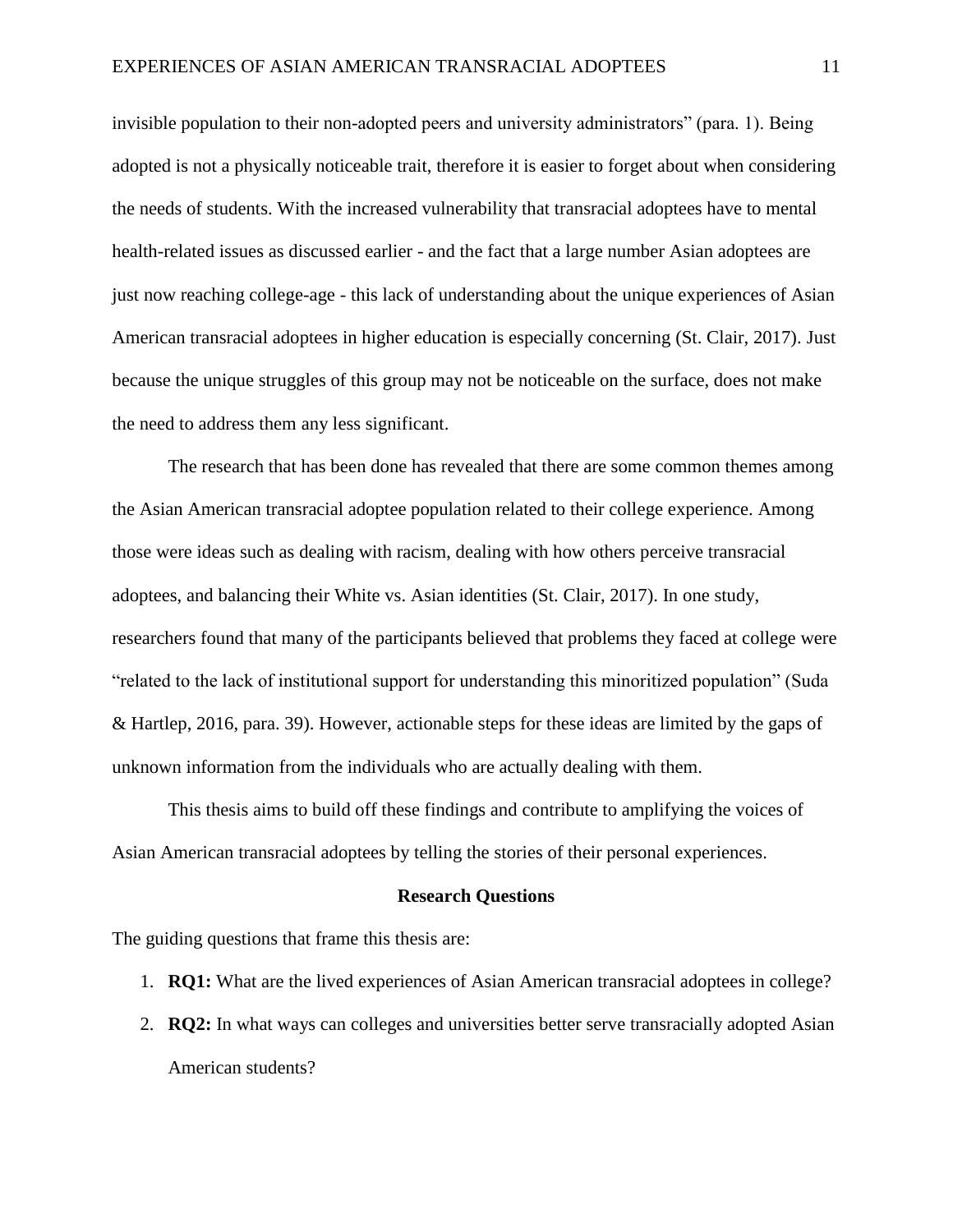# **Methodology**

## **A Qualitative Approach using Portraiture**

This research study was conducted using a qualitative methodology. Qualitative research is the process of collecting, analyzing, and interpreting non-numerical data, such as human experiences (Jackson, Drummond, & Camara, 2007). According to Bogdan and Biklen (2003), qualitative research is appropriate for an inquiry into questions asking how things work or what people think. They explained, "if you want to understand the way people think about their world and how those definitions are formed you need to get close to them, to hear them talk and to observe them in their day-to-day lives" (p.31). Therefore, this was the best methodology to follow for the purpose of this study.

This study also utilized a form of qualitative inquiry known as portraiture. The portraiture method was developed by Sarah Lawrence Lightfoot (2005) as a way to "capture the texture and nuance of human experience" (p. 6). According to Sauer (2012), portraiture research allows each individual participant to share their complete and contextual individual experiences, without their findings being over-generalized or disrespected. "Rather than objectifying the subjects of the study, portraiture seeks understanding" (Sauer, 2012, para. 13). This method served as the ideal vehicle for presenting the findings of this study, as each Asian American transracial adoptee deserved the opportunity to fully express their perspectives and share their experiences in a way that gave them the freedom to help shape the meaning of their stories.

#### **Research Design**

This study was conducted using semi-structured interviews (Myers & Newman, 2007) with participants who met the following criteria: (a) are currently enrolled in or have attended a college or university in the United States within the last four years, (b) are 18 years of age or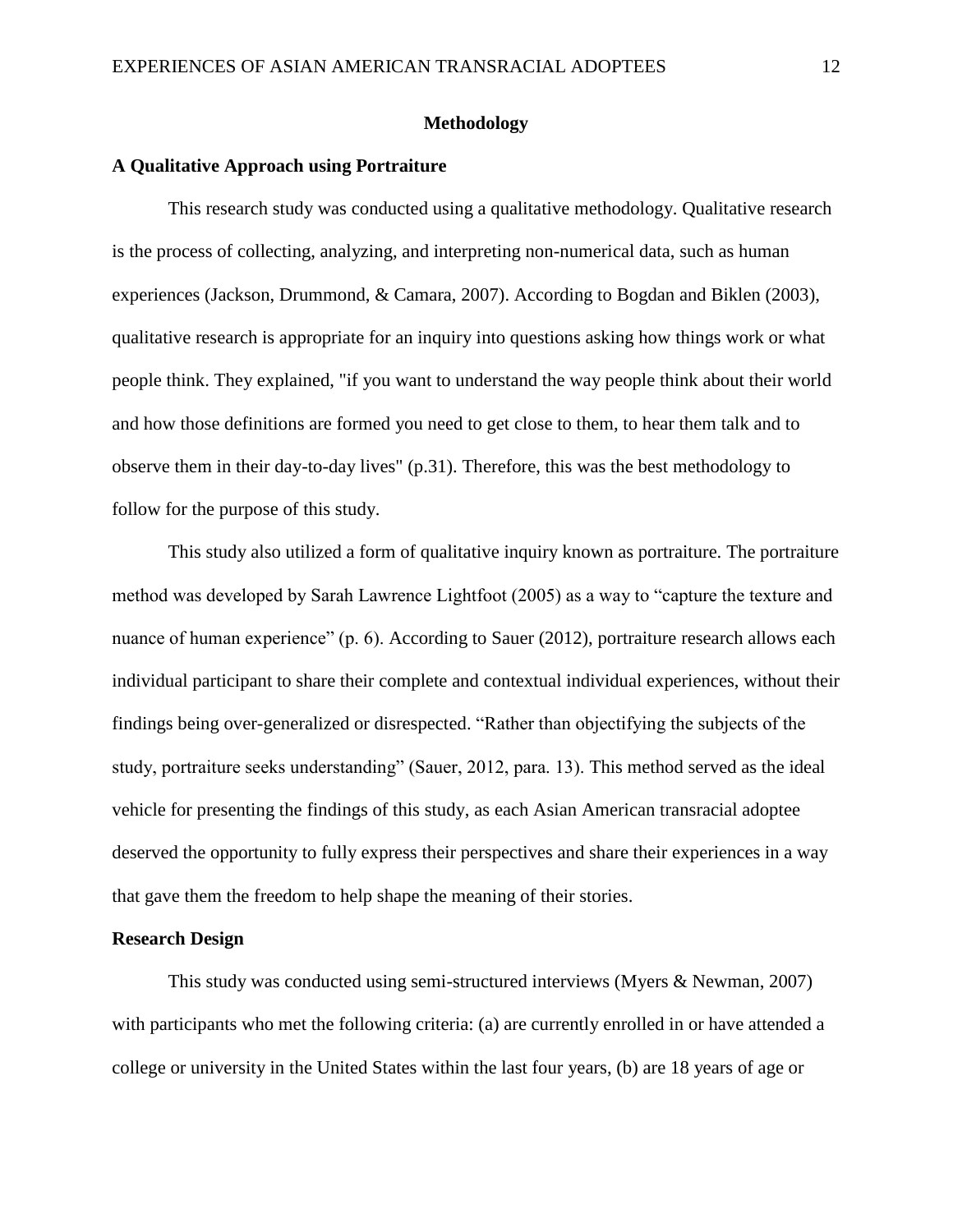older, (c) self-identify as an Asian American transracial adoptee, and (d) were adopted into a predominantly White family. Framing the interviews as semi-structured allowed the chance for participants to elaborate on topics of choice and explore potential areas of significance outside of the guiding questions, while ensuring that each interview consisted of similar discussion points. This method also provided the most effective platform for participants to share their experiences and have their voices heard.

After receiving the proper approvals from the IRB to conduct this study, individuals were invited to participate via email. Those who were interested in and met the qualifications of the study read a consent form and provided written consent before participation. Following IRB guidelines, each individual participated in two virtual interviews via Zoom, a video conferencing platform. The first interview explored participants' general demographics and experiences prior to college. The second interview dove further into their identity as Asian American transracial adoptee and experiences they have gone through during their time in college. Specific examples of questions asked in each interview can be found in **Appendix A.**

#### **Setting and Participants**

Due to the COVID-19 pandemic that was going on at the time of this research study, all interviews were conducted virtually via Zoom. Six individuals were invited to participate in the study following the criteria screening. Four of the six of the participants are current undergraduate students at the University of Northern Iowa (UNI), while the other two participants graduated from UNI within the last four years. Participants consisted of two males and four females, all varying only slightly in age and grade level. Because of the nature of this study, the participants' names are kept confidential, and they are referred to in this paper by pseudonyms.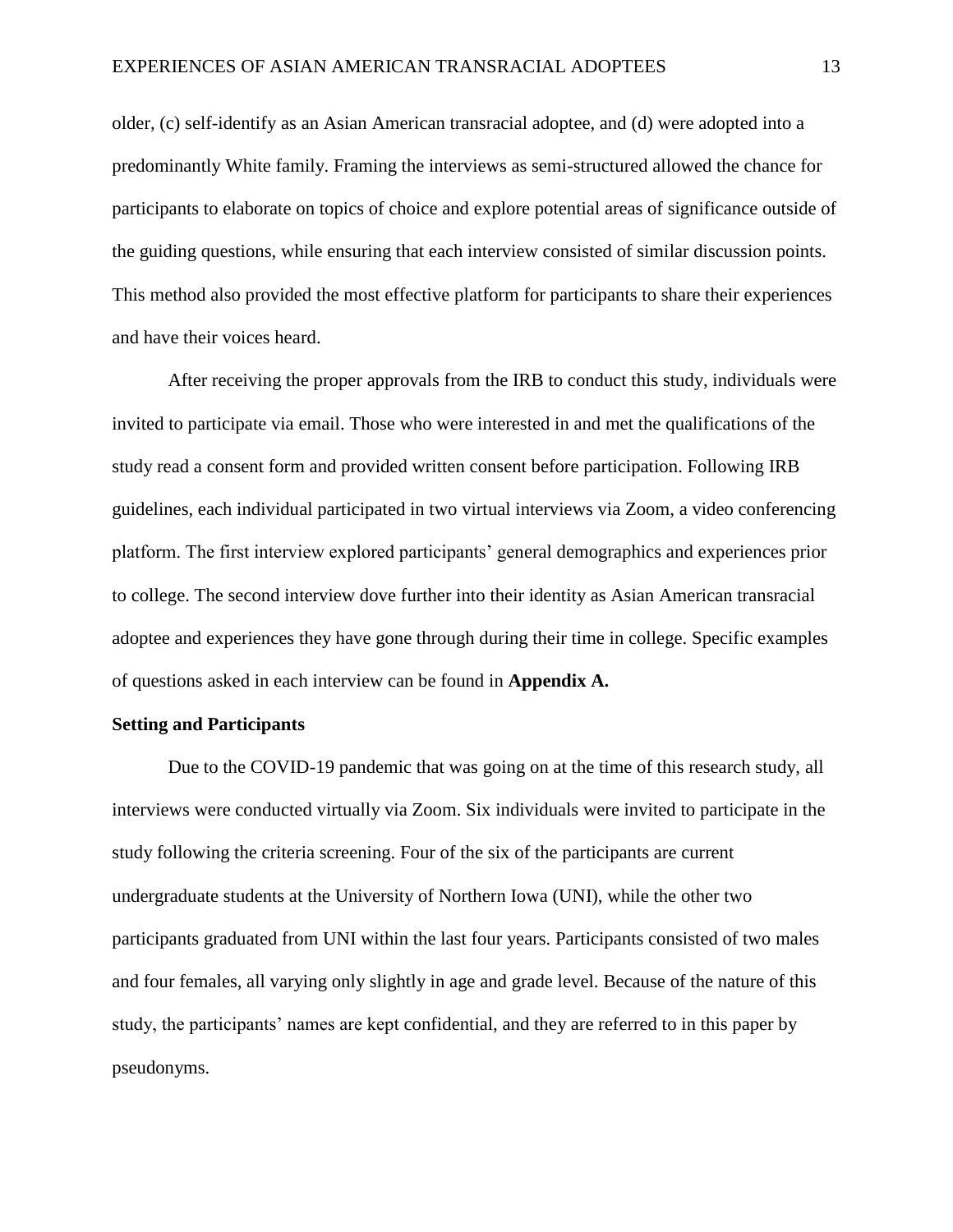# **Data Collection**

The researcher interviewed each participant individually, two times, for 30-60 minutes each. During the interviews, the Zoom audio and video was recorded so that the interview could be transcribed, reviewed, and analyzed afterwards. After the recordings were analyzed, they were destroyed, and any identifying markers were removed from the data in order to protect the participants' privacy.

## **Data Analysis**

Once all of the interviews were complete, the data analysis began. Data were initially analyzed using a thematic approach in which each interview was coded for common themes and then grouped into categories based on subject matter. However, as the analysis went on, it became clear that each participant had truly unique experiences that would be difficult to generalize into just a few themes. It would have been unfair to the participants to combine parts of their stories with parts of the others' without providing a clear understanding about why each individual feels the way they do. For this reason, the researcher decided to use the portraiture method to share the results of the study, as discussed in the first subsection of the Methodology section. Each participants' interviews were written into individual stories that painted a more complete picture of who the person is. By doing this, the researcher was able to share the crucial context around each experience. The following section details the main takeaways from each of the participants' interviews.

## **Results (The Lived Experience)**

# **Jayden**

Jayden is currently a junior math education major at the University of Northern Iowa (UNI). She was adopted from Cambodia by a single, White mother when she was about eight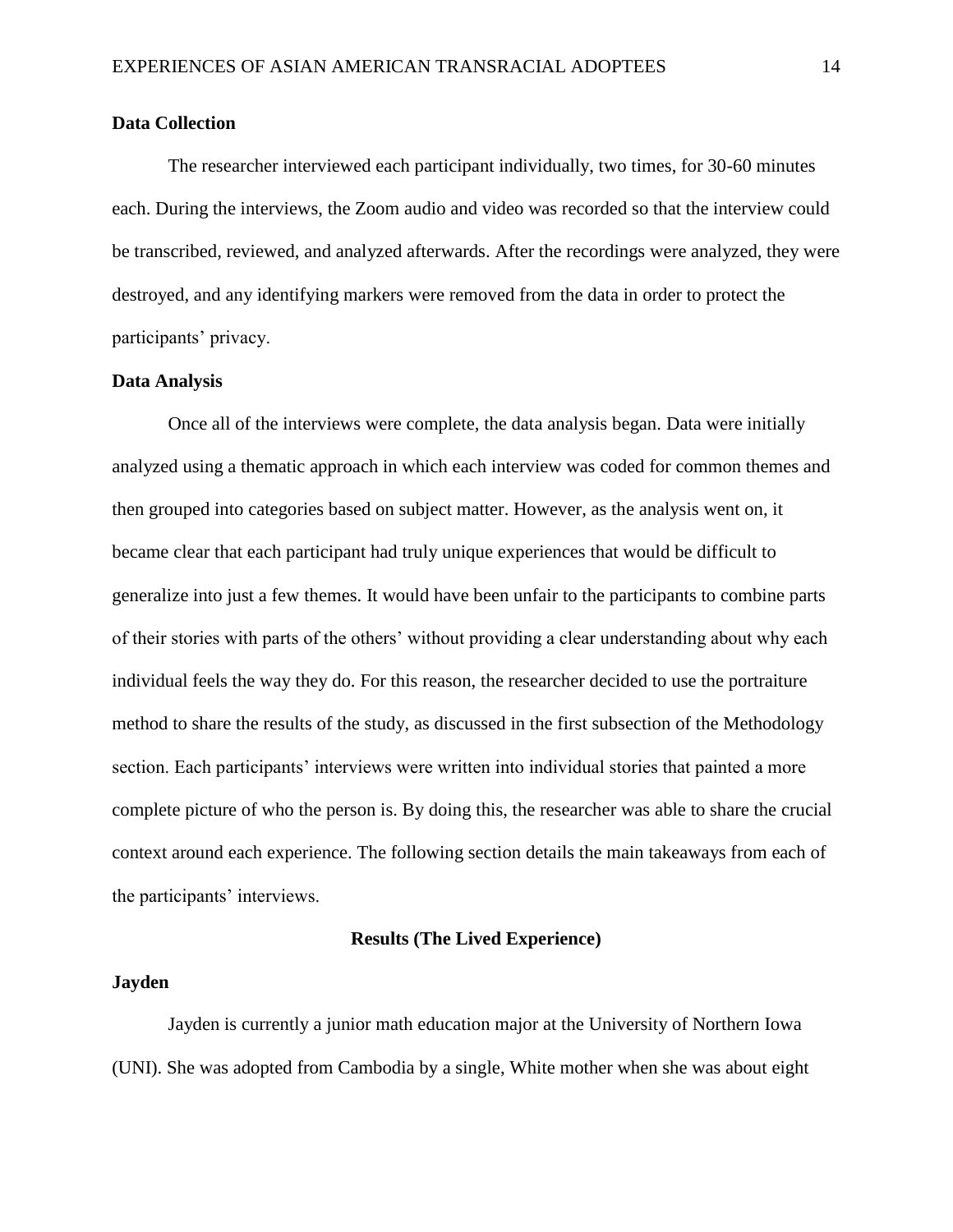months old. As a young girl, she was very active and involved, participating in gymnastics, soccer, and poetry slams.

Growing up, Jayden lived in a neighborhood in West Des Moines, Iowa that consisted of primarily White families. However, despite being immersed in White culture from her family and friends, she still had significant exposure to her birth culture growing up - all thanks to her mother.

My mom definitely tried to make me feel more welcomed and that I belonged in West Des Moines because she found a Cambodian heritage group. She got me into Cambodian dancing and learning a little bit about the culture. It was more my mom's initiative, because she actually questioned why I wasn't more questioning about my own culture. I just kind of got wrapped into White society, and I just kind of, almost in a sense, forgot that I was not White. And I really appreciated that...just her showing an interest in where I came from was really thoughtful of her.

In addition to the Cambodian heritage group, Jayden also had the opportunity and support from her mother to go to Cambodia and meet her birth family. All of these experiences allowed Jayden to understand more of her background and become more secure in her identity.

When I was younger, I always thought I was ugly, because I was not White. But then I learned that, you know, that's not how it goes. But I don't even think of myself in that

way...I can still have the same abilities and have the same talents everyone else can. This mindset served Jayden well throughout high school. Stereotypical comments and jokes rolled off her back, and she actually found them to be "hilarious." "That sort of thing has never really [bothered] me, like the jokes about the eyes," Jayden said. "Really, my comeback is, 'Smile, and you're gonna look just like me.'"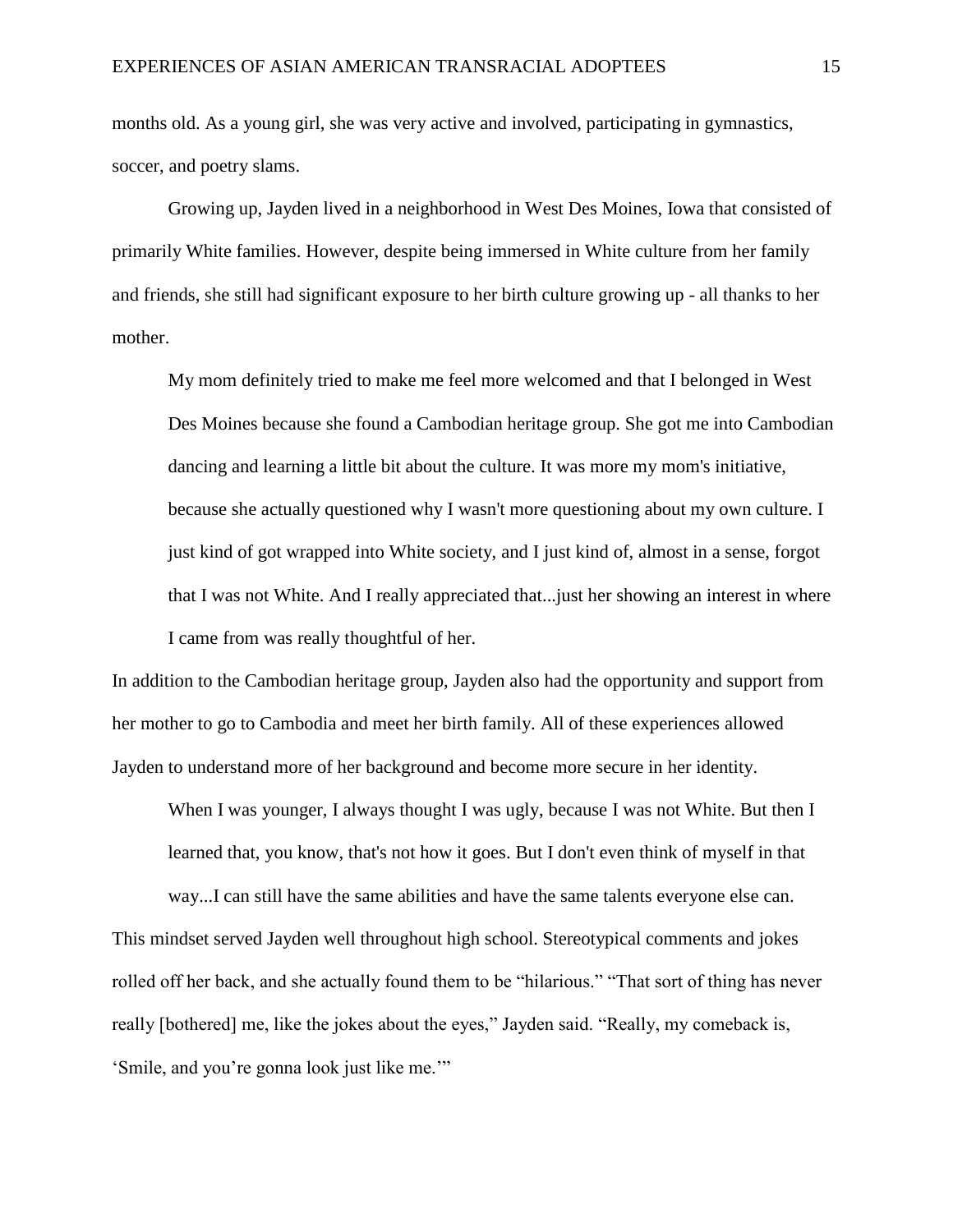Transitioning to college brought along a whole new set of experiences for Jayden. Although she had been involved with the Cambodian heritage group in her town and was pretty well-educated about her birth culture, she recalled her participation in a program called Jump Start to be quite a significant impact on her identity development in her first year of school. Jump Start is an extended orientation program at UNI designed to facilitate the successful transition of underrepresented students to college (Student Success and Retention, n.d.). Participants in the program have the opportunity to move onto campus a few days earlier than the rest of the students and become acclimated with the university in a more intimate setting. During those days, students participate in a variety of fun activities and resource sessions, and they get the chance to talk about their experiences being part of an underrepresented population.

Initially, when Jayden was invited to attend Jump Start as a requirement for a financial scholarship, she didn't want to attend.

I originally didn't want to do Jump Start because I don't relate with minority students who face adversity. My life has been pretty easy, and I haven't had to experience hardships like other minorities have. I also didn't want to go because I don't necessarily enjoy meeting new people in a setting where I was required to attend it.

From her point of view, this program did not really apply to her. But once she went through it, she quickly realized that there was a lot of learning and growth she was able to do regarding not only her own identity, but that of other minorities as well. She talked about how hearing the hardships other students faced, simply because of their race, was very eye-opening.

When I got to UNI for Jump Start, that was a big awareness builder for me, that people do go through things like that. I guess for me, I really just forget [that I'm a minority]...I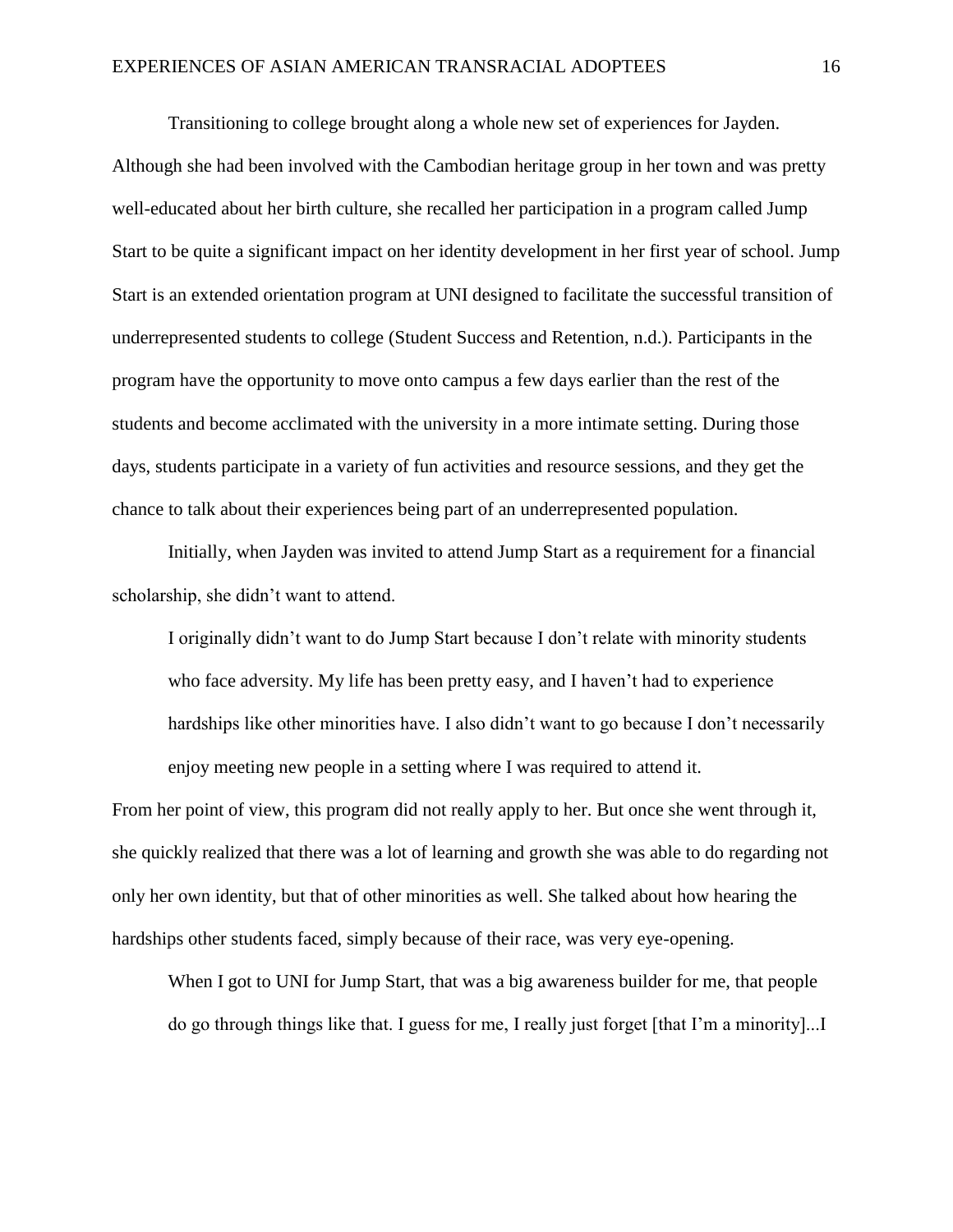don't like saying that either, because that just sounds so bad. But at the same time, I feel like I blend in.

Her experience attending Jump Start actually wound up turning into one of the best things that she did her freshman year, in her opinion. She met several long-term friends through the program, and was able to learn a lot about all of the academic and student support resources at UNI in general, which made her feel much more comfortable once classes started.

Being able to keep an open mind was difficult in the beginning, but they easily broke down my walls and just made me feel very welcomed. And so I opened up, and it was a lot better experience from it. And it kind of introduced me to the other people that were going to be at the school, because the minute the rest of the campus came, it was mostly White. So it was kind of nice to walk around campus and if I saw those few people, it was easy to pick them out, and know that they were welcoming as well.

Aside from Jump Start, now that Jayden has been at UNI for a couple years, she does not think much about her identity as an Asian American in her day-to-day life. She attributed some of this to her being raised in a White family.

Overall, for me, things have gone very well. And [for] other students, that's not the case. But I think I'm just lucky that I did actually grow up in a White family, and so maybe some of the difficulties that other minorities face, I don't have to face, because in documents and such, my family looks like it has...the money that a normal family would, and a higher education. So I think that helps.

She continued,

When I live my daily life, I forget [that I'm Asian]. I know one of my best friends - she's half Black, half White - and every single semester, she'll walk into class and count how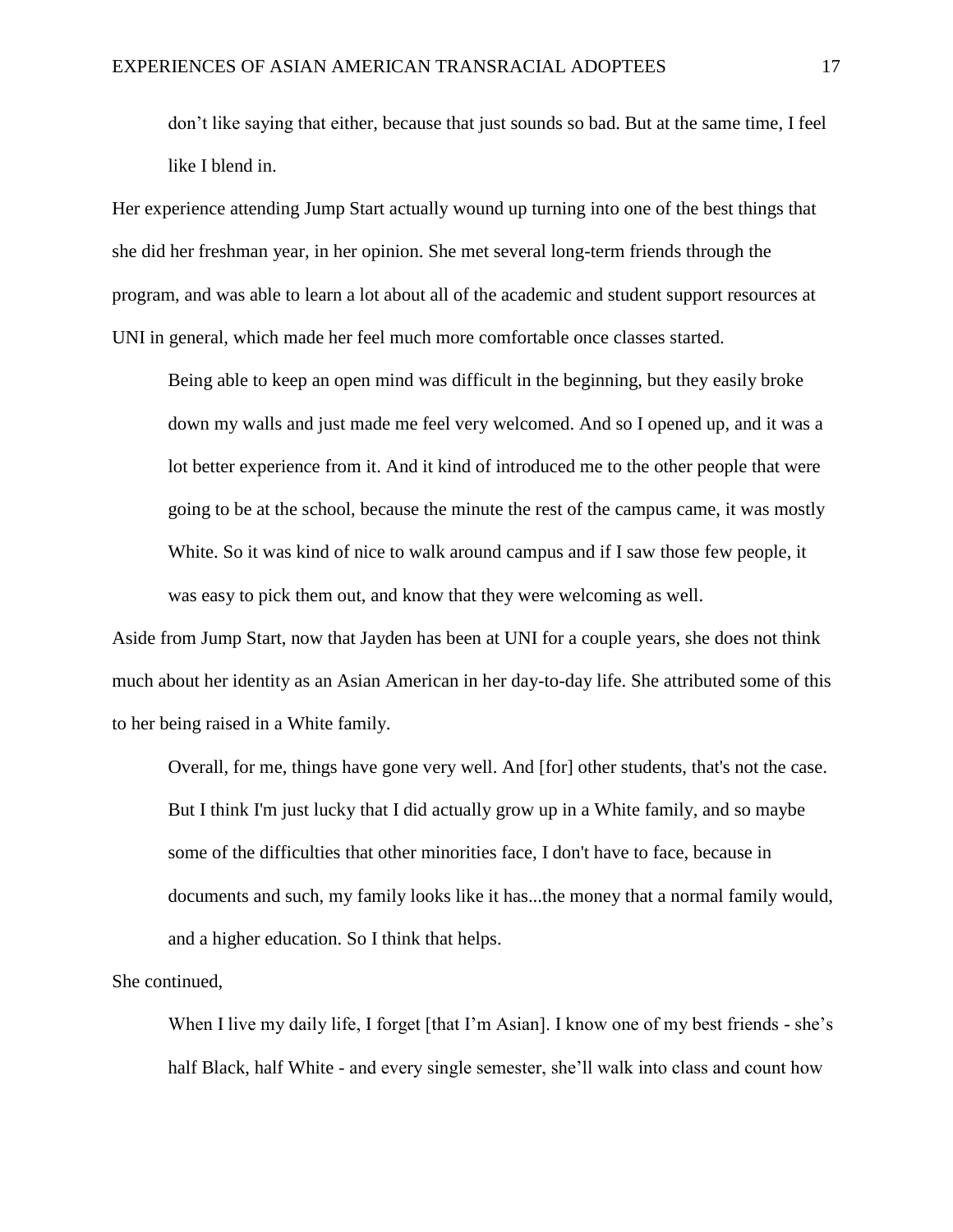many people are not White...I walk in the class, sit down, and the thought never crosses my mind.

Although she said that she hasn't had any major negative experiences dealing with her race or ethnicity while at school, she did talk about one situation in which she was racially profiled while at the on-campus library, but didn't even realize it at first.

I was walking through [the library]...with a girl that was White. We walked through the exit and it started beeping. The librarian was like, "Do you guys have textbooks in your bags?" and we're like, "Yeah." She's like, "Can you come here for a sec? Can you open your bag and take out the textbook?" I'm like, sure, why not? So I give it to her, she looks at it, and gives it back. We walk through the front door, and [the girl I was with] turns to me and she's like, "Bro, you were just racially profiled!" And I'm like, "What do you mean?" And she's like, "Did you see me do any of that?" Obviously, it was so over my head. I was just trying to be helpful, but I didn't realize that really, that was just not it.

Here, Jayden didn't even consider the idea that the reason she was asked to open her bag, but her friend wasn't, was because of her race. That possibility wasn't at the forefront of her mind until her friend pointed it out.

Aside from this stand-out event, Jayden did not recall any other race-related issues during her time at UNI thus far. "I think I just have the normal, like, getting stressed or having a traumatic event happen and needing to deal with that...but there's nothing that stands out," she explained.

Although Jayden doesn't feel like she needs extra support at college, she appreciates the resources that UNI has provided for minorities and underrepresented populations. "I think [UNI] is very welcoming," she stated. "I find that the school is pretty open-minded...I know they're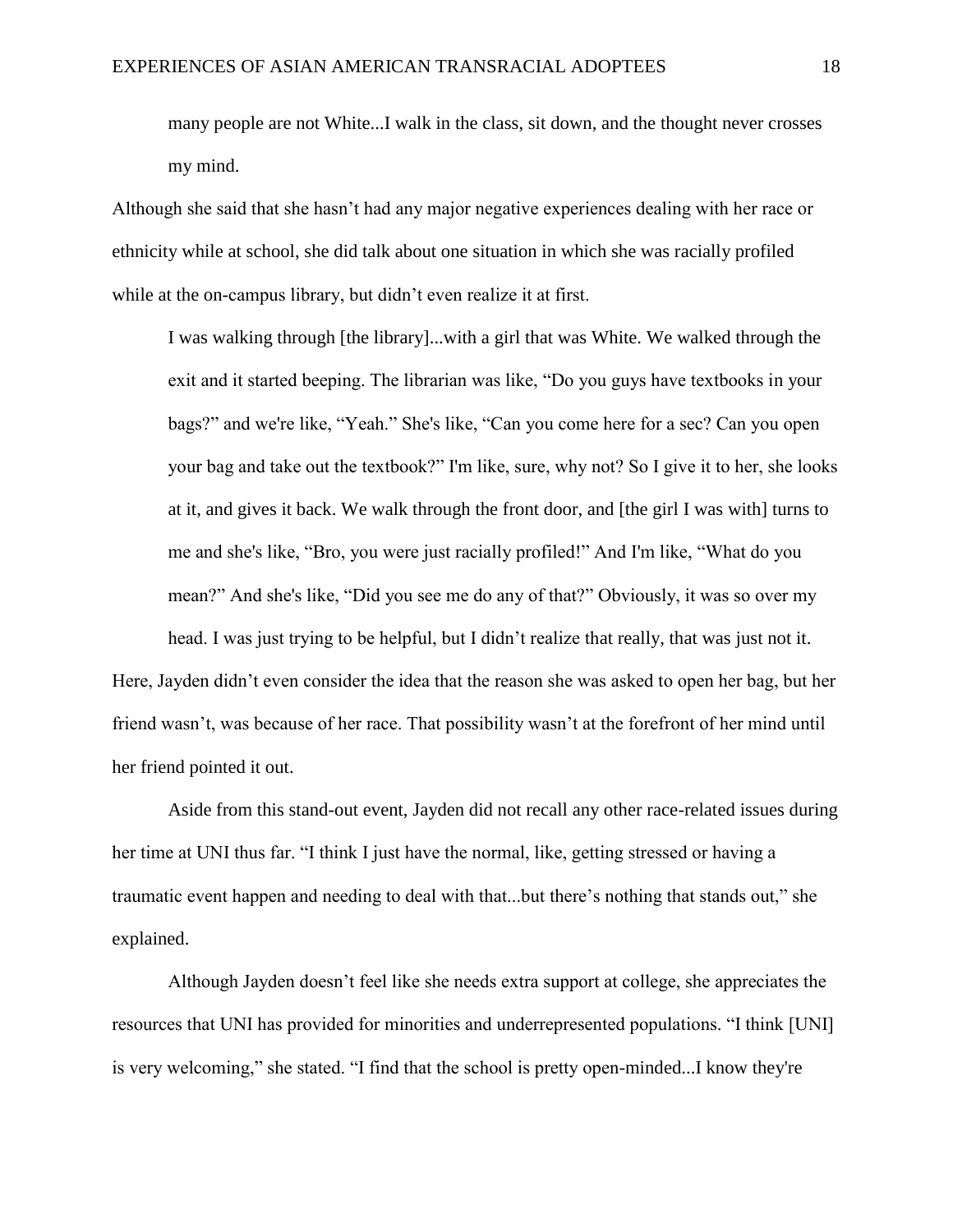trying to recruit more minority students. They are showing interest in that. And within even the student body, they seem very welcoming." She highlighted that UNI recently created an Asian Student Union group on campus, which was a positive step towards becoming a more inclusive campus.

Getting that new organization for Asians, that was a great step to see that the school is recognizing that. I haven't really decided if I want to be a part of that yet, but I'm glad that that's now an opportunity. Because when I first got to college, I was like, "Where's the Asian one?"

Overall, Jayden recognizes her identity as an Asian American and views the role it plays in her everyday life as relatively minimal. Her opinion regarding her experience as an Asian American adoptee at college can be best summed up by this quote:

We're all in college, we all got in [regardless of our race]. We're all here for a reason.

And so I think that almost levels the playing field a bit. It's like, you were good enough to get into college, and you're still here pursuing your dreams. So I think that's something to be proud of. And I think other students recognize that.

Being Asian American doesn't completely define Jayden, but has been a notable part of her experience.

# **Jack**

Jack is a 2019 graduate from the University of Northern Iowa. He was adopted from Seoul, South Korea and raised in eastern Iowa with three other siblings who are all also adopted from South Korea. His hometown was predominantly White.

As a child, Jack's parents kept him and his other siblings as connected as possible to the adoption community in Iowa. He attended a Korean adoption camp for several years, which was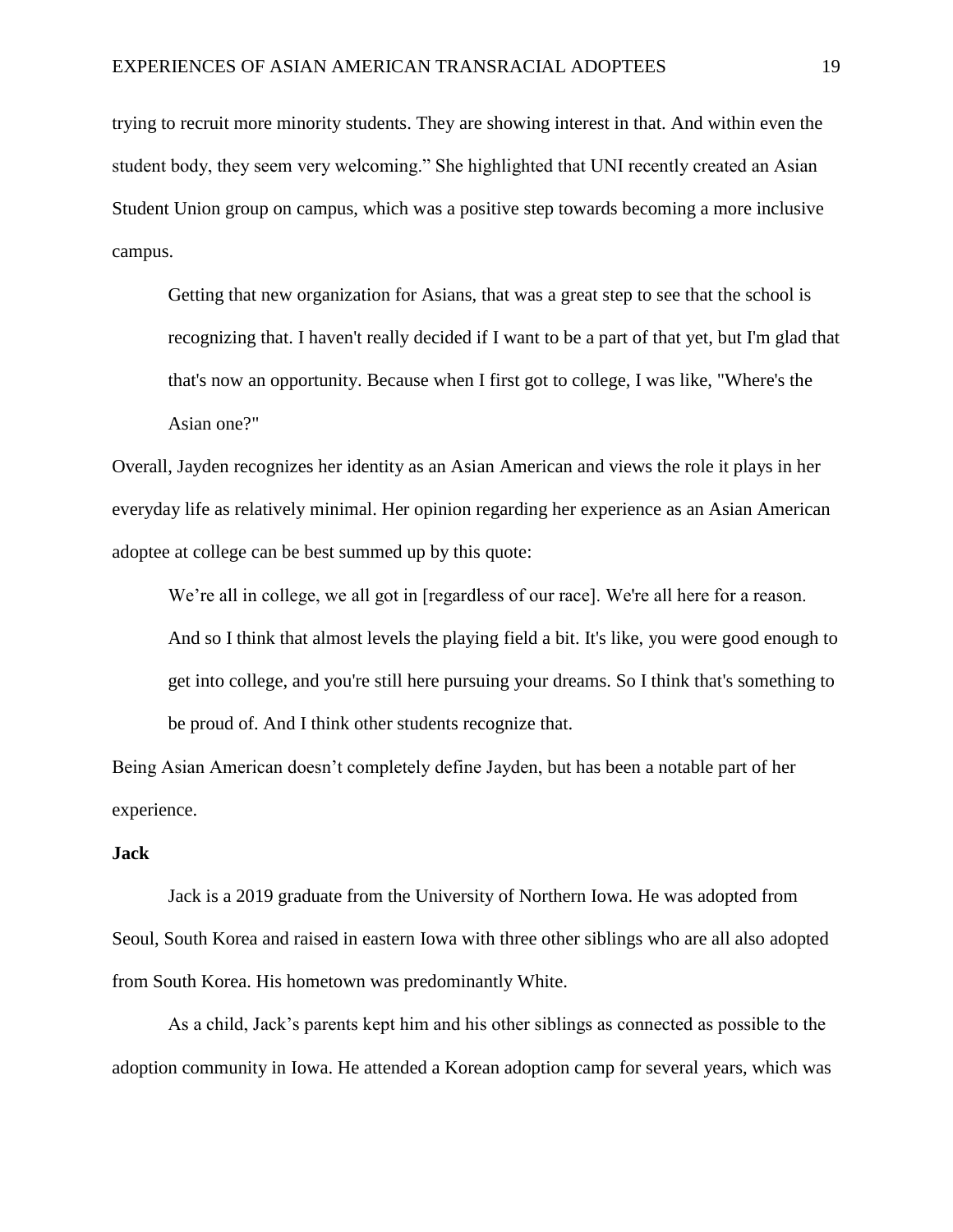a week-long retreat for Korean adoptees and families in Iowa to learn about their culture and share their stories. Growing up, Jack really appreciated this camp, and actually became a counselor for it once he got old enough.

I just felt like I wanted to get back into that community, because they gave me so much and I just wanted to give back. I think it was just nice to be able to relate to...basically everybody there one way or another. And I guess, just obviously learning more about our culture, and being able to take what we learn from there and teach others about it. Even though Jack enjoyed the camp and all that it offered him in the past, he really does not have an interest in learning about his adoption or about being Asian American now. When asked about his adoption story, he said, "Once [my parents] told me the story, I really haven't thought twice about it...it's something in my past. It's not like I'm going to let it affect me. I just live my life."

Additionally, although he's been back to Korea with his family three times, he didn't view those trips as a chance to learn more about his personal Korean identity. Rather, for him, it was really a vacation. "It was just a reason to get on an airplane and stay in a hotel and eat a bunch of food, really. I never thought about it from that standpoint," he explained.

Jack's lack of interest in his Asian American identity continued as he entered into college. His focus during the transition to college was more on how to manage his newfound freedom, a common concern for many students coming to college directly from high school.

My mom was a very strict parent, so coming into college, it was a large sense of freedom and [I] kind of embraced [that] freedom and just did whatever I felt like. It felt so good to have no one breathing down my neck the entire day.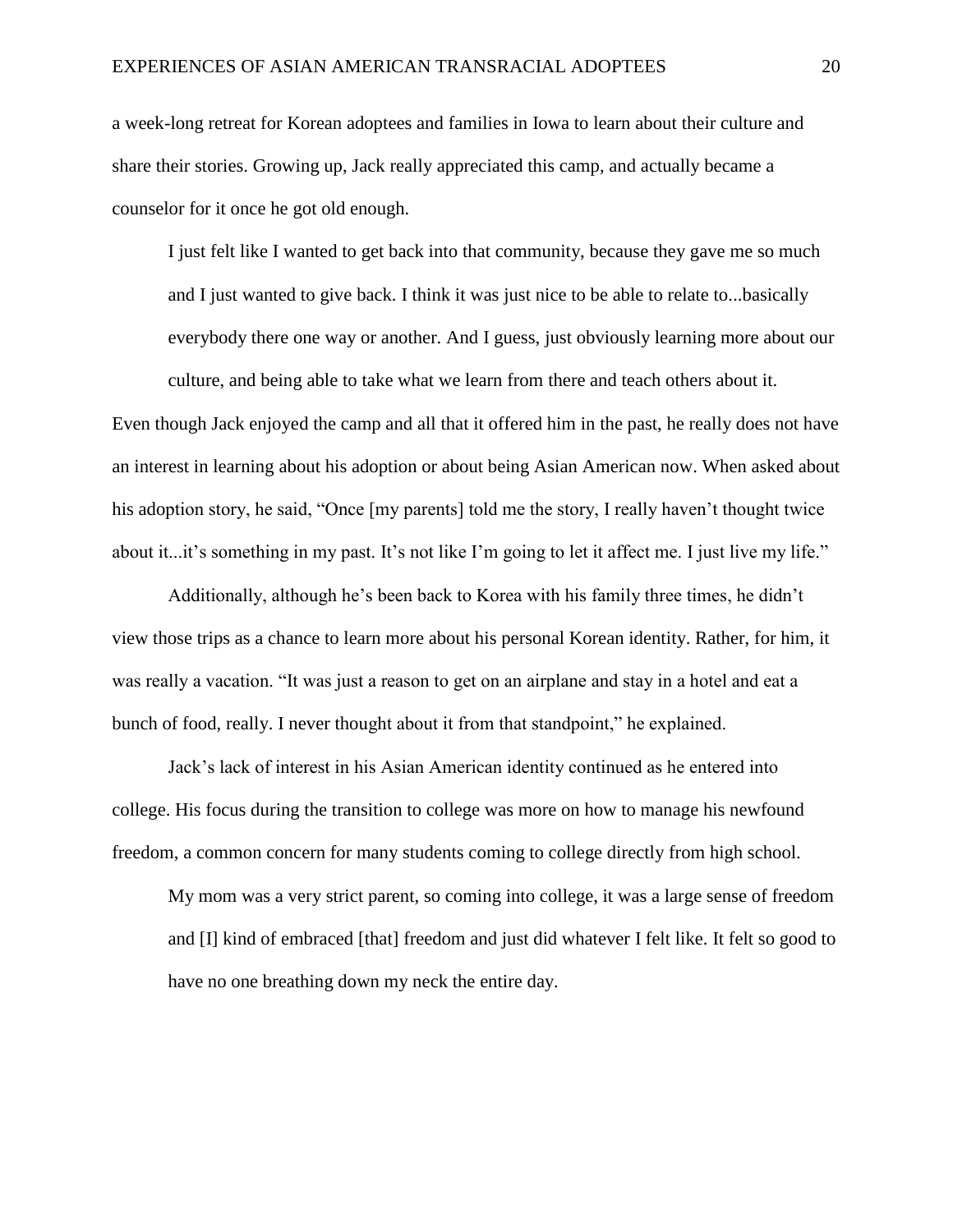Jack said that although he never felt singled out for being Asian American while at UNI, he did face racist jokes off campus. Whenever he encountered these jokes, rather than get angry or upset, he would simply pause and point out why they were wrong.

Whenever I see stuff like that, I just point out flaws and inform [them]. If I'm watching something with somebody, or I see someone on Facebook and somebody makes a

comment, I just educate them. I just educate them and just point out the flaws itself. While at college, Jack didn't pay much attention to, or have much interest in, resources for minorities. He was aware of programs like Jump Start and knew that there were various events targeted to minorities, but he didn't feel a need to attend them because he felt like he had already learned enough about his own background on his own. He explained,

It would have been nice to find some sort of community that would like to cook food, just because I was always looking for free food. But otherwise, like, I knew a lot about my own culture so I kind of didn't really need to expand farther out into it.

This sentiment was the same when it came to finding friends at college.

I pretty much affiliated myself with predominantly White people, just because...I don't know, I [came] from a predominantly White community. It just kind of happened like that. Basically, I just tried to find a group of friends who make me happy with who I am, and obviously not judge, whether it be my background or my personality.

In regard to diversity on campus, Jack felt that diversity at UNI was much more focused on the Black community compared to Asians or any other minority group.

[Diversity at UNI] was *really* emphasized on the Black community. I didn't really see much of the Asian community having clubs and items like [them]. I might have missed it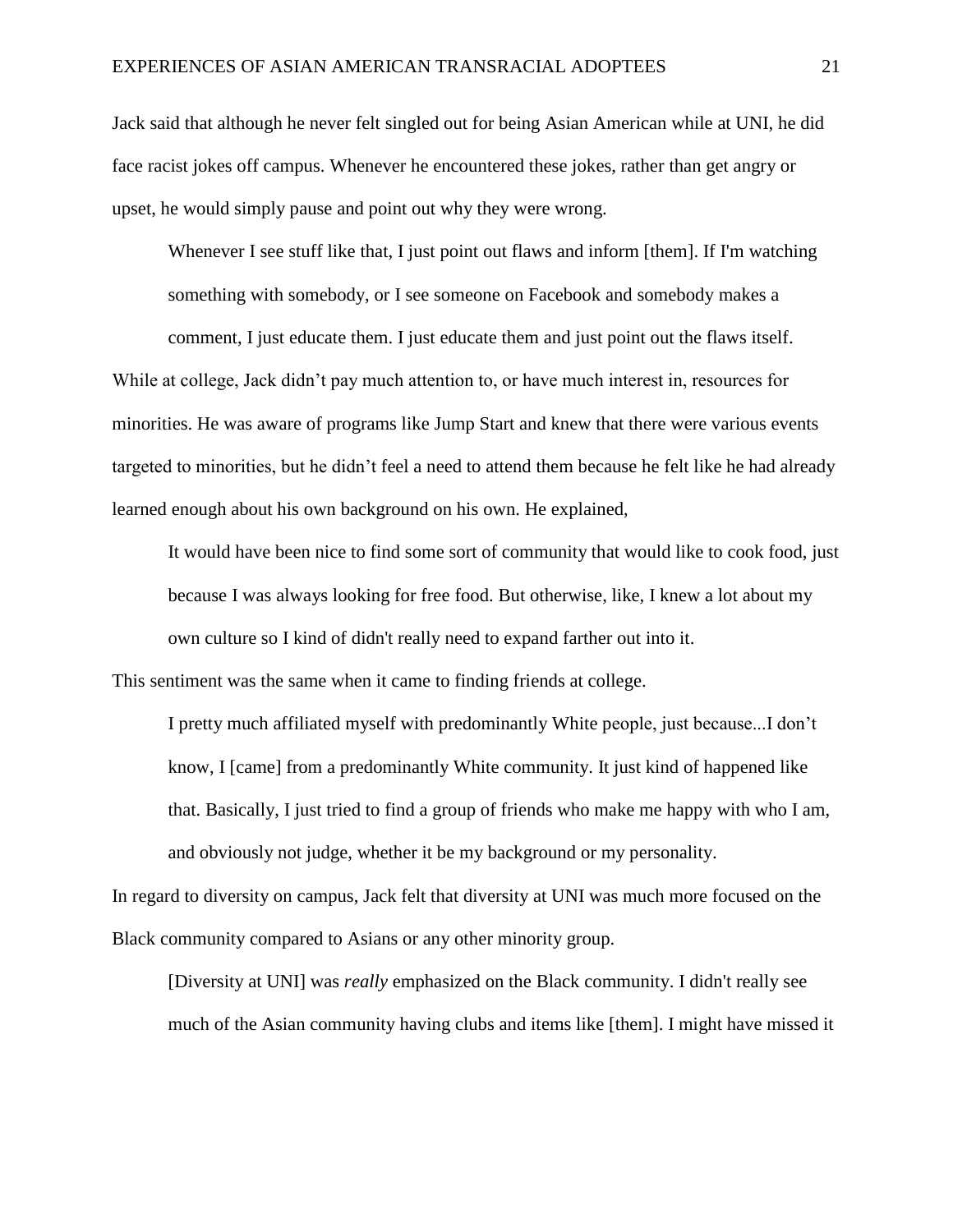completely...but I think when it came to the word, or the term "diversity," everyone affiliated it with the Black community in general.

He clarified that although this might have seemed like the case to him, he did think UNI did a "pretty good job of trying to show that there's more than just White people around the campus." If there was one suggestion that Jack had for ways that UNI could improve their support of Asian minority students, it would be to provide additional communication about activities or events.

The only time people tried to reach out to me was when I walked through the Union. Most of the time, I was just trying to get to class, so I didn't really care. Otherwise outside of campus or in even on campus, I never really was reached out to. I think finding an alternative way to reach out to people, whether it be email or, heck, even just having classes, like putting something new in the curriculum or something [could help people learn more about different cultures].

Although Jack did not utilize any minority resources while in college, he recognized the benefit of them and provided some suggestions for improvement. Overall, he understands the usefulness of these opportunities for this population, even though he might not personally have had an interest while in school.

#### **Lauren**

Lauren is currently in her second year at UNI. She was adopted from China when she was approximately one year old, during the time of the One Child Policy. Lauren was raised by two White parents in a primarily White, Iowan town where she recalls being the only Chinese girl in her class and one of very few minorities in her school overall. A self-proclaimed social butterfly, in high school Lauren was involved with student council, soccer, dance, choir, and track - just to name a few.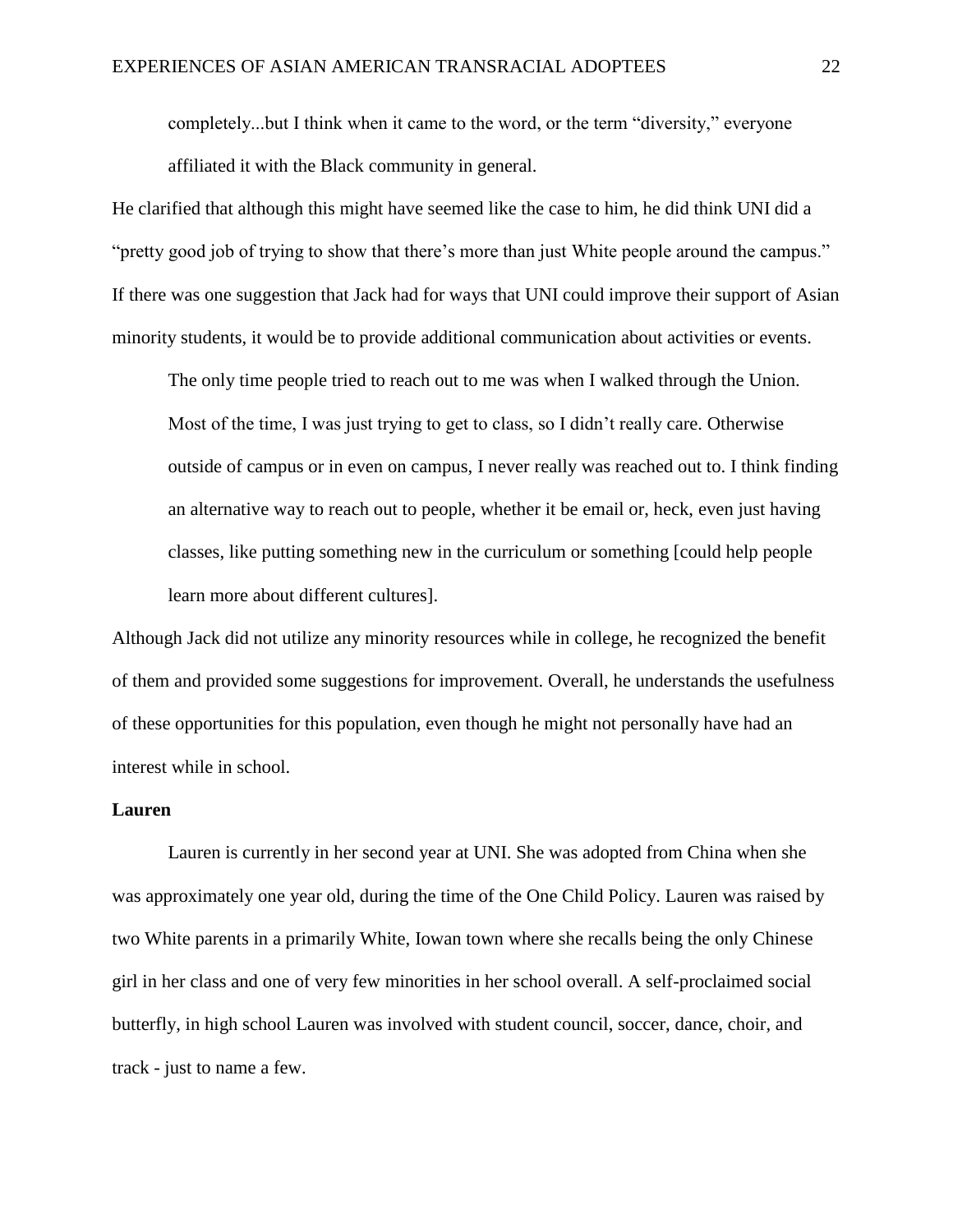Unlike some of the other participants in this study, Lauren had little to no exposure to her birth culture growing up. She also does not have any desires to learn more about her adoption or birth culture now. "My parents have told me about my adoption several times...I just don't really care to listen that much. I don't find it very interesting, which is odd," Lauren said. She went on to explain,

I'm a Christian, so I'm like, 'God has a plan for me.' I'm so blessed here. If I wouldn't have been adopted then I don't know where I would be, and my life is so amazing how it is. I couldn't see it any other way.

Although Lauren was one of very few Asian Americans in her hometown, and the only in her class, she never felt like she stood out because of it, or that it has played a large role in her everyday activities. "I don't really think of myself as different or see myself different from everyone else, just because I was raised in a primarily White town," Lauren explained. "As I got older, I realized, 'Oh I am a different ethnicity than everyone.' But that was never really a problem."

Lauren's extraversion and passion for getting involved when she was in high school translated into a smooth transition into college. When asked about what it was like to make that jump, she recalled, "Academically, I don't think I faced any challenges; I was really excited. Socially, I was ready to get out there and meet new people. I just love doing that. I think I'm pretty good at it."

One significant impact on Lauren's transition to college was participating in the Jump Start program (as described in Jayden's story above). While overall it was an amazing experience for her, she recalls initially feeling quite out of place when she was placed in the Asian affinity group.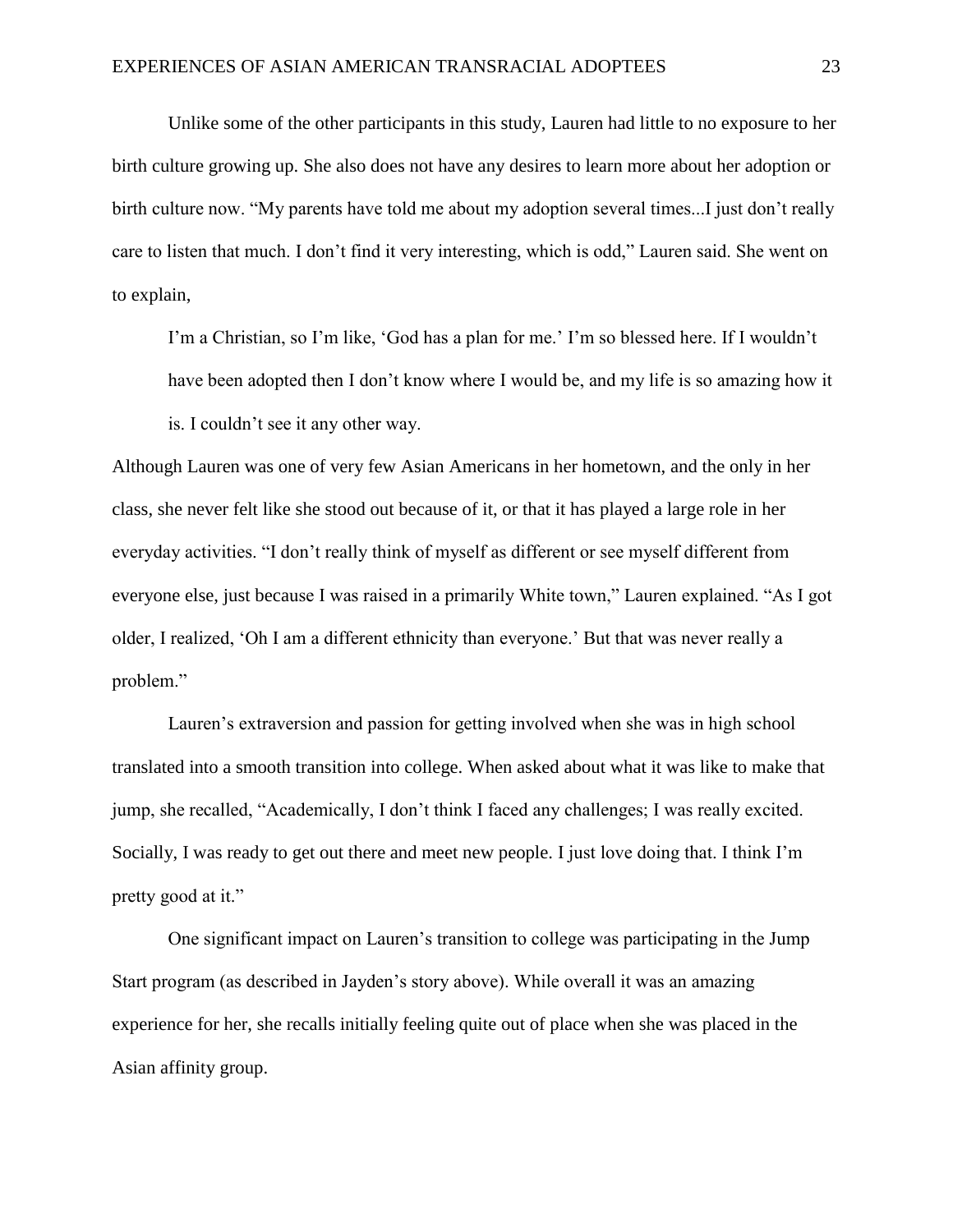It was really odd, I would say. There was one guy who was like me and who was adopted. He was Asian American. So that was nice, that was comforting, but then a few of the other ones were actually from Asia, and I was just kind of blown away. They kind of had this expectation of me that I was like them - kind of quiet and not very analytical and things like that - and I was not like that at all, I would say.

For someone who had hardly any exposure to other minorities growing up and who did not look much into her own Asian American identity, Jump Start was a very eye-opening experience. Additionally, because she grew in a town where most of the other minorities she knew were also adopted into White, middle-class families, Lauren had not been exposed to the harsh realities that some minorities experience as a result of their race. She recognized the unique perspective that she holds as an Asian American who was adopted into a White family.

When I did the Jump Start program and met so many people, I found out that a lot of these people felt like minorities were treated differently, and they were so unhappy with the ratio of ethnic people at a primarily White school. And it was just crazy they were like very upset about it and like, I've never been like offended or upset or scared or intimidated, really.

Lauren's feeling of distinction between herself and those whose racial identity is more salient to them was further expanded upon when talking about experiences dealing with race at college. Because she had never really been questioned about her background as an Asian American adoptee, some of the interactions that she has had with new friends or peers at college have become increasingly frustrating.

When I'm meeting new people at school and they assume my parents look like me...and when they see that they're not like me, they're like "Oh, you're adopted!" And then they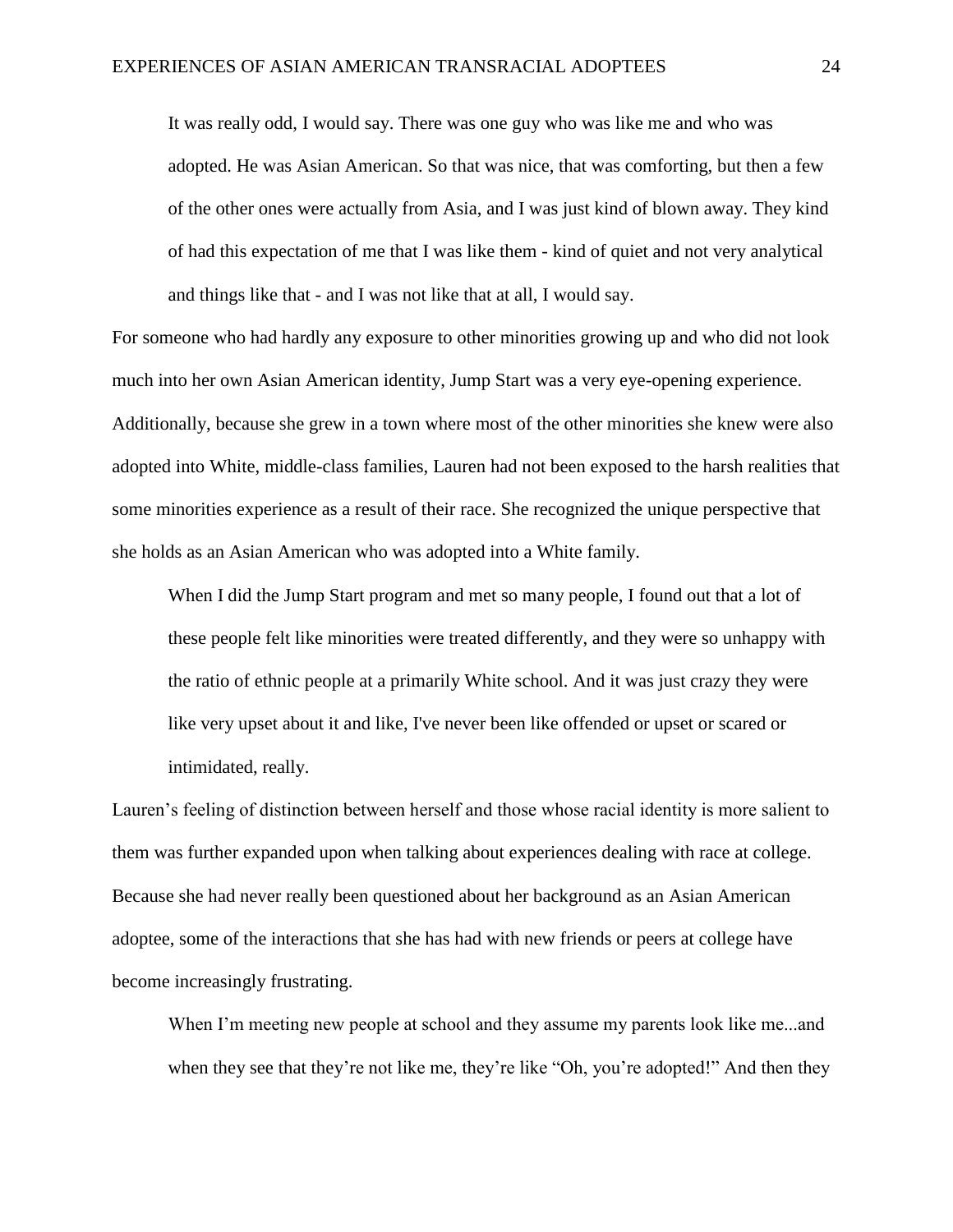ask like all these questions, like, "Where are you from?" or "Can you speak Chinese?" and every time I get so...not necessarily annoyed, but I get like, UGH, I have to explain this again. How do people not know this!? And my dad and I were talking about this and I was like, "Why do I get annoyed when people just ask me all these questions and they are like walking a tightrope like they don't want to offend me?" I'm like, you're not going to offend me, just ask me! I'm not any different than you.

She also went on to say, "I think I feel like I expect too much out of [people]. Like, just how I present myself, they should just know that I was adopted and I'm not really involved in my culture. I'm like, very whitewashed."

Lauren identifies so much more with the White culture and her White peers at college that she gets frustrated when people don't realize that. She expressed similar sentiments when it came to the subject of resources at UNI for Asian Americans and adoptees. In her opinion, it feels even more ostracizing to attend events specifically for minorities.

I feel kind of singled out when they invite just a whole bunch of minorities together. I feel like...it's kind of exclusive of others. Even though they're trying to be inclusive. I don't know, I'm very torn. But yeah, for some reason I just don't go to [those events]...because I think they're weird. They're trying to be comforting, but I feel as though they're like treating me as an alien or a baby or something like that.

While Lauren does not seem to attribute a great deal of her identity to being Asian American, one stand-out point was her acknowledgement of the financial and pre-professional advantages that she has had. Specifically, when it comes to college, she talked highly about some of the perks.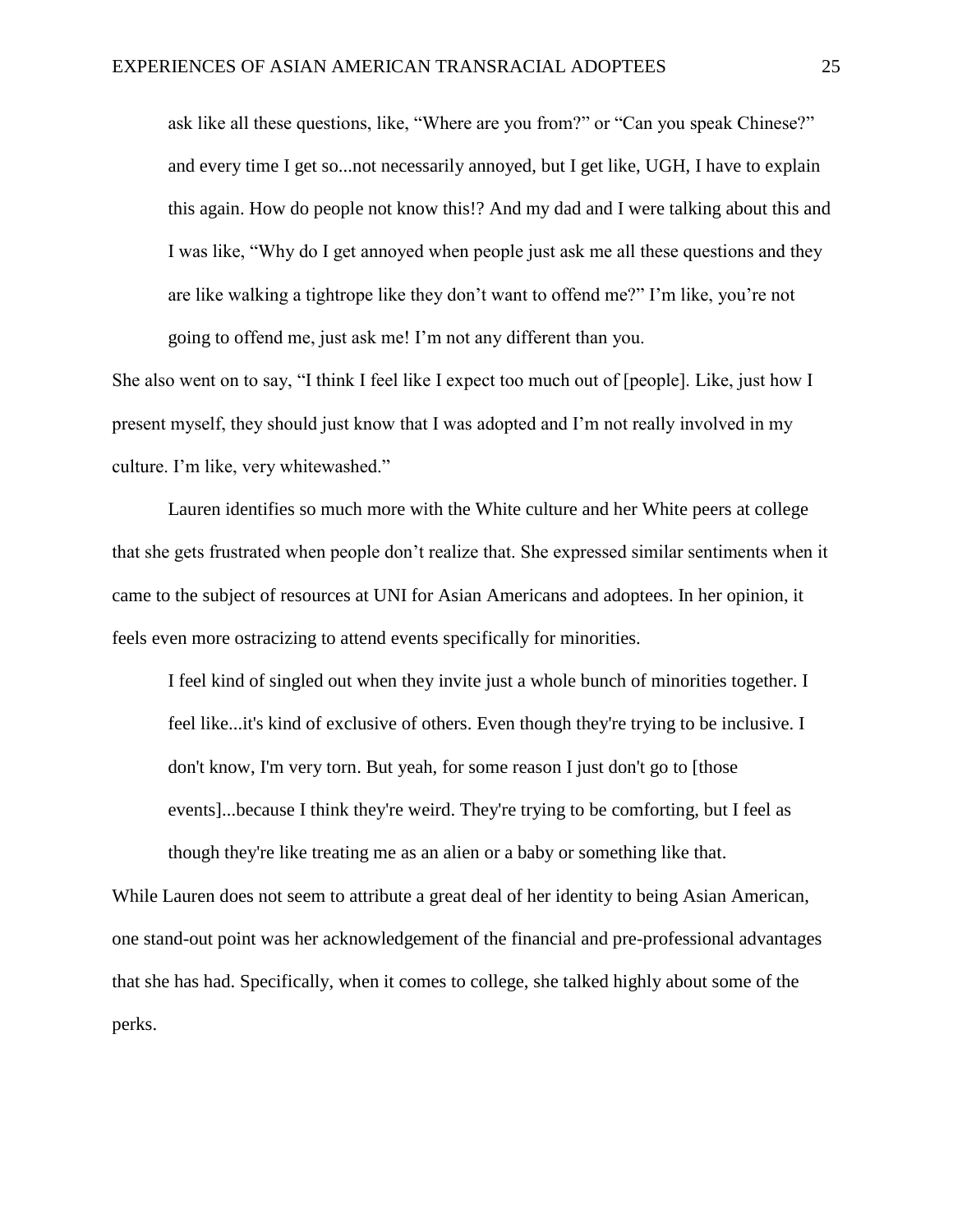I do like the benefits of being Asian in the U.S. because I got a lot of scholarships to UNI because I was just a minority. I was like, 'Great, that's a plus.' And then people have this expectation that we're also very smart. And I guess I can use that to my advantage, too. So, in Lauren's experiences thus far, while she has recognized the position she is in as an Asian American and some of the benefits she has received, she does not think her identity revolves around being an Asian American adoptee; nor does she really care to look into it in the future. **Beau**

Beau is in his first year at UNI after transferring from a community college near his hometown. He grew up in north Iowa, in a town of about 7,000 people, where he described it as about 90% White, and 10% everything else that he "didn't see very much" of. A lover of the outdoors, Beau enjoys going on walks, biking, running, and rock climbing.

Beau was adopted from South Korea around the age of four months old by a married couple who already had three kids in the house at that time. Two more adopted children followed after him, and of the six total children in the family, five of them were adopted from South Korea. Growing up, he never felt different or out of place because of his looks. This was partially due to the fact that his mom ran an at-home daycare where he and his siblings all attended. Going to school, however, was where he noticed the contrast. "At school, it was more like, [I'm] the only Asian kid - or there's like two if you're lucky - so it was a little less diverse there...not super uncomfortable, it was just noticeable," he remembered.

As a kid, Beau attended the same Korean camp that was previously mentioned. At this camp, he had the opportunity to try traditional Korean foods, make Korean crafts, and learn Taekwondo. However, he does not know a whole lot about his adoption or birth culture aside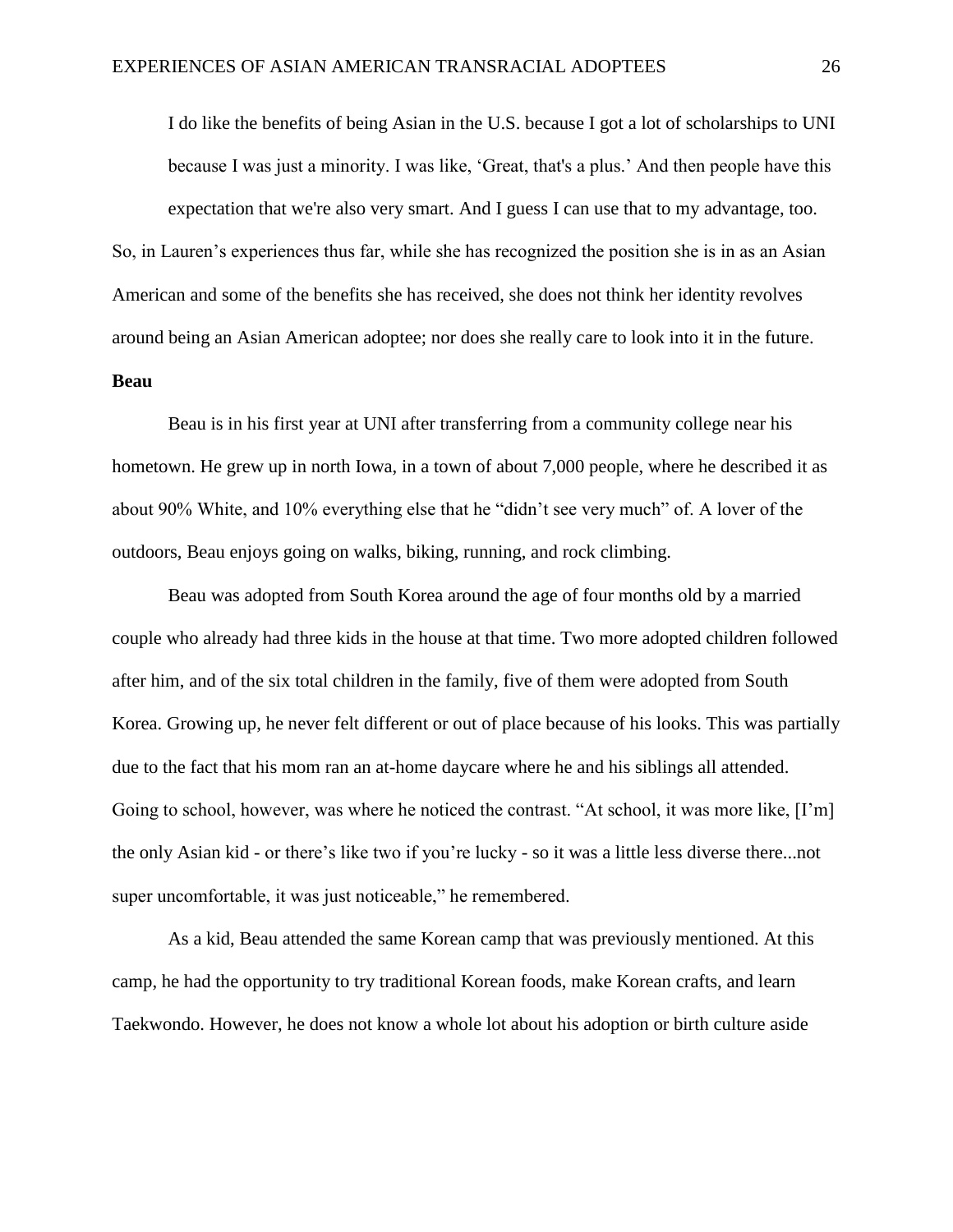from the camp, nor did he express any interest in it throughout his youth. Now that he's gotten older, he has considered looking into it more.

I know that as [I] grew up, [I became] more interested in it, but when I was younger I didn't care or really understand. I am interested in going back and visiting and kind of reconnecting with that part of me, but I think that I am still me without being connected to that part. And I do wonder, but like, I'm not sure if I want to test it out and see, you know, something that I don't want to know.

Although Beau is slowly beginning to have more interest in his Asian American identity, he has never considered himself to be significantly affected by any sort of stereotypes or negative assumptions made because of his race.

I'm very individualistic. And I'm not like, "Okay, I'm this, so I have to follow all those things that those people do." I'm very much like, rock the boat, make some waves. You don't have to be the perfect student or whatever. Just got to be yourself. So I don't think I've struggled with that.

He also mentioned that when he was younger and people would make jokes about him being Asian, such as about him doing their math homework or eating cats and dogs, it might have hurt him more, but now he just gets annoyed. "I've matured beyond that," he said. "I don't really care about what they're thinking, as much as they should just keep it to themselves. I've just realized how many people are not very educated in a certain sense." For Beau, it's something that with time he has learned not to take to heart.

Unlike any of the other participants in this study, Beau's transition to UNI was done during the middle of the COVID-19 pandemic. This made for quite a unique transition because very few classes and events were being held in person, therefore he did not have much exposure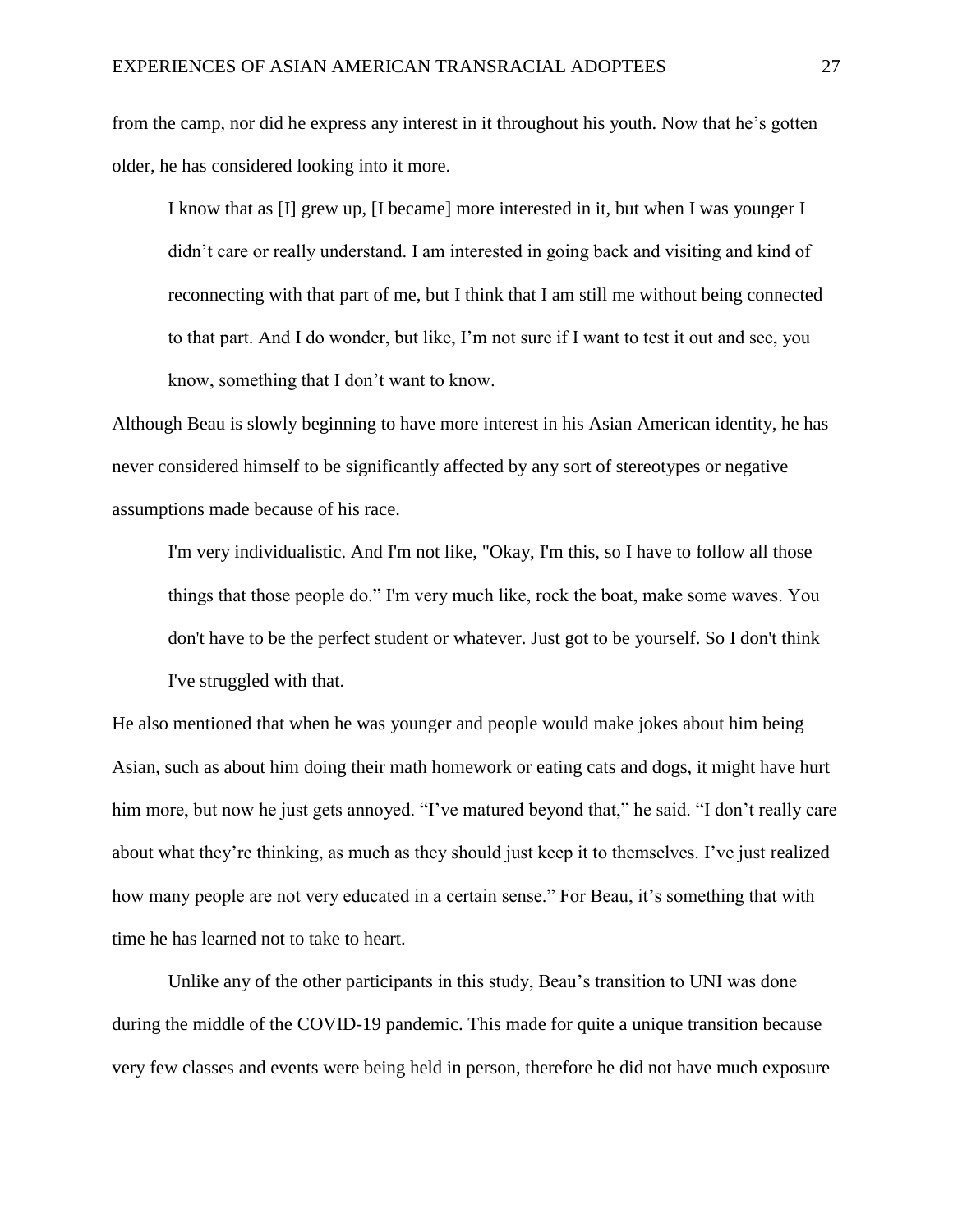to life on campus. Still in only his second semester at UNI, he hasn't gotten to do a whole lot, but he has been able to meet people through a variety of clubs.

Despite the restrictions of the pandemic, Beau said that the university has provided him with enough resources coming in as a minority and a transfer student, if he wanted to use them. "I didn't really give much thought to [minority resources]...I figured, like, they're at least trying to reach out to people that were in the minority groups. I thought that was good, because at [my community college], I didn't get that."

When it comes to resources for Asian Americans, Beau said that he just simply has not been able to take advantage of a lot due to the scaled-down campus environment. He is aware of the new Asian Student Union, though, which is something he has considered joining. "I didn't get involved with that much because I don't think they've done anything yet, but depending on COVID and everything I would like to join."

So, up until this point, Beau has not done much identity exploration, nor has he had a lot of the opportunities to explore resources on campus yet. As he progresses through his time in college and potentially takes advantage of groups like the Asian Student Union, he may continue to develop more of an interest in this aspect of his identity.

#### **Ruth**

Ruth is in her final year at UNI, double majoring in Marketing and Textiles & Apparel. She was adopted from South Korea in the year 2000 and was raised with three older brothers. Before going off to college, she lived in southeast Iowa in a town of about 23,000 people. Although it was a larger city than most of the other participants' hometowns, it was still primarily White.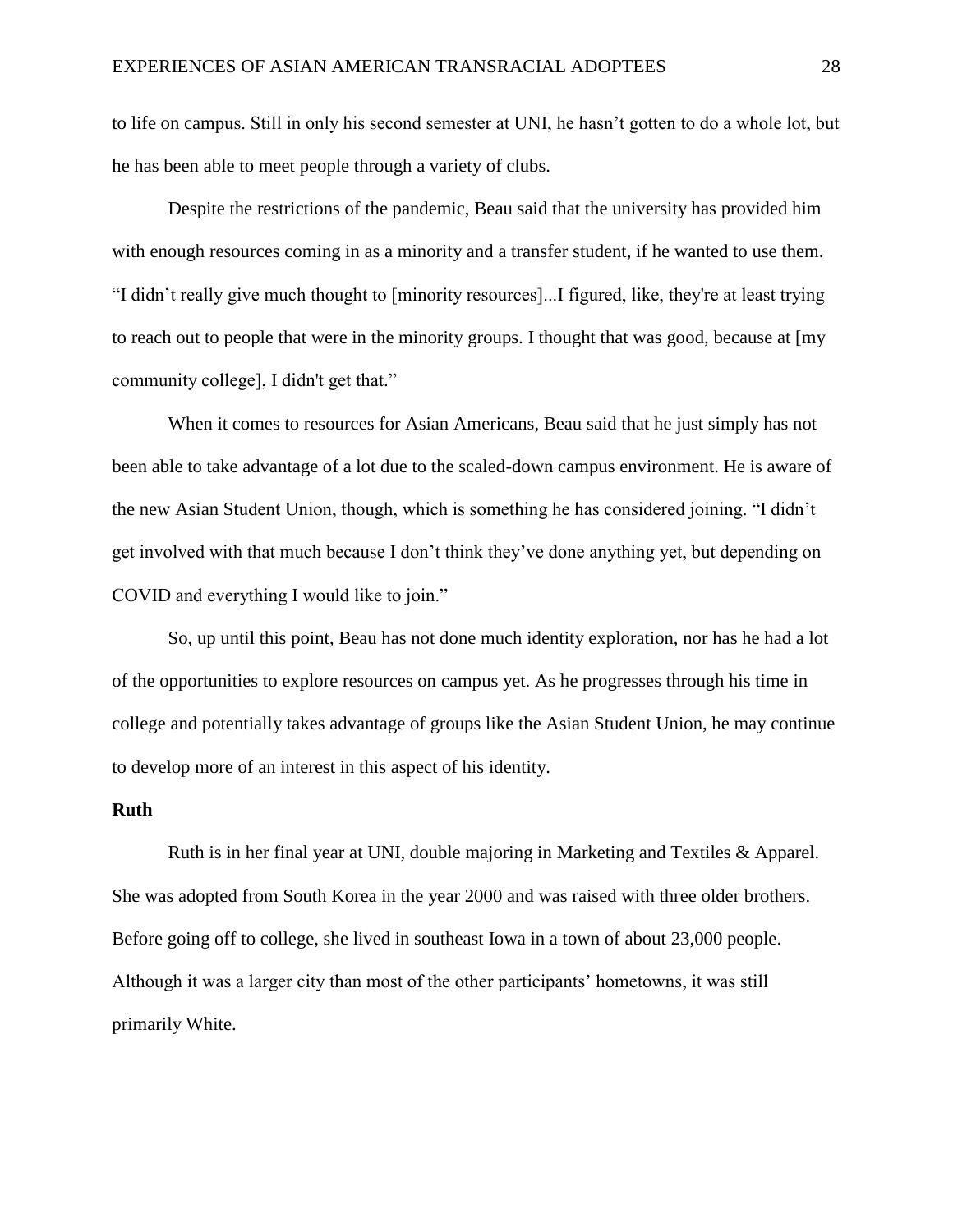Ruth was quite involved growing up. In high school she was a part of the dance team, National Honor Society, volunteered with the Silver Cord program, and was student council president her senior year. She also worked part-time at Hy-Vee.

Throughout her childhood and into her teen years, Ruth had no exposure to her birth culture. Neither her family nor her community provided much opportunity for her to do so; however, she didn't really have any interest in it when she was young.

Growing up...I never, ever thought about [my birth culture]. And it was always something that, not that I was ashamed of, but I just felt kind of out of place, or I didn't want to talk about it because it made me really uncomfortable. As far as my family, they didn't know a lot about the culture either, so they didn't have a lot to tell me. But again I think I was so, kind of like stubborn, that I wouldn't have [wanted to know]. Even if they asked me if

I wanted to, I probably wouldn't [have] because I would think that made me different. Since Ruth grew up surrounded by White friends and family and did not have the chance to learn anything about her Asian identity, she faced a bit of an internal crisis when it came to how she viewed herself versus how she looked on the outside.

Growing up with my friends is when I found it like, really awkward because...like, maybe my friends were dating people and no one was interested in me at the time and I was like, "Oh, maybe it's because of like my appearance and stuff like that." I always felt kind of out of place compared to my friends...I just always really liked their blonde hair and like their blue eyes and thought that was really cool.

Another example of how Ruth struggled with identity growing up was when it came to selecting her race on standardized tests in school. She remembered having to ask her parents whether to bubble in "White" or "Asian" for her ethnicity on the scantrons.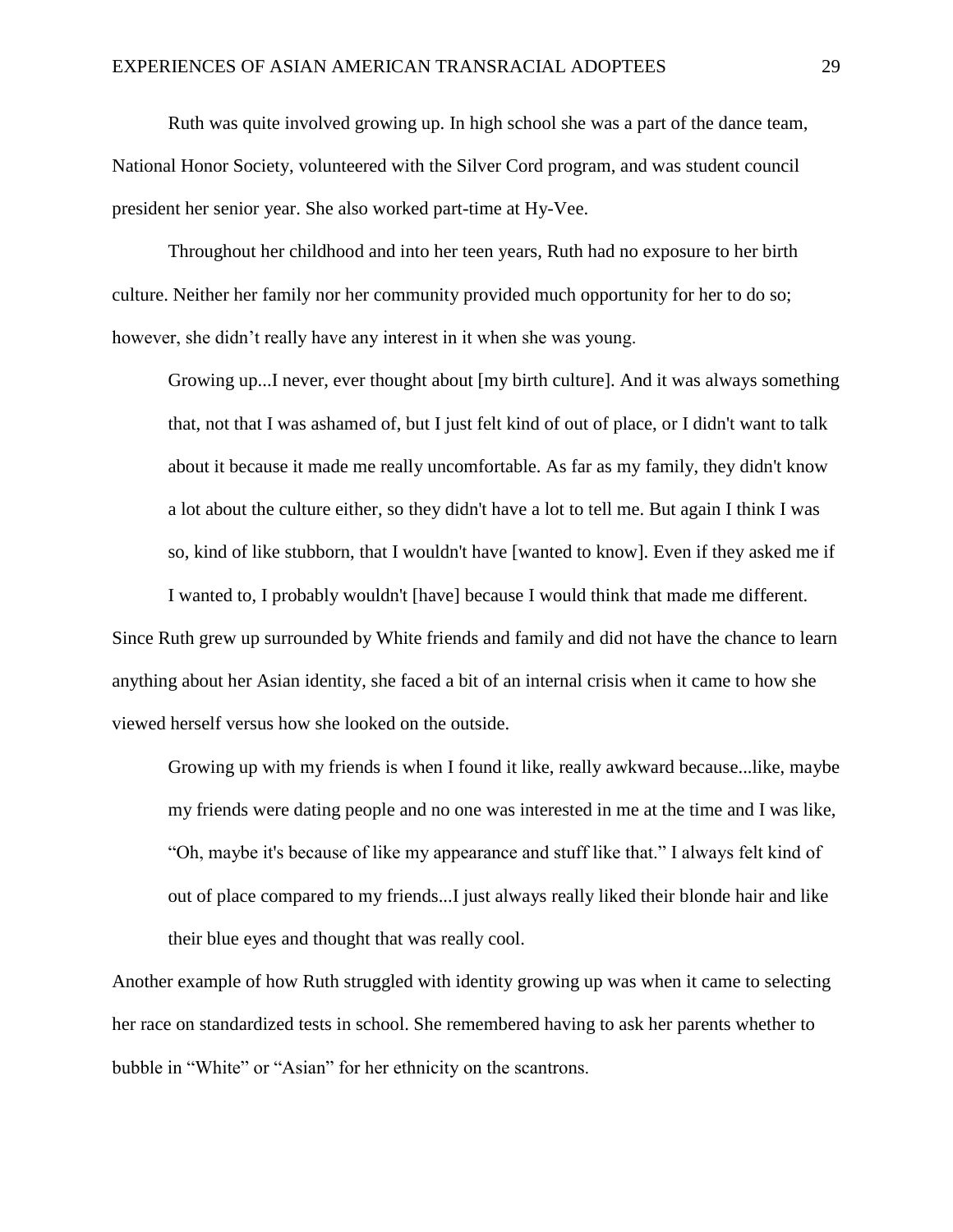I had to ask my parents, because for me, like obviously I'm not White. So I would always put Asian because that is what I look like and where my origins are, where I'm from. But, like, personally how I feel and who I was, I would say...it'd be more honestly White or American. It feels weird because I grew up in America so I feel like...whatever they're using it to score isn't very accurate because I am not a good representation of all Asians as a whole.

As she has gotten older, Ruth said she feels like she has been able to outgrow those "awkward" feelings of being different and is much more content with her identity. She is much more interested in learning about her adoption and birth culture now, mainly so that she can have a better understanding about where she came from and develop her overall identity further. Specifically, Ruth said that understanding her medical history is one reason for her interest in learning more about her adoption history.

One thing I never know is my family history of medical conditions, and that's something that, growing up when I would go to a doctor's office, they would always ask me, and I'd be like, "Oh like I don't know, like, I'm adopted." So I guess now that I'm getting older I'm kind of more interested in that just because I do want to stay healthy in the future, and if there were like any health conditions that I could get, I would want to know.

As far as the ability to explore her the Asian part of her identity, it wasn't really until Ruth went to college that she had several opportunities to do so. Like a few other participants, she attended the Jump Start program at UNI; however, it was not something that she was eager to do at the start.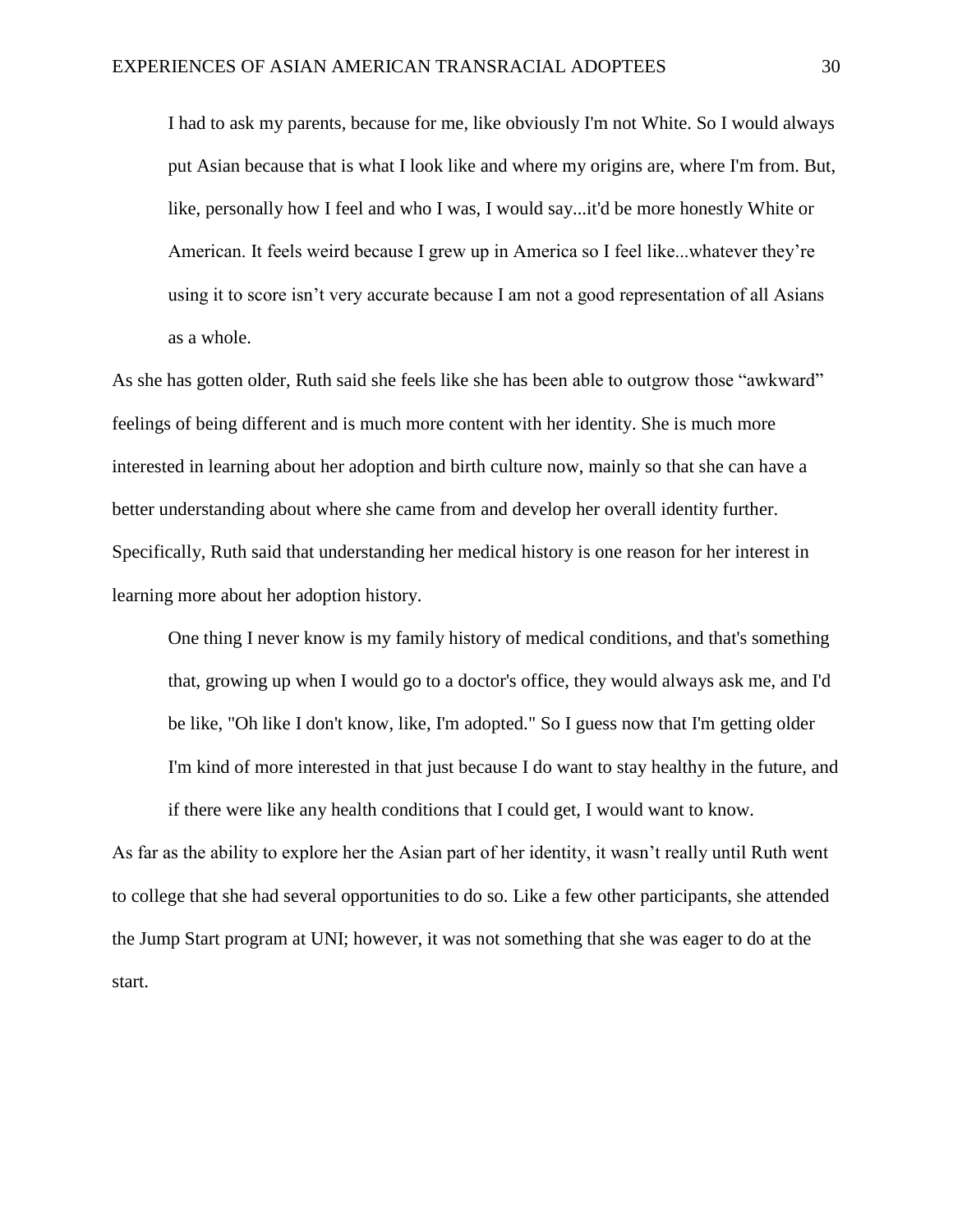I didn't want to do it because I felt like they were just pushing me into a box really hard and I was like, I just don't identify that way. Like some of the people who are going to be there may have grew up very differently from me, so I really didn't want to go.

She brought up the fact that since she had never experienced anything that acknowledged her race before in school, it made her apprehensive. "I was kind of more confused as to why a university would be interested in doing a program like this and what the meaning of it was, and I had a really bad attitude [about it]," she explained.

Despite the unease about Jump Start at first, it wound up being something that Ruth is very glad she went through.

I think what made it click for me was that all the other students who were there were exactly like me. Like they didn't really think they needed special attention or needed this opportunity...they're also just some 18-year-old college students. We had more in common than I actually thought, and I realized it wasn't supposed to like marginalize us or anything, it was just was to bring us together.

In addition to Jump Start, another significant thing that helped Ruth navigate her first year at college was getting a mentor. As a participant in Jump Start, she had the opportunity to be connected with another student who was a part of an underrepresented population through the UNI Center for Multicultural Education (CME). She talked about having this mentor as a very impactful moment in her first year.

Through the CME at UNI I got a mentor. That was something really significant to me because it was through the CME so it was for multicultural students. We met every single week, and...it was just kind of cool to be able to hear about his experiences and...being someone who I felt was similar to me in a sense and came from maybe a similar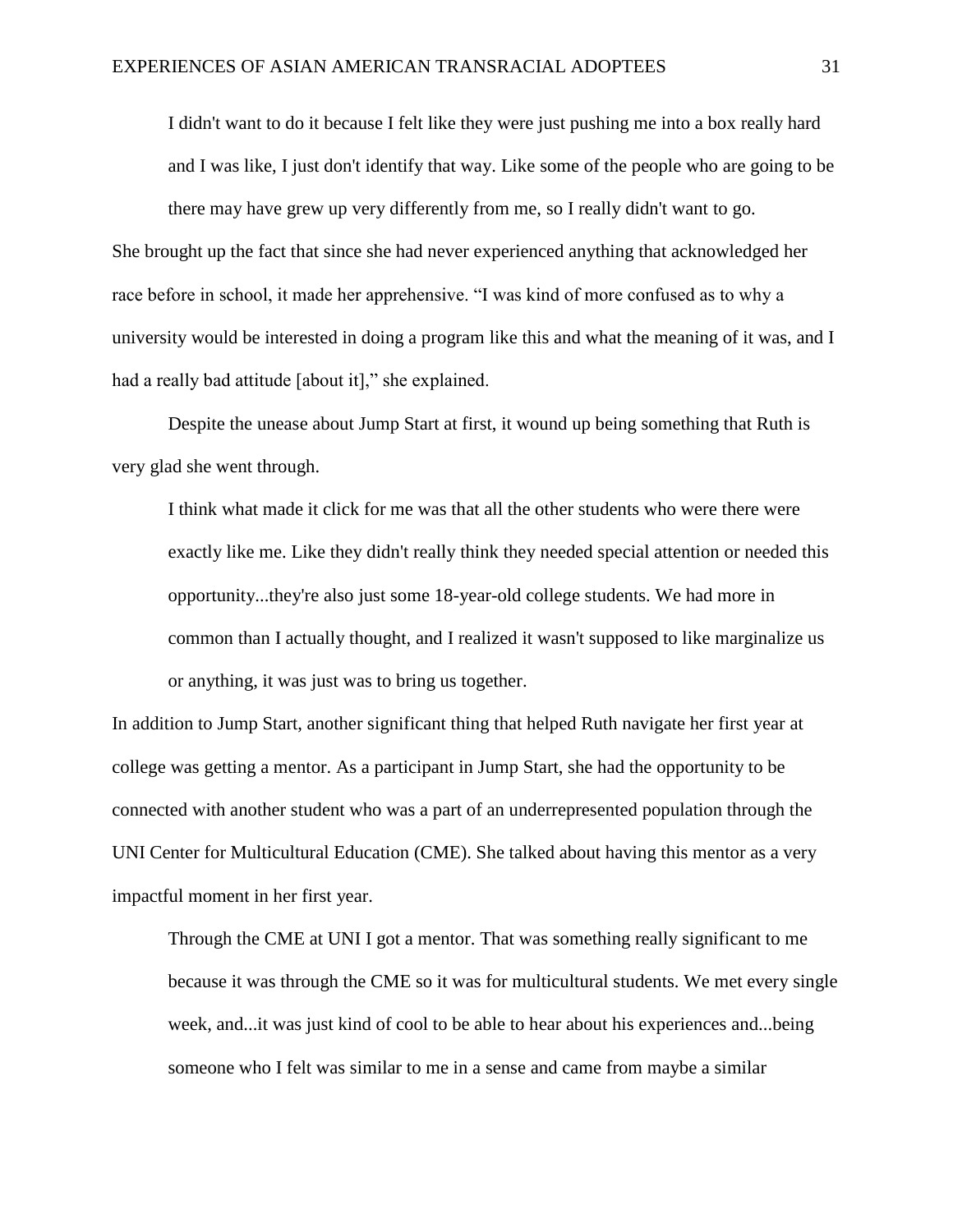background stuff. I think that was something that was really monumental in the first year at UNI.

Once she settled into college after her first year, Ruth said that her experience as a student at UNI has allowed her to feel very comfortable being herself. In her four years, she has become very involved in several different clubs and organizations on campus and had several leadership opportunities, as well as worked in an on-campus office. "What's nice about UNI is that it is a small campus so you do get to know a lot of people, like professors and students, so I've always felt...like I could just be myself," she said.

Ruth also has had a lot of opportunity to get in touch with her Asian American identity through various projects in her major classes, which is something she has really enjoyed.

For one of my classes...I got to do a beauty empowerment project [about Asian Americans] which I actually got to have [published]. I really appreciate all the work [my professors] do on our campus because they promote a lot of diversity and just push towards giving students of all backgrounds and races a voice.

Throughout all of these experiences and the personal growth Ruth has done during her college years, she has found some areas of improvement that she believes UNI could work on to better the overall campus diversity climate. According to Ruth, one of the biggest areas of need is within recruiting for student organizations.

Being in student groups where we recruit other students, they talk about wanting to recruit diverse students and about wanting to have more ambassadors that are diverse. But when they say diverse, they mean by *race*, and I think that's something that really needs to be changed. They talk about how they want students of different color because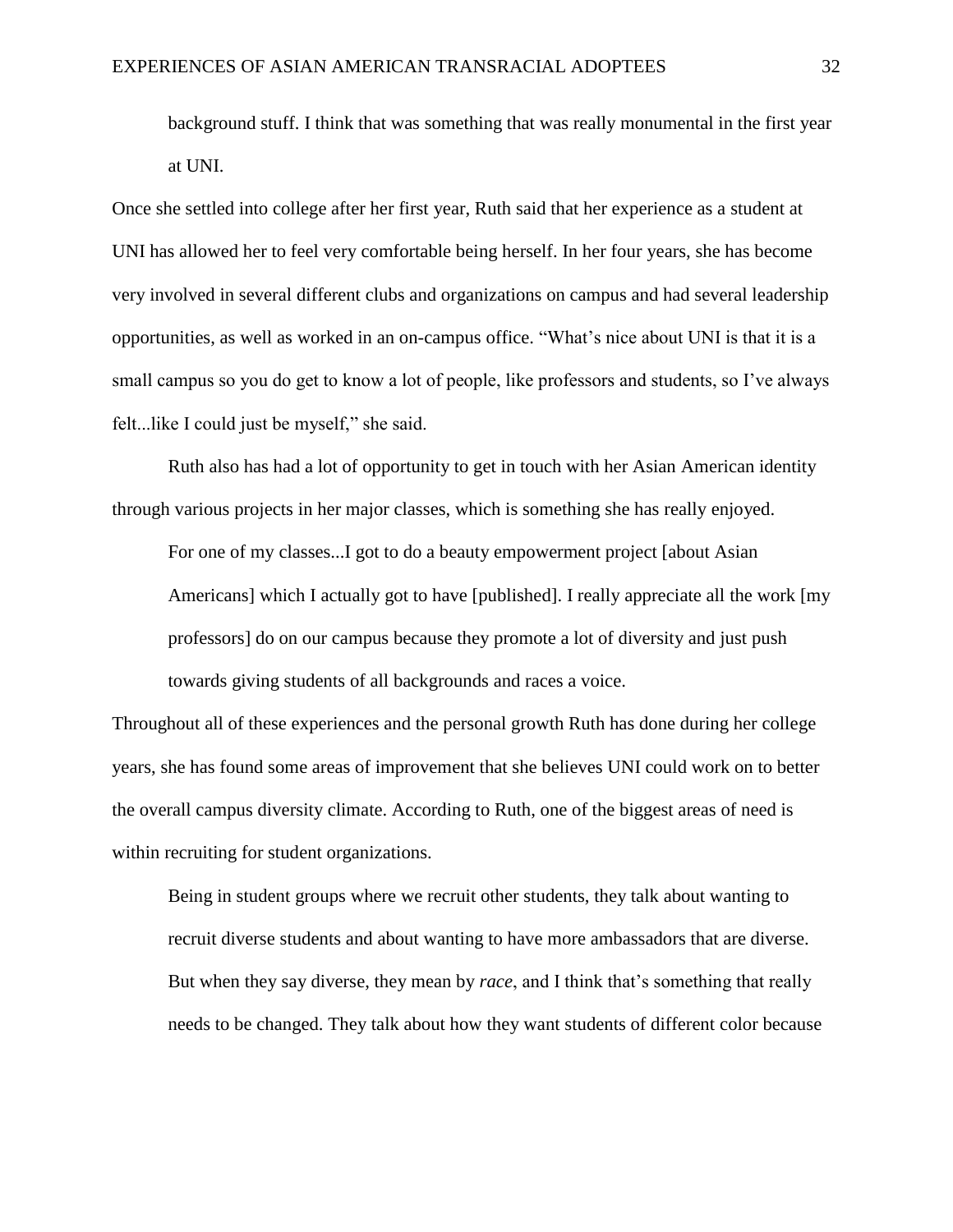they think that other students...will feel more comfortable...if they look the same. I think that's something that [shouldn't] necessarily be said that way.

Ruth also talked about the importance of emphasizing inclusion of all races, not just minorities, when it comes to diversity-based clubs and events. She brought up the newly created Asian Student Union as an example of a club that could be beneficial for all students, not just Asians. "You don't have to be Asian American to be a part of the Asian student group. It should be just because you want to learn and you want to be there and be supportive," she stated.

Additionally, when it comes to recognition of adopted students at UNI, Ruth thinks that it could be really beneficial to have a group on campus to support them.

It could just be for anyone who's been adopted, just to come together. Sometimes I feel like maybe people do want to talk about their stories, because they don't have the opportunity to talk about it anywhere else, so...if there was a group for adopted students who would maybe want to share their stories or...any hardships that they've had...I think that would be really interesting.

Ruth's diverse experiences throughout college have given her the opportunities to explore her Asian American identity, which opened her eyes to areas for improvement as well. As she grows and develops more of an understanding of self, it is clear that she is willing to advocate for change and make suggestions to support others who share a similar background.

#### **Brooke**

Brooke was adopted from South Korea and is one of six adopted children in her family. She graduated from the University of Northern Iowa in 2018, earning her bachelor's degree in Human Resource Management. A heavily involved and passionate student during undergrad,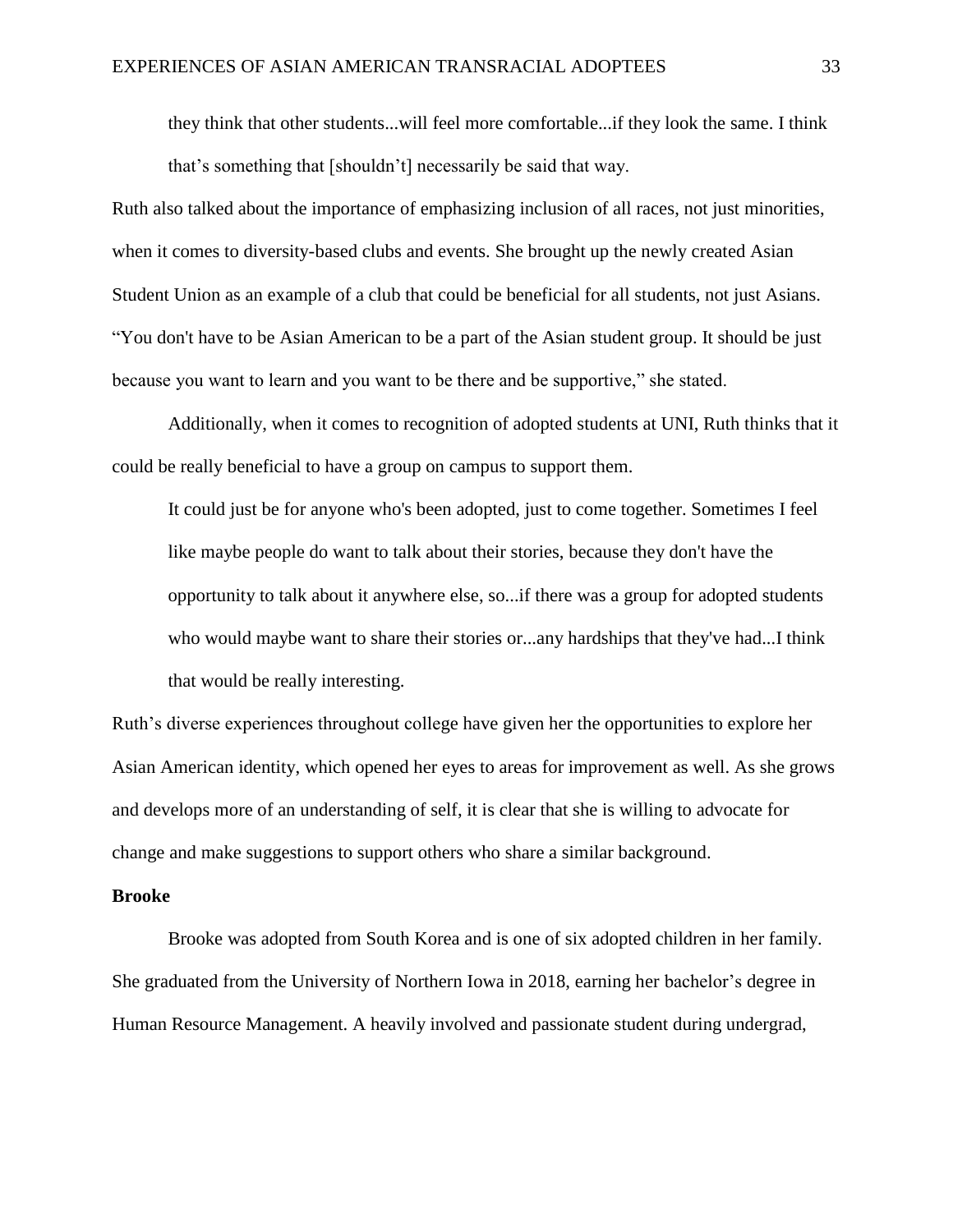Brooke went on to get her Master of Education at Iowa State University. She currently works in higher education at another university in the Midwest.

Brooke's childhood was similar to that of the other participants; her Iowan hometown was small and White. Brooke said that she had always "felt White" growing up. In fact, as a child, she didn't quite understand what race or racism even was.

When I was growing up, I didn't feel the difference in color, or I didn't even realize, like, what racism was. Like when people made fun of my eye shape, I didn't realize what that necessarily meant in the bigger picture. I just thought, oh, they're picking on me like they pick on a ginger with red hair. I didn't really make those connections.

At a young age, Brooke said that her mother had conversations with her about appearances and looking different, which helped her feel more comfortable with herself.

I distinctly remember one time looking in the mirror with [my mom]. She was pointing out our different physical features, because I was about to go to elementary school. I just remember her having a conversation with me of like, "We look different, our skin color is different, our hair color is different. But that doesn't matter. It doesn't mean anything.

And just because we look different doesn't mean that we're not family."

In addition to those conversations with her mother, Brooke's parents were always open to talk with their children about their adoptions and wanted them to have a connection with their birth culture. Brooke grew up attending the same Korean Camp that other participants in the study had attended, enjoyed Korean food at home every now and then, and was even able to go back to Korea with her family to visit. As she has gotten older, her interest in pursuing her adoption history and birth culture has increased even more. However, Brooke said that there is a sense of guilt she feels in exploring these topics out of fear of hurting her parents.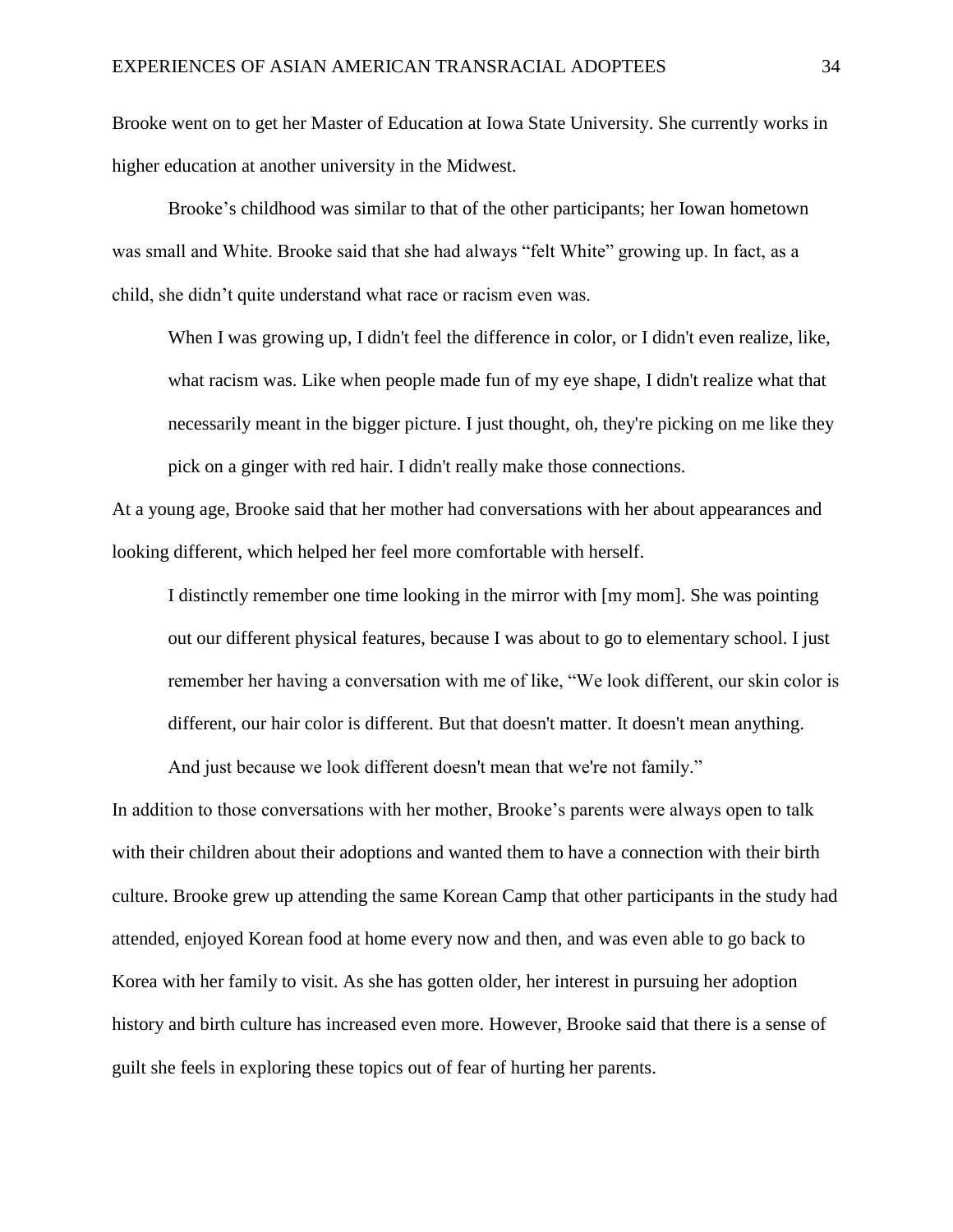I would love to go back [to Korea] now that I am older and have more of a sense of self. But I know...my parents, while they're very loving and super welcoming about the whole, like, Korean adoption agencies, I still feel a sense of guilt about wanting to learn more about my birth family and that kind of stuff, because I don't want it to seem like I'm ungrateful, or anything.

Coming to college at UNI was the first time that Brooke felt like she was able to freely explore what it meant to her to be Asian American. It was also one of the first times that she remembered experiencing racially based bias.

I did have a faculty member who absolutely disliked me. It was common knowledge within the class that they did not like me. I had no idea why they didn't like me, and the only thing that I could really think of was because of my skin color. I was the only person of color in that class and he was only picking out me. And it was just such a negative part to my experience and one that I kind of try to push out of my mind so I don't ruin the rest of my UNI time with that one faculty member, but it really started to make me think like,

"Why he was singling me out?" and what that had to do with me being a student. Brooke's recollection of this story was one of the first experiences she dealt with at college related to her identity. Then, she joined Jump Start as one of the student leaders of the program, which really was the catalyst of her identity development journey. While she didn't go through the program herself, she did learn a lot from facilitating the conversations as a group leader for the Asian/Asian American participants.

I started having more of this identity development when I was involved with Jump Start. It really hit me on the day we were doing our affinity group discussion...it was kind of interesting to have that discussion because here we are, we're all Asian Americans, yet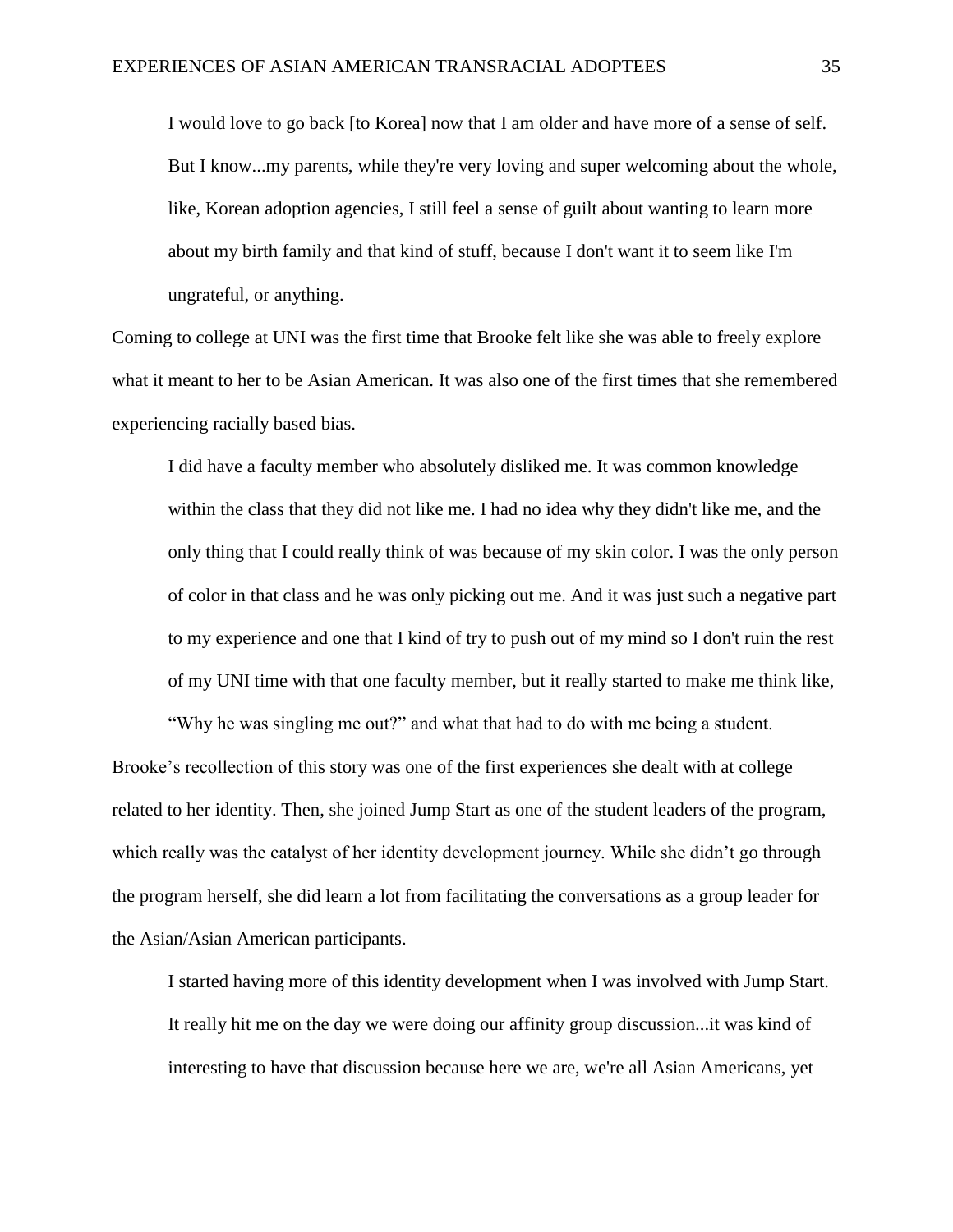when we were talking about some of the hesitations that we had about going into college...I quickly realized that their experience was *so* different from my Asian American experience. And part of me was like, oh my gosh, I feel like I shouldn't be a part of the Asian group because they're all talking about traditional Asian mothers and expectations and all these things, and I couldn't relate at all. I was like, "How am I supposed to lead this conversation of what being Asian looks at UNI, if I can't even relate to what being Asian?" So, all of a sudden I was like...who am I, what am I doing, am I just a White person *trapped* in an Asian looking body?!

This reflection led her to analyze her own experiences and privilege that she had throughout her life being raised by a White family.

I really thought about how I viewed myself being within what was supposed to be a marginalized group, and I really started to recognize the privilege that I've held, not only being Asian American but then being raised by a White family, and being able to assimilate to White culture. It was a lot to absorb in that one discussion - all these like feelings and thoughts hitting me. And I won't lie, I kind of felt like I had an identity crisis, because I was like, I just don't know how I fit into society anymore.

Not feeling like she belonged to any one group, Brooke began to explore diversity in different ways at college. "I really wanted to surround myself with people of color and hear their stories and, I don't know, figure myself out," she explained. She ended up finding a close group of friends within the Latinx community, which turned out to be very beneficial in her own selfdiscovery process.

It was really cool for them to kind of like, accept me with open arms and feel like I was a part of a group. At that point, I probably felt like I was more in tune with the Latinx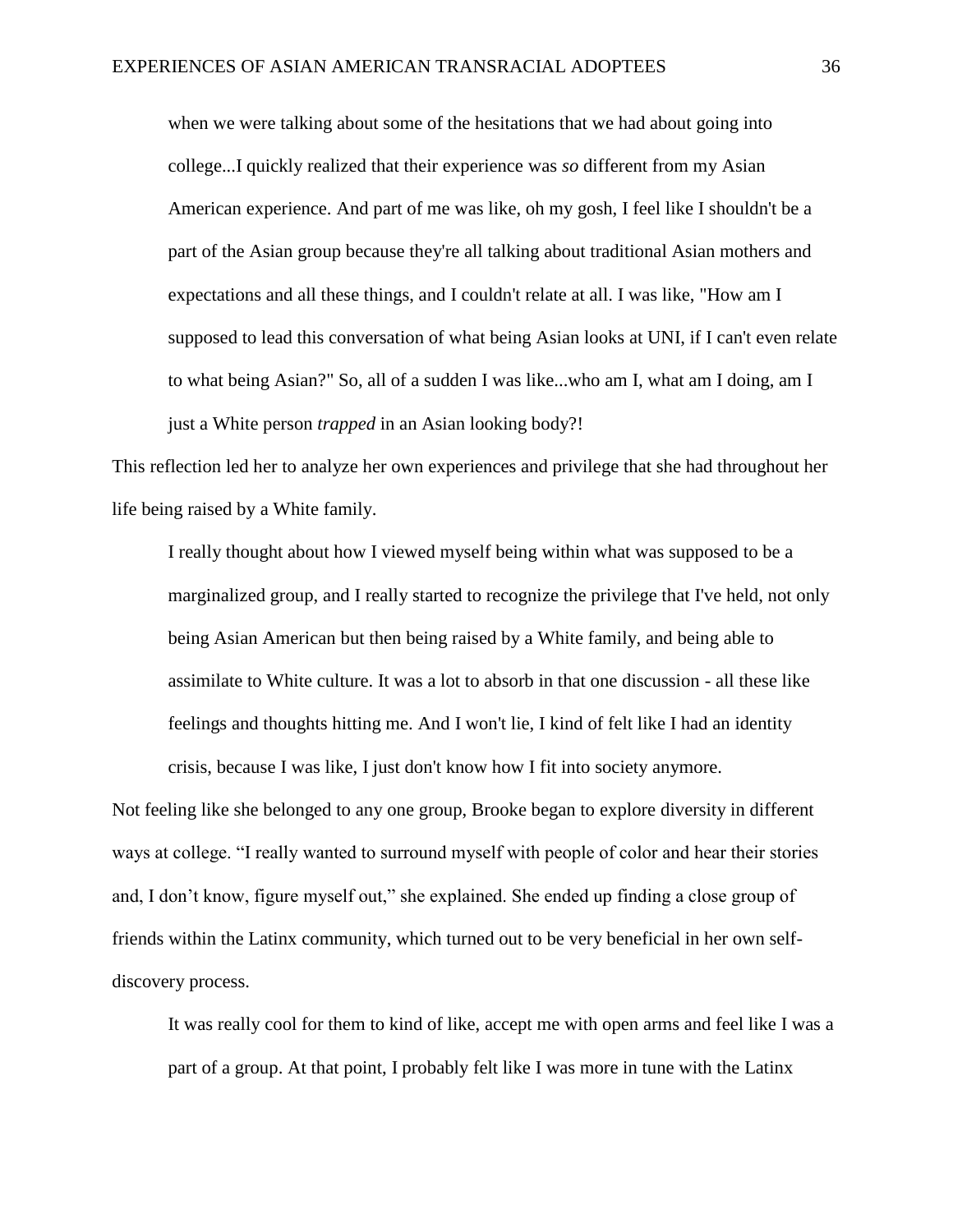culture than Asian culture. But I think there was something to be had about having that core of people of color that you just really felt connected to and really felt like, if you were having a bad day they, they could understand, or if you have like a racist incident or something that kind of rubbed you the wrong way, you could tell them...

While Brooke found solace in her friends of color, she did not feel comfortable taking advantage of the minority resources on campus. Although she was aware that UNI provided additional services and support for multicultural students, she did not utilize them because she didn't feel "Asian enough."

I never visited the office or that space, because I didn't feel like - because of my upbringing - that I was really welcomed in that space. Not that people were not welcoming, and I'm sure if I went in there everyone would be super welcoming, but in my own mentality, I felt like I was not Asian enough to enter that space.

Brooke's feelings about not being "Asian enough" also affected her sensitivity around people asking about her adoption. As a student who was heavily involved on campus and gave tours to prospective students, she would often get asked about her adoption, both by peers and visiting parents.

One question that I got *so* much is "What kind of Asian are you?" And, for me, I don't necessarily like that question. I think when it's asked so bluntly like that, it really makes you feel like you have no ties to your identity. Or when they ask things like, "Do you know how to make this Korean food?" and [I'm] like, no...so I feel like I don't have those connections or I don't have those answers, which makes me feel like I'm not really a Korean, and it really exposes that White part of my culture.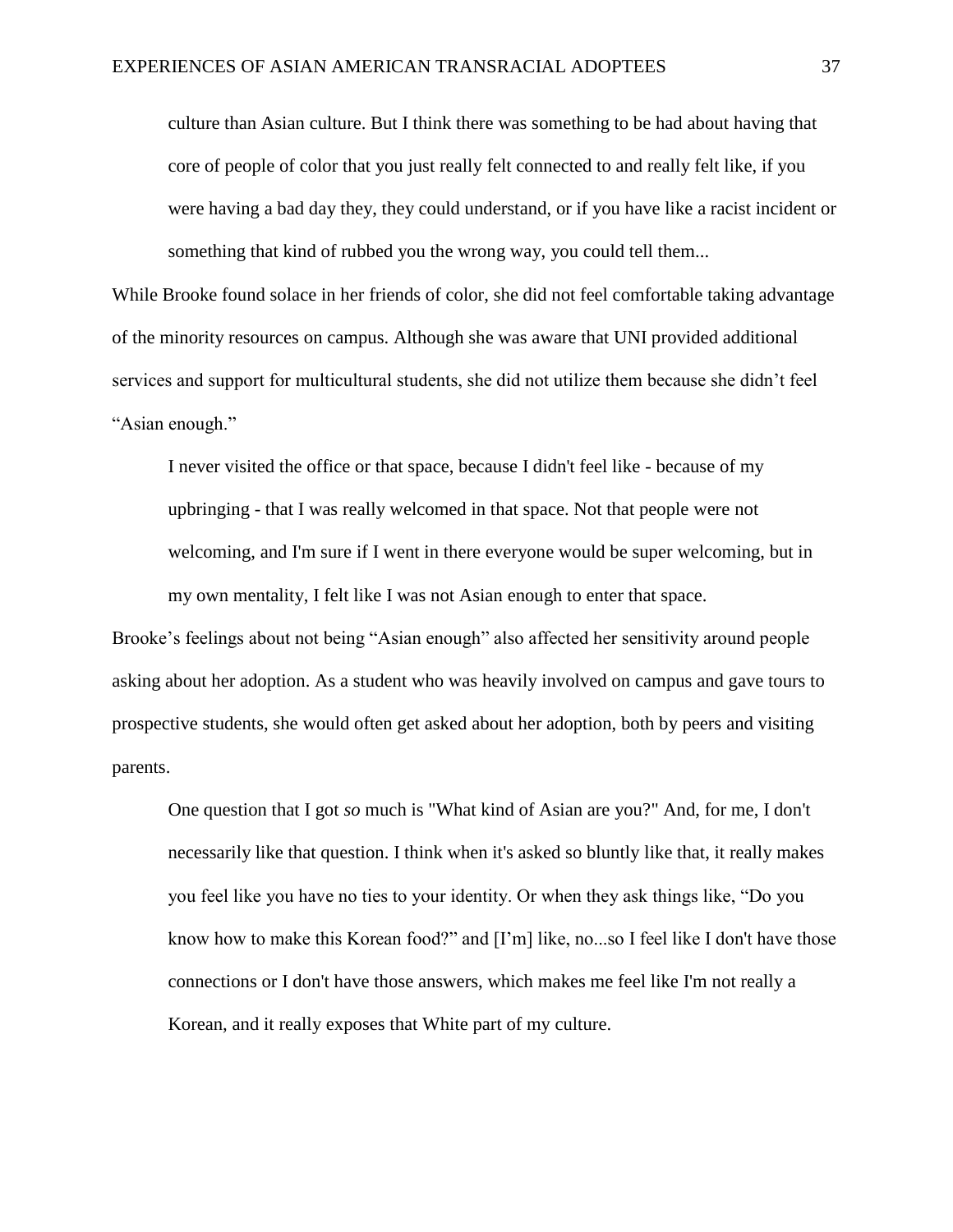Brooke's experiences at college truly led her to do some serious self-reflection about her Asian American adoptee identity. From these experiences, she realized that there are many areas of improvement that UNI and colleges in general could be doing to recognize and support minorities and adoptees even more. One thing she highlighted particularly was the lack of recognition for adoptees in college. Brooke explained,

Iowa actually is one of the top five states with the most foster youth in America. The fact that none of our state schools have anything specific - at least that I'm aware of - for these student populations...and knowing that Iowa also had a huge international adoption trend in the 90s, and we were all going to college in like this pocket of time, and there's nothing there either...it kind of made me realize that [this] is one of those topics that flies under the radar and nobody really does anything about it.

She provided the example of how on most college applications, there isn't any way to indicate if you have been in the foster system or are adopted, not even a checkmark box.

Adoptees and foster youth are considered at-risk students to not be retained...so the fact that there's no way for us to even catch [these] students, I think there could be reform in the system...in order to begin these conversations.

Another recommendation Brooke had is for colleges to create an adoptee group or space on campus for interested students to talk about their experiences.

I think it's so nice to have that community of people that understand your life experience of growing up, or at least can relate in a closer way of feeling kind of like an outsider in both respects of not being Asian enough and not being White enough, but assimilating well. [It could be] a way to start unpacking some of that adoption trauma.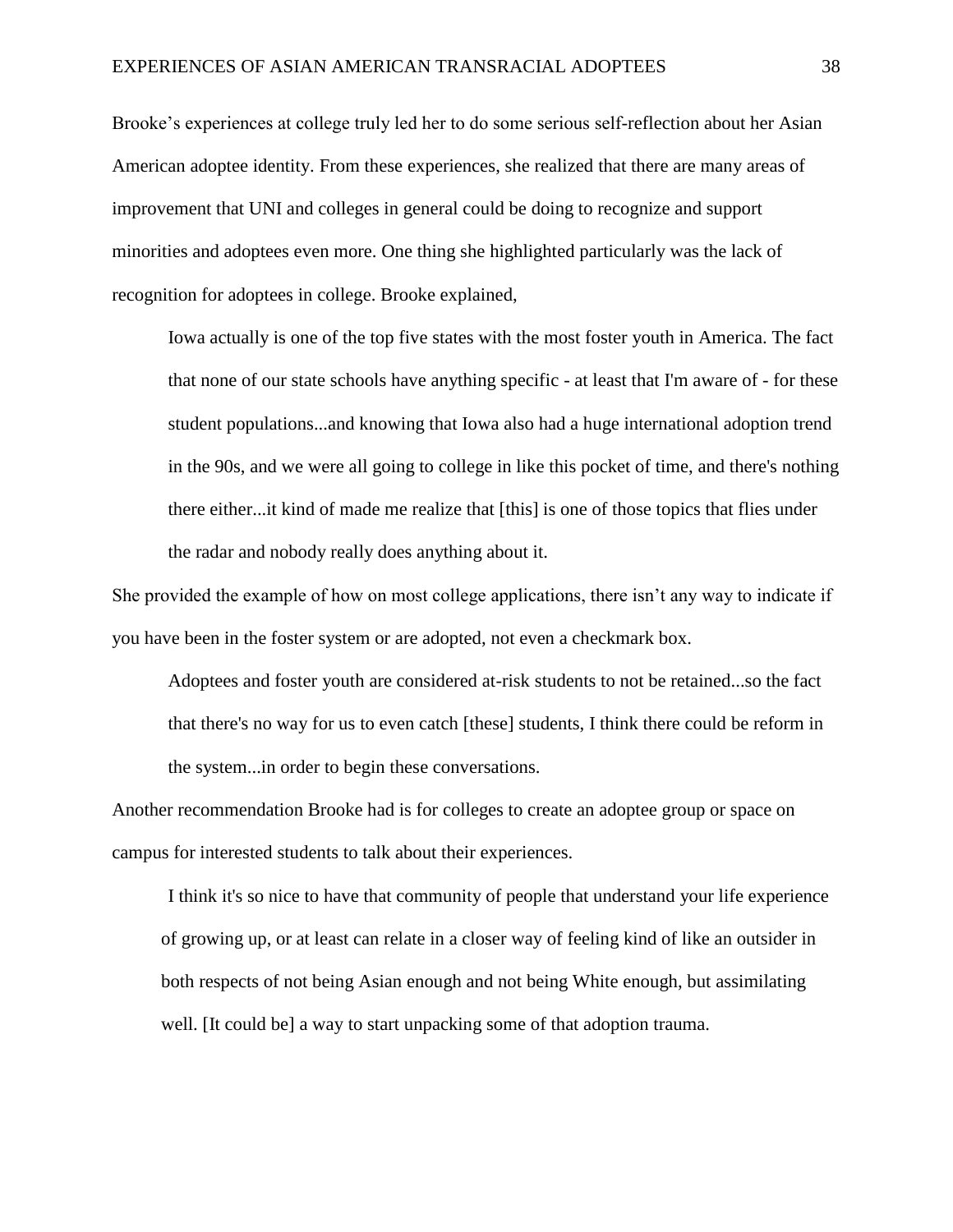Brooke spent a lot of time navigating and understanding her own identity throughout her college career, and that she continues to do so today. Through her experiences both in undergrad and graduate school, and now as a student affairs professional, she has been able to process more deeply what it means to her to be an Asian American adoptee.

I'm still grappling with my identity as an Asian American. I hope that someday I feel concrete in my identity and who I am as a person, but new things happen every single year that make me realize that I maybe am not as connected as I thought I was, or there's still a lot of unanswered pieces of me. But I think right now, I'm probably the most confident [I've ever been] in my identity as an Asian American. I've come to kind of understand my adoption story and what the means, and how I navigate it.

Brooke's journey on her identity development has seen a mix of highs and lows across a variety of unique scenarios. It is clear that, despite some of the tough parts of the journey, she is ready to push forward to gain a deeper understanding of who she is so that she can find confidence and comfortability with all aspects of her identity.

#### **Discussion**

Each participant in this research study had unique experiences throughout their childhoods and into college that should not be used to generalize the experiences of all individuals in this population. However, there were some findings that emerged across the narratives as significant. In this section, I will address those themes that were most notable.

# **Ethnic Identity Development**

The first notable finding in this study was that, although all of my participants were among the same demographic and went to the same college, they fell along varying stages of interest in and understanding of their identity development as an Asian American adoptee. When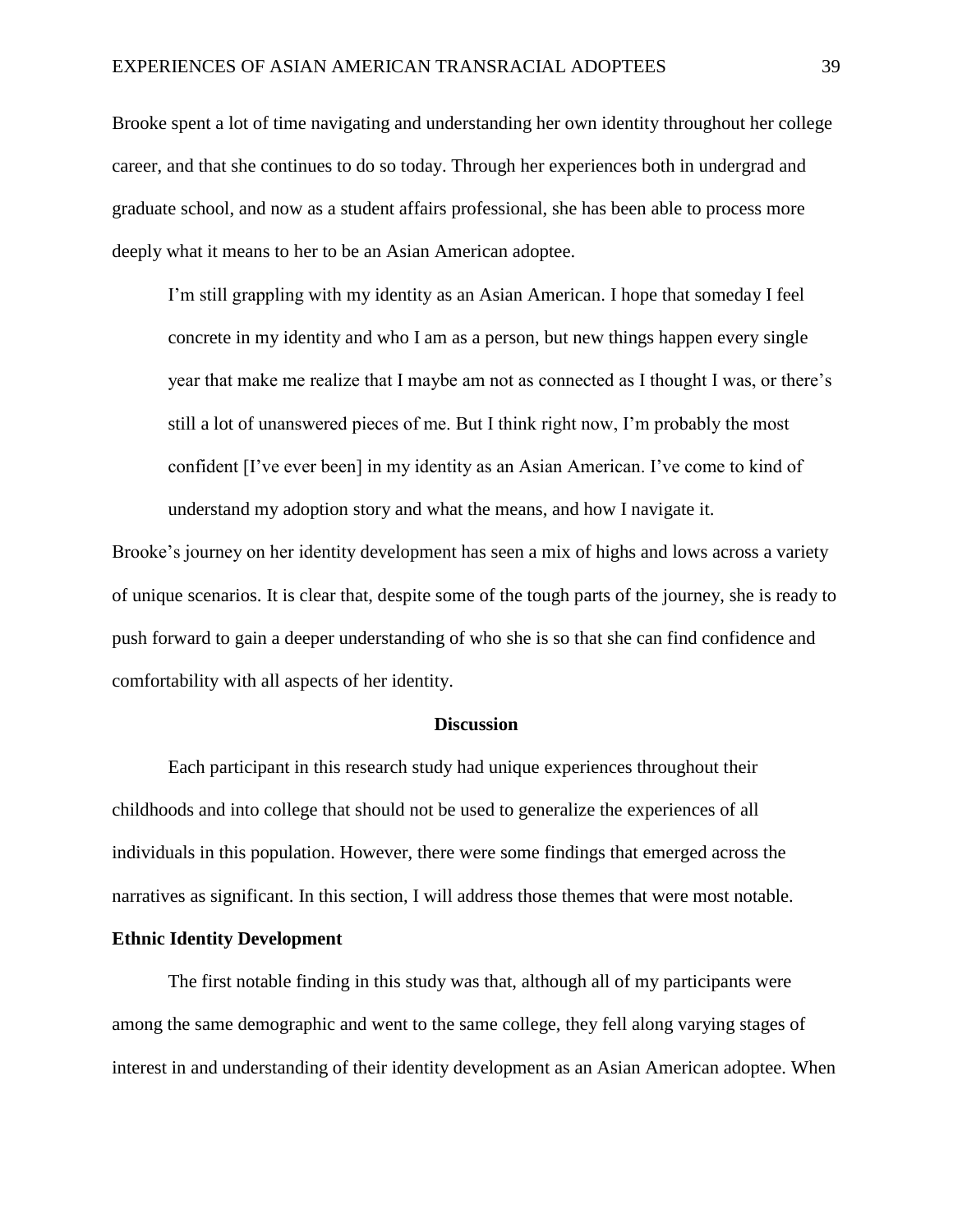participants were asked questions about different aspects of their identity, answers seemed to range based on how much prior thought the participants had given to the topics. Lauren, for example, indicated that she had no exposure to her birth culture growing up and has no desires to learn more about it now. Although her parents told her about her adoption, she didn't "care to listen that much." This sentiment was made clearer when she said,

I'm a Christian, so I'm like, 'God has a plan for me.' I'm so blessed here. If I wouldn't have been adopted then I don't know where I would be, and my life is so amazing how it is. I couldn't see it any other way.

Consequently, she has no interest in the Asian resources available at college. "...For some reason I just don't go to [those events]...because I think they're weird," she continued.

Similarly, Jack seemed to be in more of the early stages of ethnic identity development. Although he had more exposure to his birth culture than Lauren growing up, he still does not give the Asian part of his identity much weight in his everyday life. This was noted when he said, "Once [my parents] told me [my adoption] story, I really haven't thought twice about it...it's something in my past. It's not like I'm going to let it affect me. I just live my life."

Like Lauren, when Jack got to college, he did not indicate any interest in taking advantage of resources for minorities. According to him, what he had learned growing up about being Korean was enough. "I knew a lot about my own culture so I kind of didn't really need to expand farther out into it," he explained.

On the other side of the spectrum, Brooke is an individual who has devoted much more time to processing her identity throughout her college career. Her experiences facing prejudice from a professor in her first year of college and serving as a Jump Start leader played key roles in prompting her interest in these topics, and also allowed her to reflect more deeply than some of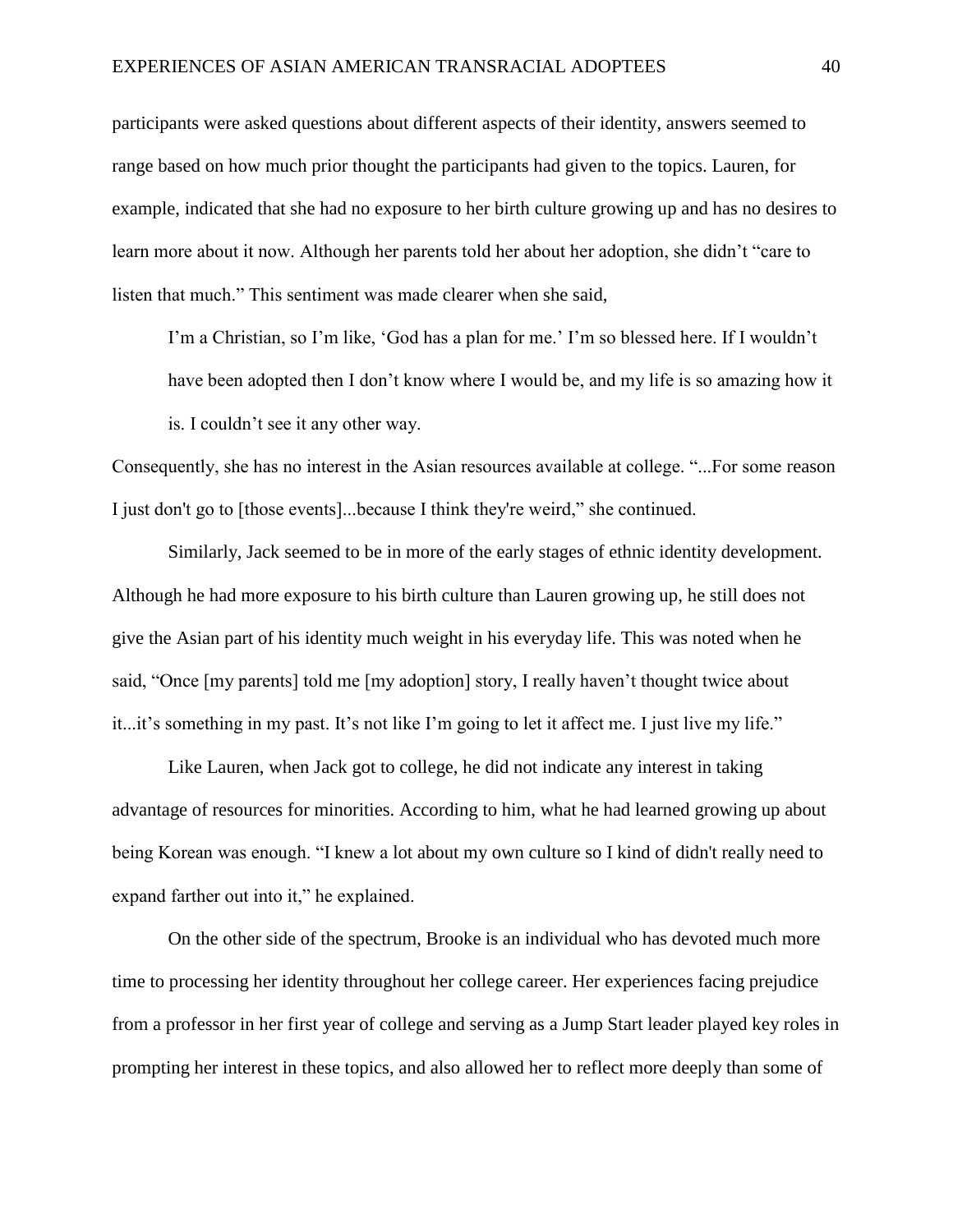the other participants. She talked extensively about the "identity crisis" that she faced after becoming a student leader with Jump Start, which led her to reflect on what it means to be an Asian adopted into a White family. According to Brooke, she is "still grappling with [her] identity as an Asian American" and hopes that one day she will feel concrete in her identity. This self-analysis in and of itself indicates a deeper stage of ethnic identity development than the others.

Interestingly, even though Jayden, Brooke, Jack and Beau all were involved in some way with their birth culture growing up, this did not correlate directly with being further along in their identity development or having more interest in it than the others who had no exposure as children. Ruth, for example, had little understanding of her adoption growing up but said that she would like to learn more about it now, for both personal and medical reasons.

However, one clearer indication of the participants' place in identity development process did seem to be the number of identity-focused activities they took part in during college. Brooke had been a part of Jump Start and gone on to get her master's degree in a program that was heavily focused on social justice, therefore she has had plenty of opportunities to reflect on being an Asian American adoptee and talked in more detail throughout her interviews. On the flip side, Beau had just come from a community college where there were no minority-specific resources, and still has been unable to utilize all of the resources at UNI due to the COVID-19 pandemic. Therefore, he did not have as much of an opinion on these topics during his interviews and had less to say on the matters.

# **Feeling In-Between: Balancing White & Asian Identities**

Although each participant was at a different stage of ethnic identity development, a very common theme across all interviewees was that they face this sort of juggling act between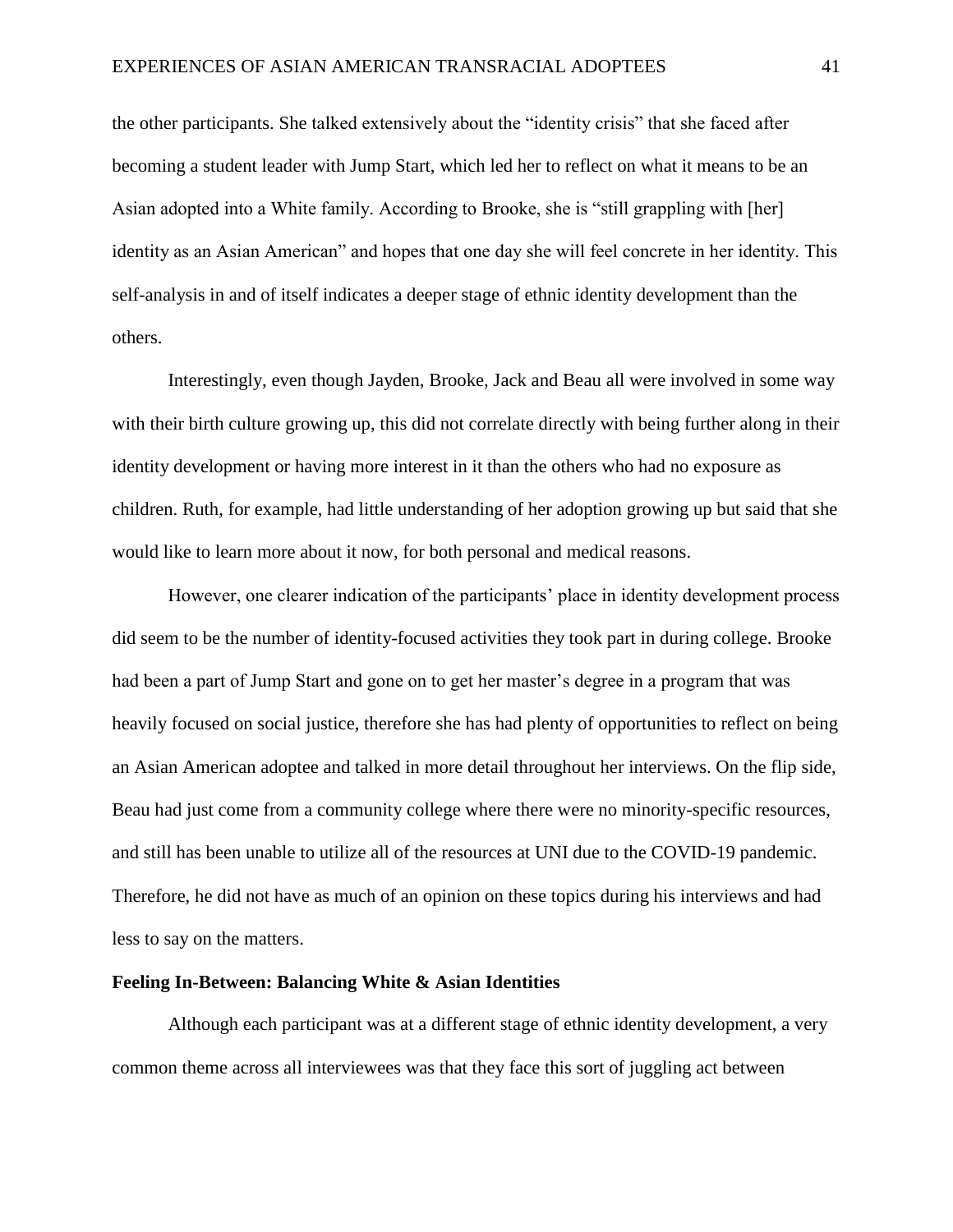*looking* Asian but *feeling* White. Being adopted by White families and growing up in White communities essentially allowed them to feel like they were White. Brooke, Lauren and Jayden talked about how they would "forget" that they didn't look White on the outside because they were not treated any different than their White friends or family. "I really just forget [that I'm a minority]...I feel like I blend in," Jayden had said.

These ideas of balancing two identities and achieving honorary White status were discussed in the literature review. It seems to be a common theme across other Asian American transracial adoptees that they are often considered White by the communities they were raised in, which in turn causes an identity conflict as they grow up and meet people who aren't familiar with their background.

Each of the interviewees seemed to take a different approach to balancing these identities. For Lauren, she leaned much farther into the White side of her identity. She found frustration with people who didn't realize that she was "whitewashed." She said, "I think I feel like I expect too much out of [people]. Like, just how I present myself, they should just know that I was adopted, and I'm not really involved in my culture. I'm like, very whitewashed."

Lauren also talked about how she dislikes the minority-based events put on at college because it makes her feel even more ostracized. "I feel kind of singled out when they invite just a whole bunch of minorities together...They're trying to be comforting, but I feel as though they're like treating me as an alien or a baby or something like that." To her, being treated as though she was any different than her White peers is almost more offensive than it is considerate, because she identifies herself as White.

Another interesting example of trying to balance Asian and White identities was in Ruth's interview when she discussed bubbling in her ethnicity on scantrons for standardized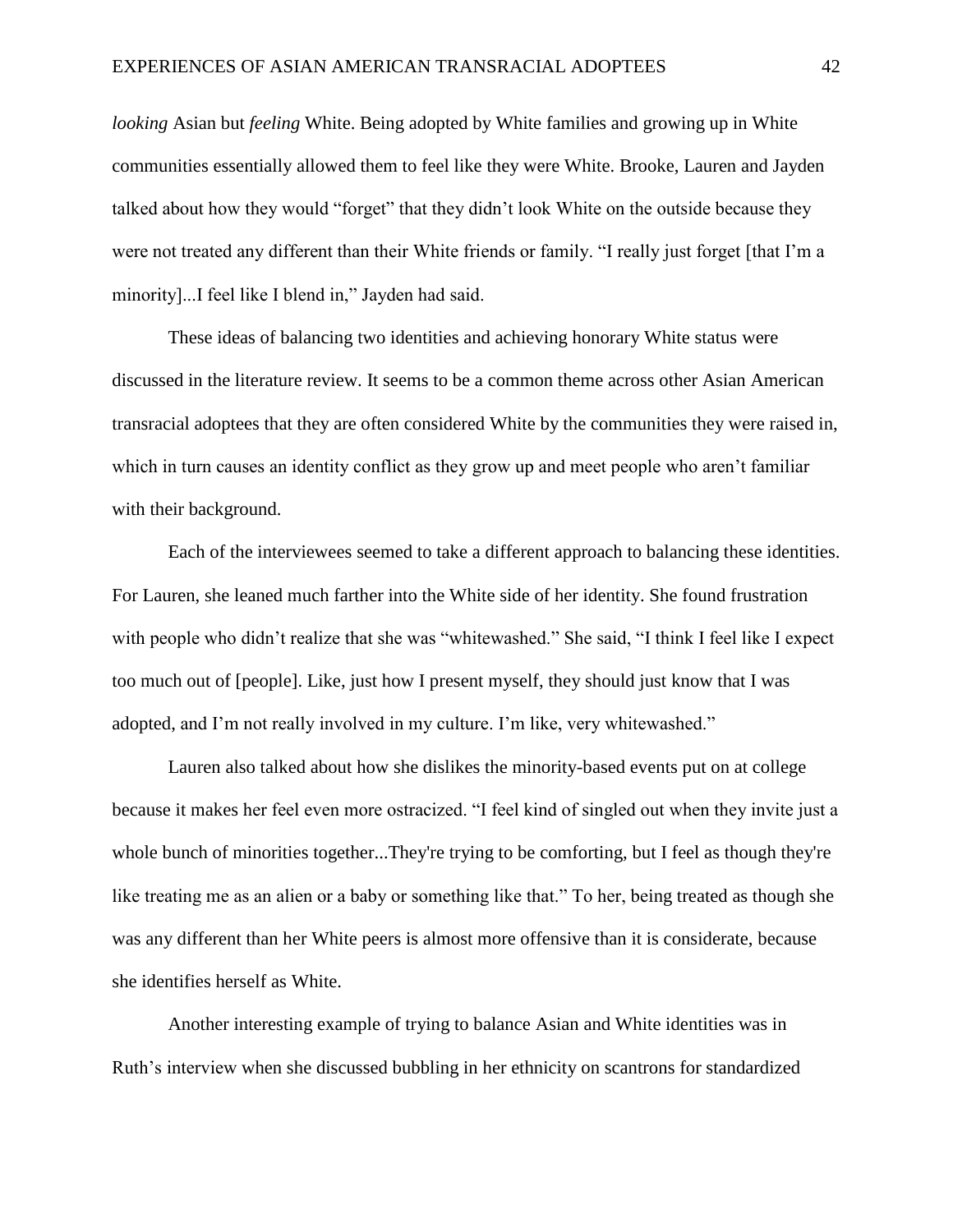tests. Ruth said that it felt weird to choose Asian, because even though it is where her origins are from, how she felt inside would align more as "honestly White or American." This concept is the epitome of the transracial adoptee paradox, because in essence, it gets at the point that Asian American transracial adoptees are a unique population that does not fit into one of the standard racial categories. In this example, Ruth highlights the feeling of being "in-between" that Asian American adoptees can experience growing up in a White family.

While Lauren tried to align more with her White identity, Brooke's identity struggle came from the problem of never feeling "Asian enough." Although she wanted to utilize minority resources on campus or be more in touch with her Korean heritage, she felt like her White upbringing prevented her from being worthy of seeking out these things. "I never visited [the Center for Multicultural Education] because I didn't feel like - because of my upbringing that I was really welcomed in that space."

Brooke also talked about how she felt like a "White person trapped in an Asian looking body." She felt bad that she could not relate to the traditional Asian lives that some of her Jump Start members had experienced, and did not feel qualified to be leading the conversation around what being Asian looks like at UNI. This struggle had a significant influence on Brooke, which lead to her dive deeper into her self-reflection.

Another concept worth mentioning that is related to feeling in-between is the idea of disassociation, which was found across a few interviews. It was noticeable that when participants talked about other Asians at college who were more traditional, or who were international students, the participants referred to them as a completely separate group of people, despite the fact that they are all of Asian origin. For example, in Lauren's interview she talked about her Jump Start Asian affinity group as having participants who were actually from Asia who "had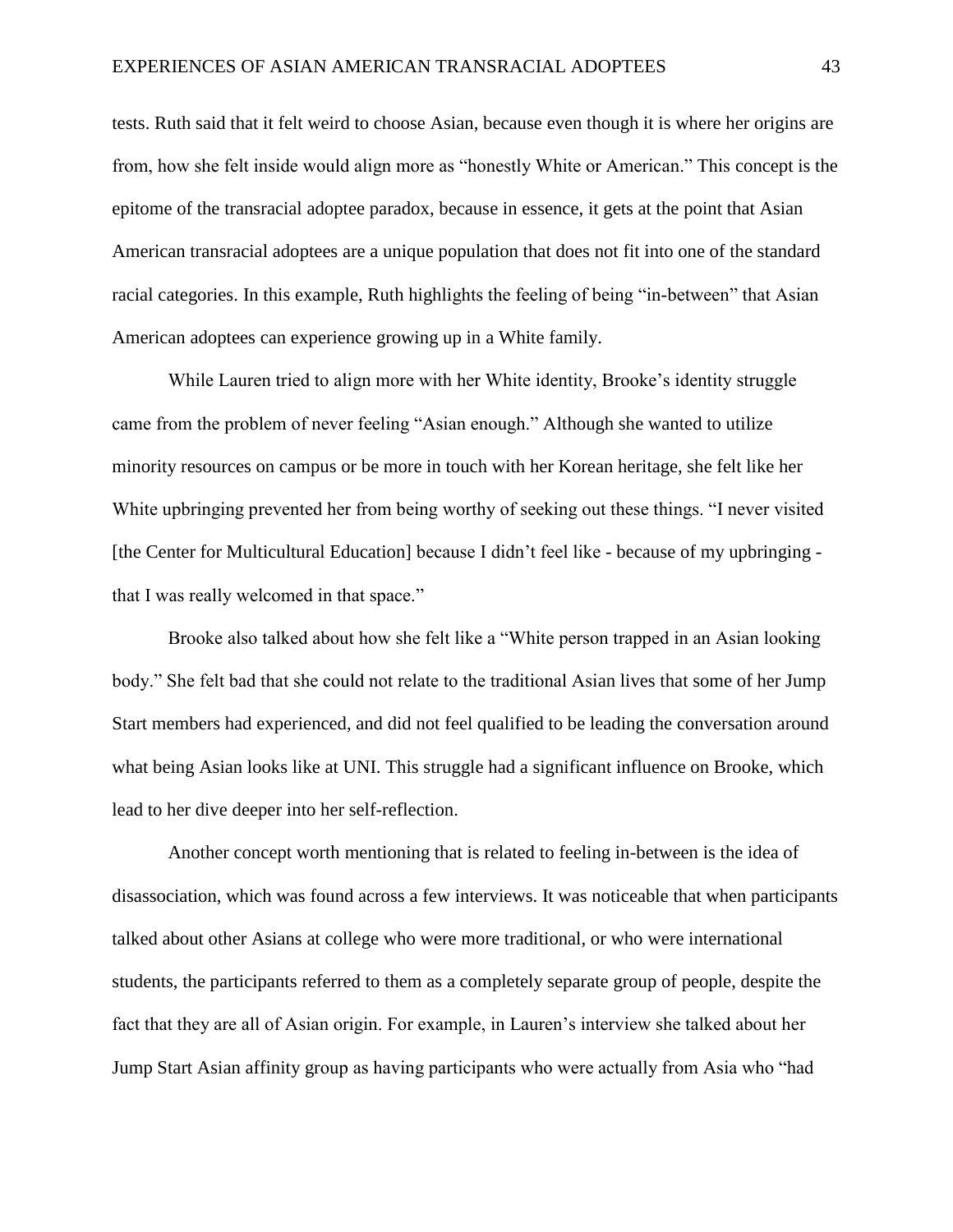this expectation that [she] was like them." She referred to "them" as being completely different than her, despite all of them being put together in the same category for the program.

Jayden and Ruth also talked about how they did not feel like they related to the struggles that other minorities at Jump Start as well. "I originally didn't want to do Jump Start because I don't relate with minority students who face adversity. My life has been pretty easy and I haven't had to experience hardships like other minorities have," Jayden explained. Ruth echoed this, saying, "I just don't identify that way. Like some of the people who are going to be [at Jump Start] may have grew up very differently from me." It is interesting to see how the participants viewed themselves in comparison to other Asians. It seems that some of them had trouble balancing the Asian part of their identities with the White part because they felt more aligned with being White because of their upbringing.

#### **College Support/Resources: Jump Start**

The third major commonality that stood out across several participants' college experience was their participation in the Jump Start program at UNI. Four of the six interviewees were involved with Jump Start, and each of them highlighted it as an impactful part of their college experience. When asked about what resources were provided for Asians at UNI, this was mentioned across five of the six interviews, which also indicates that it is a prominent feature for the university's diversity and inclusion efforts.

For some of them, Jump Start was the first time that they were really able to reflect on the Asian aspect of their identity. As Ruth had said, she had had "no exposure to her birth culture" growing up. This program allowed her to gain a greater understanding and perspective on Asians and Asian Americans, and come together with people who might be going through similar struggles. Brooke also said that Jump Start was when she "started having more of [an] identity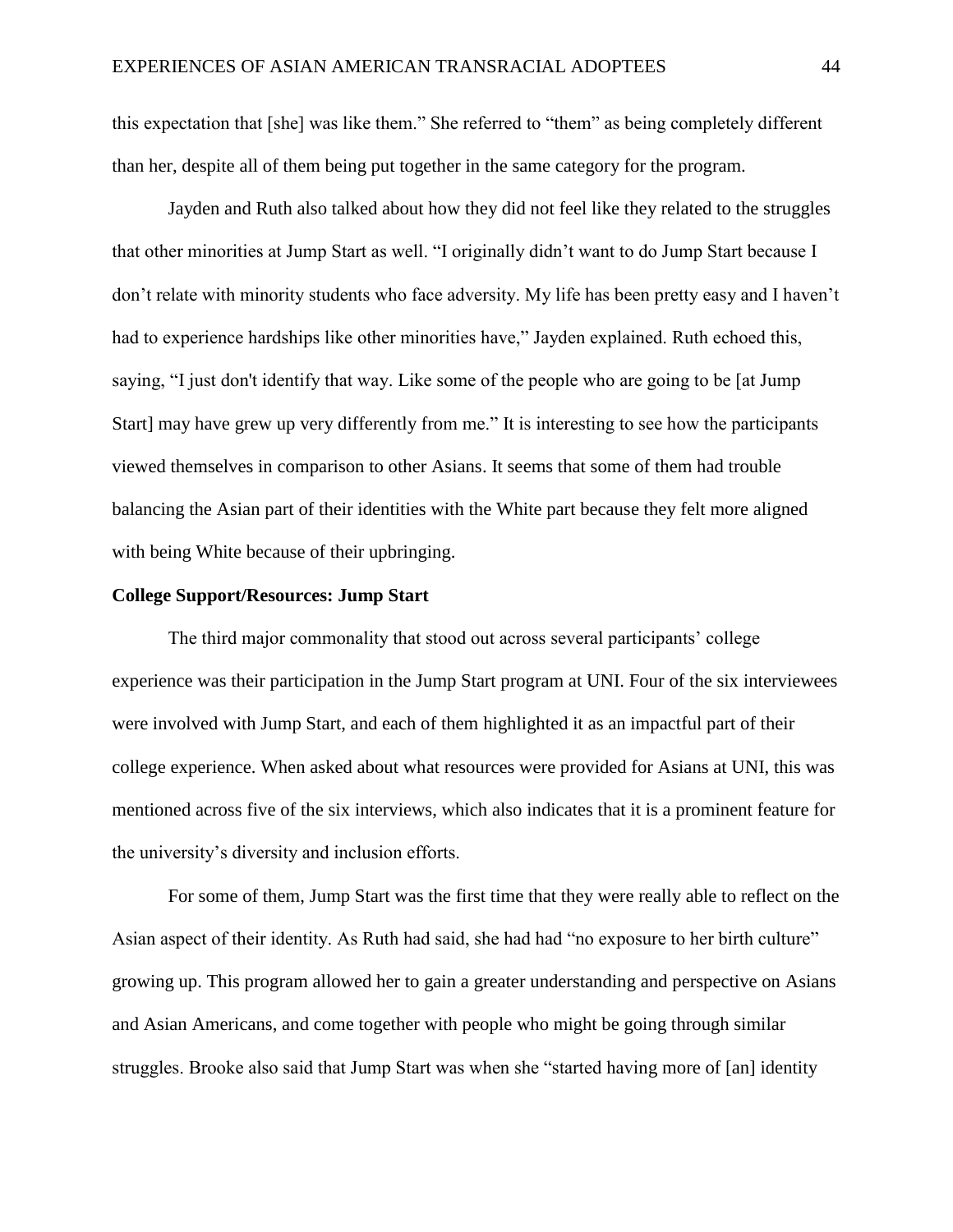development" because it prompted the conversations surrounding her Asian background. This program clearly offers opportunities to reflect on identity that aren't found anywhere else.

In addition, Jump Start also was the first time that many of the participants were made aware of the hardships that other minorities go through, which is another powerful aspect of the program. Because they experienced that sense of White privilege being raised in a White family, some of them hadn't ever before considered the obstacles that others face. Jayden best summed up this point in this quote:

When I got to UNI for Jump Start, that was a big awareness builder for me, that people do go through things like that. I guess for me, I really just forget [that I'm a minority]...I don't like saying that either, because that just sounds so bad. But at the same time, I feel like I blend in.

By doing Jump Start, even though a primary purpose was for them to be able to share their own experiences, it actually served as an opportunity to educate them about additional issues surrounding race.

#### **Implications**

## **Implications for Practice**

One of the guiding frameworks of this study was to determine if there are any areas in which colleges and universities can better serve transracially adopted Asian American students. Based upon this research, there are a number of ways that this population could be more supported. The first suggestion is for more colleges and universities to look into providing programming similar to Jump Start. It is clear that Jump Start was a positive and beneficial program for the participants who attended, despite the initial apprehensions. There is a lot of opportunity for the program to evolve and become even more inclusive, however having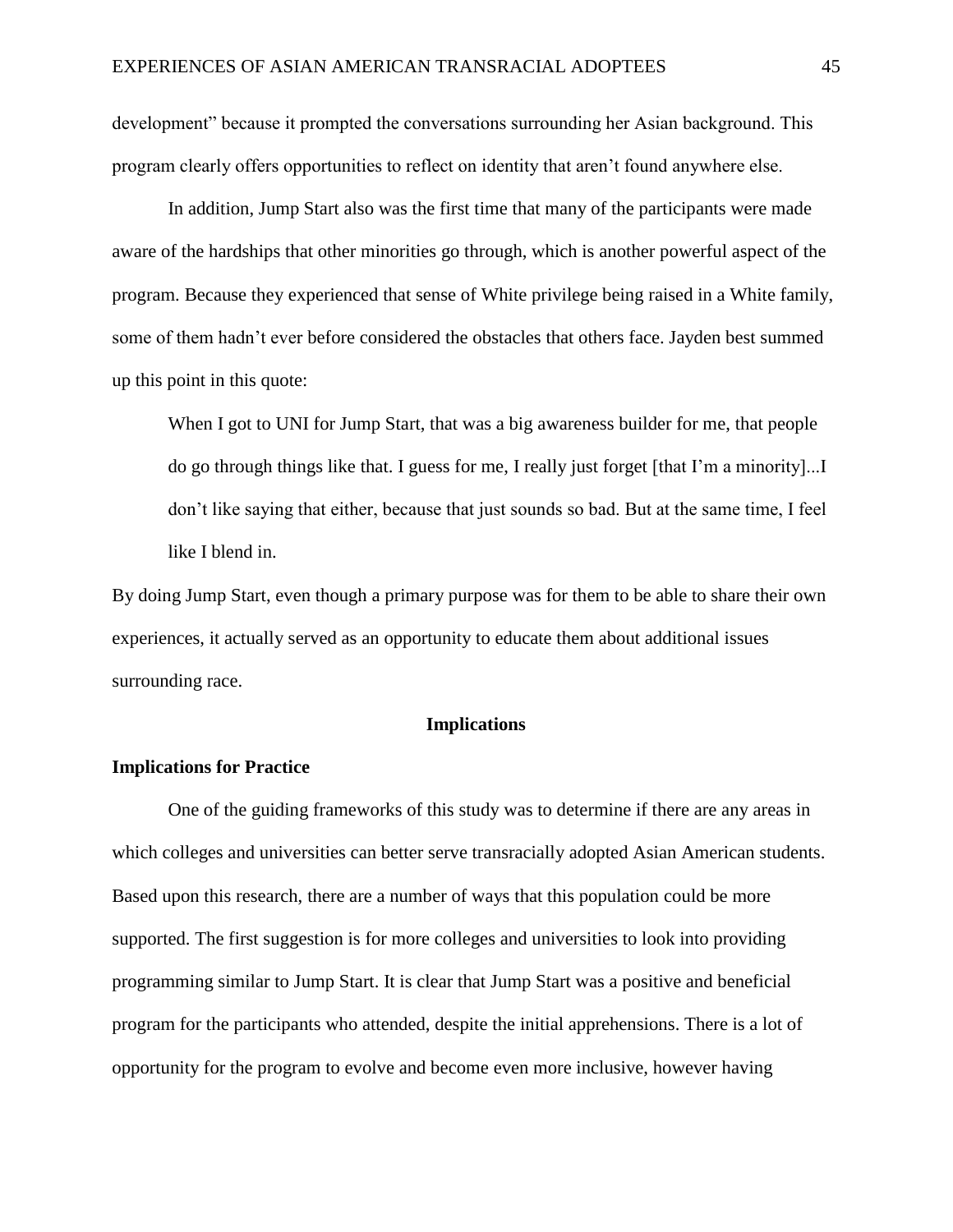something like this available for those interested is definitely worth considering for schools who don't have anything like it yet.

Now although Jump Start is a positive and beneficial program, one last thing I'd like to mention about this theme was that, at first, three of the participants did not even want to join the program. Ruth, Jayden, and Lauren all said that they didn't think this program applied to them, or that it was putting them in a box that they didn't relate to. This may indicate an assumption that being invited to Jump Start implies some kind of deficit that needs to be overcome; or, that the way the program is being promoted does not convey the true, complete benefits of participation that could apply to these individuals. This is something of notable consideration for future structuration of the program.

A second opportunity for UNI and other schools to improve their support of this population is to have more recognition of adoptees on application documents and on campus in general. Lack of adoptee recognition is an overarching issue that should be addressed at the highest level of government and across all levels of education; however, for the purposes of this study, the focus is on efforts in higher education. As Brooke mentioned, Iowa is one of the top five states with foster youth in America. Additionally, many of the international adoptees who were adopted in the 1990s-2000s are reaching college age now. Therefore, it would be beneficial to identify these students as they are coming into college, and a simple way to do so is when they are applying to schools. Providing a simple checkmark box on applications to indicate that a student was adopted - if they wish to do so - could allow the university to provide additional follow-up information to those students for resources on campus that might be beneficial to them specifically.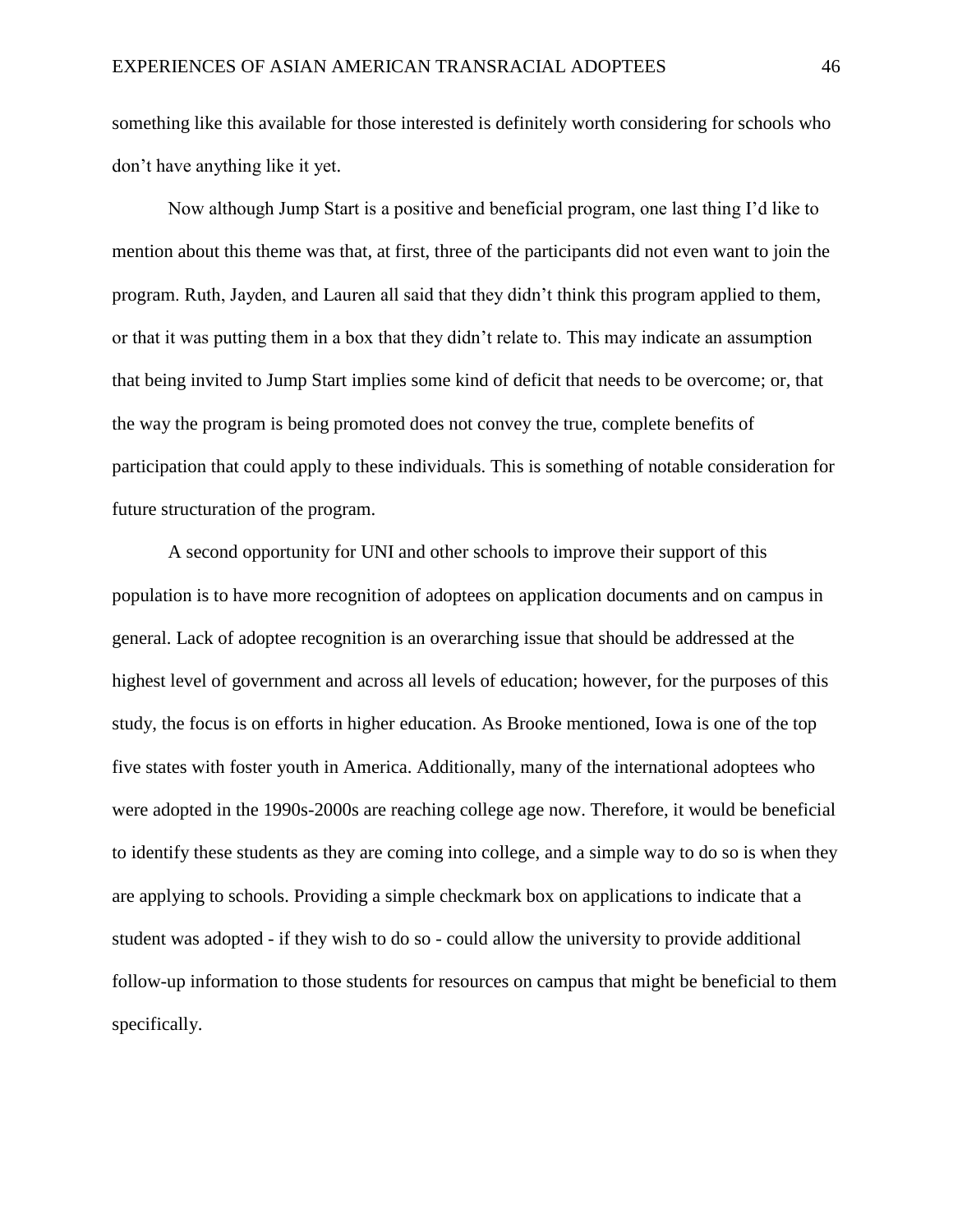Lastly, another way that college and universities could increase support of Asian Americans and Asian American transracial adoptees on campus is by putting more emphasis on their student-led groups. Beau, Ruth, and Jayden talked about how the recently created Asian Student Union at UNI is a great step towards highlighting this group of people, but there is so much more that could be done with this group to elevate it. Ruth also talked about how the mindset for recruiting diverse students for student organizations needs to be shifted, because it should not be just based on appearance as it has been in the past. Based on these comments, it is clear that student groups are an important, ground-level resource that should be utilized to foster more inclusion and equity for Asian Americans in college.

# **Limitations & Implications for Future Research**

Based on the findings and limitations of this study, there are many potential areas to explore and new questions to be answered. While this study has highlighted six unique experiences of Asian American transracial adoptees at college, the participant pool was cultivated from one mid-sized university in northern Iowa. Even though their experiences are not intended to be generalized, they could be vastly different from those who attend other universities or live in different states across the country. Additionally, all of these participants grew up in primarily White, middle-class, midwestern communities, which had a significant influence on their upbringings and experiences. It would be interesting to conduct similar studies with a wider pool of participants who may go to different colleges or are from other parts of the country in order to gain a broader perspective about the lived experiences of Asian American transracial adoptees.

This research study explored a variety of topics surrounding the transracial Asian American adoptee experience in America. Specifically, the concept of White privilege was a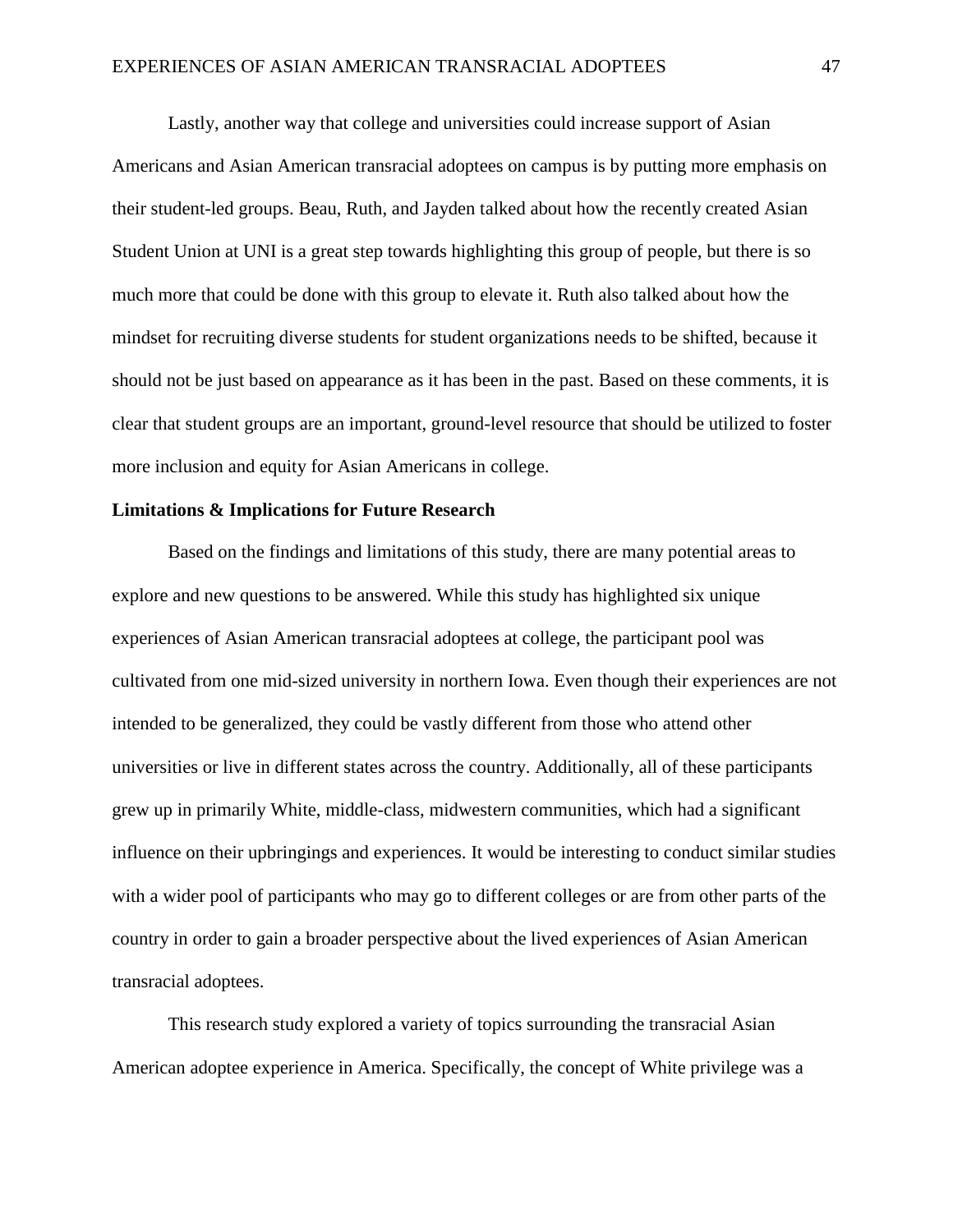notable topic discussed across several participants' stories. It seemed that because all of the participants were raised in White households and communities, it was easier for them to disassociate themselves from some of the racial discrimination or judgement that other Asians at their college have experienced. It would be interesting to explore this idea in more detail and learn how honorary White status has impacted other aspects of Asian American transracial adoptees' lives, as well as their perspective of racism.

Additionally, because this study focused primarily on the college experience, the demographic background provided for each participants' childhood was solely for the intention of giving context. Within that background information, however, there were a lot of significant experiences and perspectives that emerged but did not get discussed in this paper. It could be beneficial in future research to dive deeper into those experiences and explore other areas of support for this underserved population. Specifically, looking into gender differences and intersectionality and how that plays a role in Asian American adoptee identity development could be really beneficial for university administrators.

Lastly, this research study focused on a very specific group of people in college - Asian American transracial adoptees. There is a lot of potential to conduct similar research with other minority college students, such as Black or Hispanic adoptees, because their experiences may be vastly different. This type of research across different underrepresented populations could be of great benefit to college administrators and may be worth exploring.

#### **Conclusion**

This study was conducted in order to gain a deeper understanding of the lived experiences of Asian American transracial adoptees in college. The guiding research questions were: 1) What are the lived experiences of Asian American transracial adoptees in college? and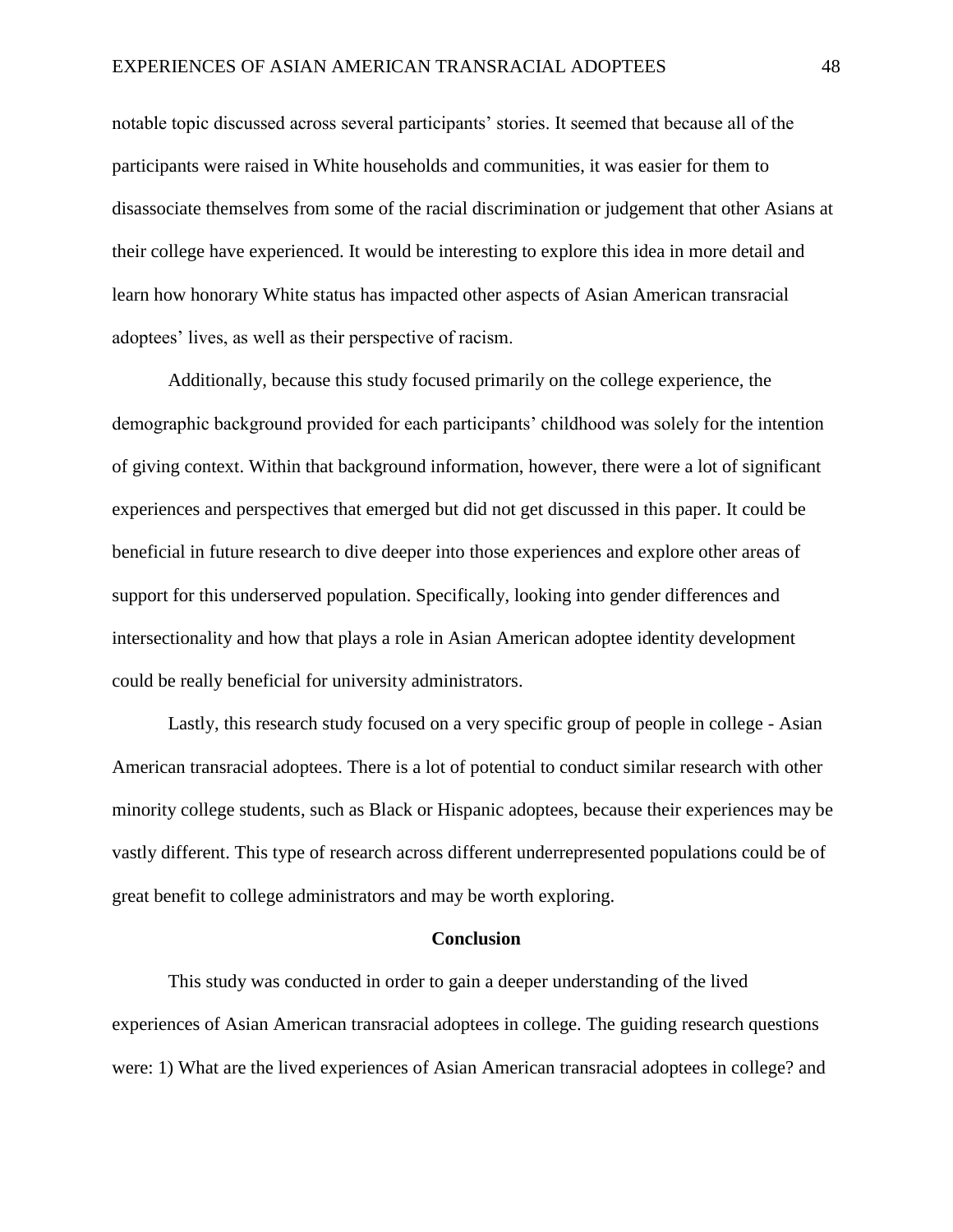2) In what ways can colleges and universities better serve transracially adopted Asian American students?

The purpose was not to create overarching generalizations, but rather recognize the unique experiences of individuals of this underrepresented population. Based on the findings, each participants' unique personality and background influenced where they were at in their identity development journey, ranging from no interest in their birth culture and adoption history to significant self-reflection and connection to their Asian American adoptee identity. The results from this study did indicate a few commonalities across the narratives, including the struggle of balancing Asian and White identities and the participation in and benefit of minority resource programs while at college. It also prompted suggestions for areas of improvement in diversity efforts across universities, such as providing a checkmark box to identify if you are an adoptee on college applications or improving the framework surrounding minority resources and student organizations on campus.

Asian American transracial adoptees are a very unique population of individuals, both in the college environment but also in America in general. It is my hope that by calling to light the experiences of individuals in this group, it gives more attention to this population and generates further opportunities for their voices to be heard.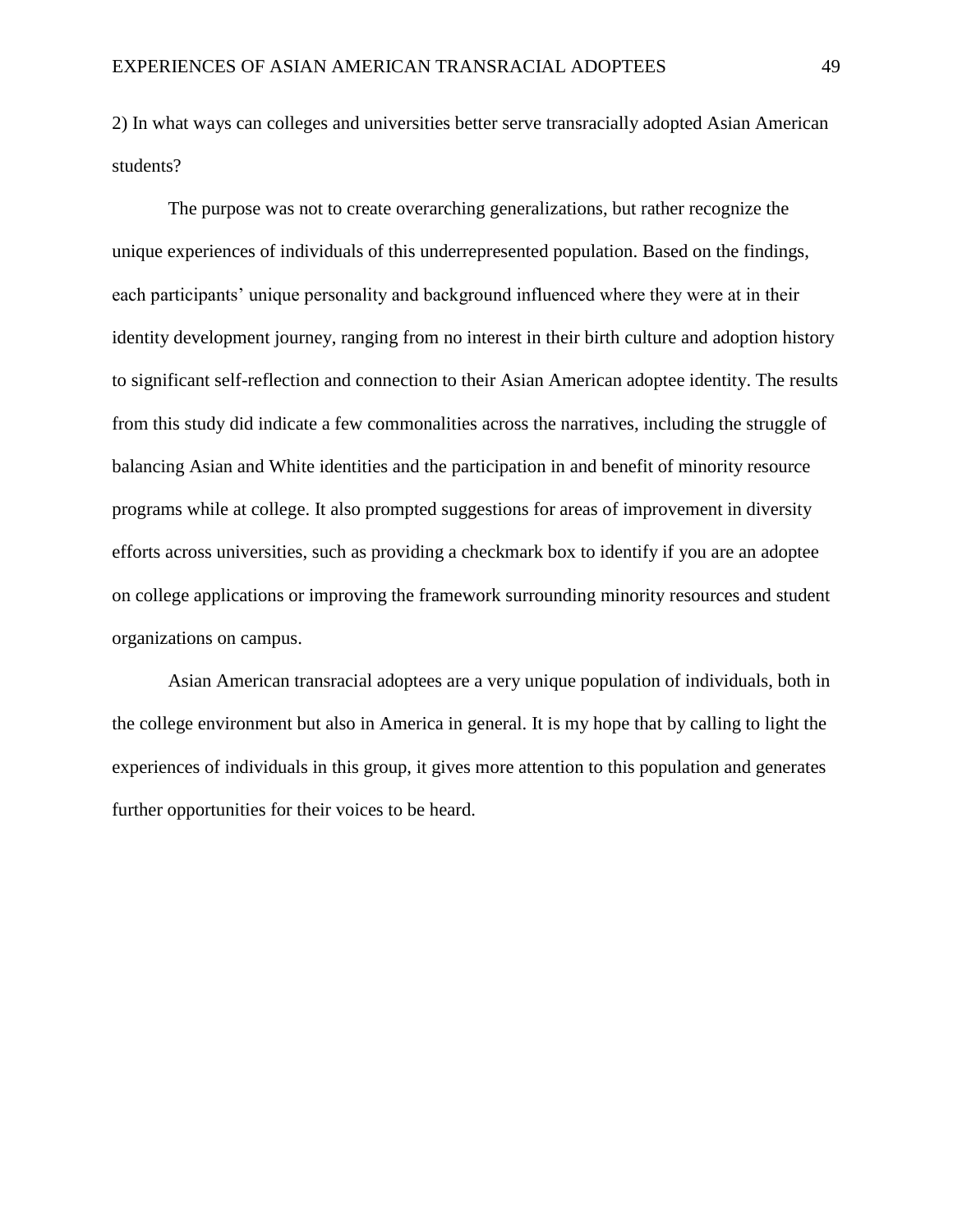#### **References**

- American Adoptions. (n.d.). *What you need to know about the history of adoption.* American Adoptions. https://www.americanadoptions.com/adoption/history-of-adoption
- Baden, A. L., Mazza, J. R., Kitchen, A., Harrington, E., & White, E. (2016). Mental health issues. In R. Fong & R. McRoy (Eds.), *Transracial and intercountry adoptions* (pp. 193- 236). New York, NY: Columbia University Press.
- Baden, A. L., Treweeke, L. M., & Ahluwalia, M. K. (2012). Reclaiming culture: Reculturation of transracial and international adoptees. *Journal of Counseling and Development, 90*(4), 387-399. doi:10.1002/j.15566676.2012.00049.x
- Baden, A. L., & Wiley, M. O. (2007). Counseling adopted persons in adulthood: Integrating practice and research. *The Counseling Psychologist, 35*(6), 868-901. doi:10.1177/0011000006291409
- Bogdan, R.C. & Biklen, S.K. (2003). *Qualitative research for education: An introduction to theories and methods* (4th ed.). Boston: Pearson Education Group, Inc.
- Dickinson, A. (2019). Determining and addressing the needs of transracial Korean adoptees in higher education. *Honors Program Theses.* 371. Retrieved October 5, 2020 from https://scholarworks.uni.edu/hpt/371
- Fanshel, D. (1972). Far from the reservation: The transracial adoption of American Indian children. *The Scarecrow Press.* Retrieved October 1, 2020 from https://eric.ed.gov/?id=ED064008
- Fry, J. (n.d.). Asian American transracial adoptees: Identity development in college. *Colorado State University.* Retrieved September 15, 2020 from [https://sahe.colostate.edu/asian](https://sahe.colostate.edu/asian-american-transracial-adoptees-identity-development-in-college)[american-transracial-adoptees-identity-development-in-college](https://sahe.colostate.edu/asian-american-transracial-adoptees-identity-development-in-college)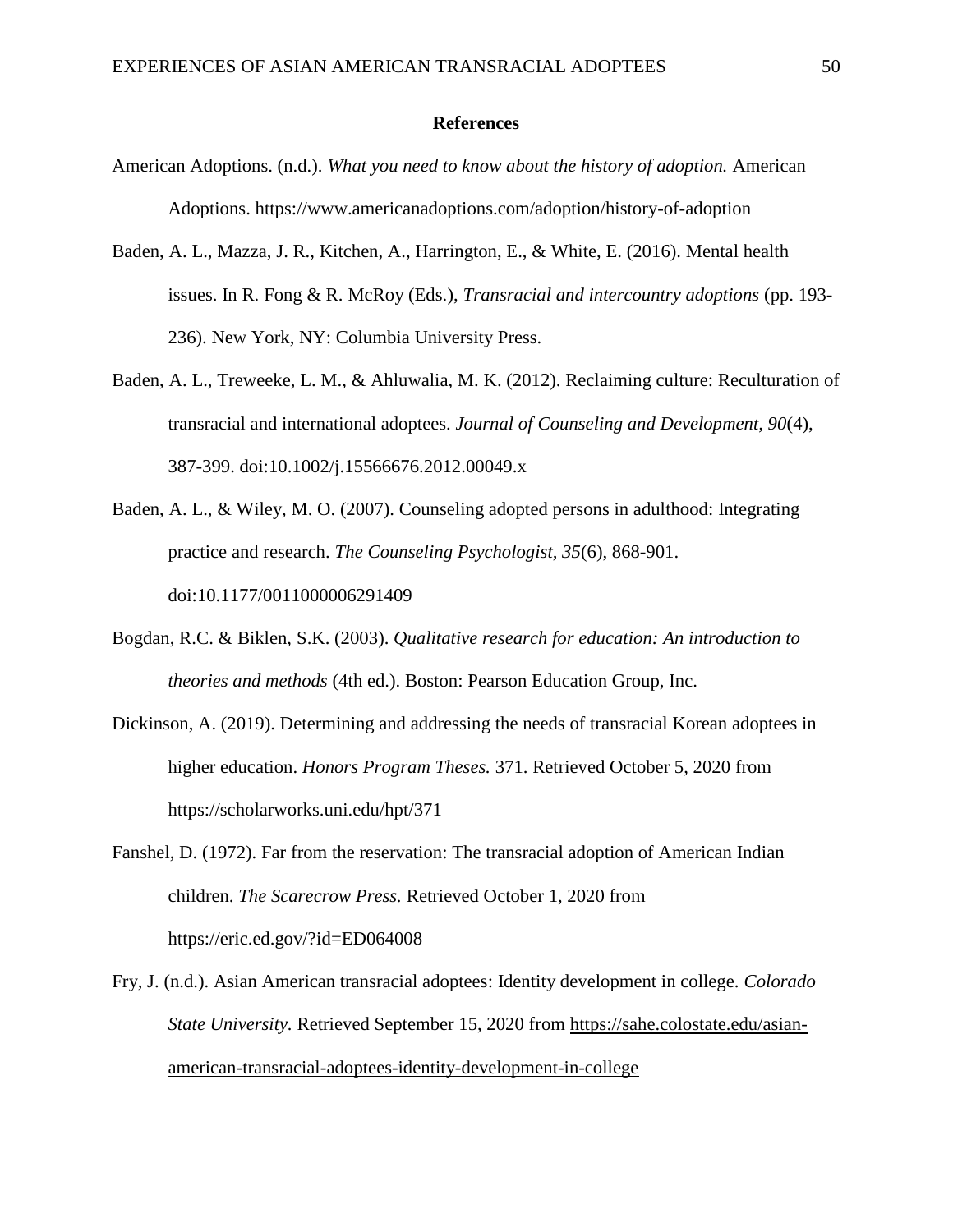- Hall, B., & Steinberg, G. (2013). *Inside transracial adoption: Strength-based, culture-sensitizing parenting strategies for inter-country or domestic families that don't "match"* (2nd ed.). London, UK: Jessica Kingsley Publishers.
- Harrell, S. P. (2000). A multidimensional conception of race-related stress: Implications for the well-being of people of color. *American Journal of Orthopsychiatry, 70*, 42–57.
- Iwamoto, D. K., & Liu, W. M. (2010). The impact of racial identity, ethnic identity, Asian values, and race-related stress on Asian Americans and Asian international college students' psychological well-being. *Journal of Counseling Psychology, 57*(1), 79–91. [doi.org/10.1037/a0017393](https://psycnet.apa.org/doi/10.1037/a0017393)
- Jackson, R., Drummond, D., & Camara, S. (2007). What Is Qualitative Research? *Qualitative Research Reports in Communication, 8,* 21-28. doi:10.1080/17459430701617879.
- Kim, J. (1981). Processes of Asian American identity development: A study of Japanese American women's perceptions of their struggle to achieve positive identities as Americans of Asian ancestry. *Doctoral Dissertations 1896 - February 2014.* 3685. Retrieved October 4, 2020 from [https://scholarworks.umass.edu/dissertations\\_1/3685](https://scholarworks.umass.edu/dissertations_1/3685)
- Kryder, S. (1999). Self and alma mater: A study of adopted college students. *Child and Adolescent Social Work Journal, 16*(5), 355-372. doi: 10.1023/A:1022395612530
- Lawrence-Lightfoot, S. (2005). Reflections on portraiture: A dialogue between art and science. *Qualitative Inquiry, 11*(1), 3-15.
- Lee, R. M. (2003). The transracial adoption paradox. *The Counseling Psychologist, 31*(6), 711- 744. doi:10.1177/0011000003258087
- Lee, R. M., Yun, A. B., Yoo, H. C., & Nelson, K. P. (2010). Comparing the ethnic identity and well-being of adopted Korean Americans with immigrant/U.S.-born Korean Americans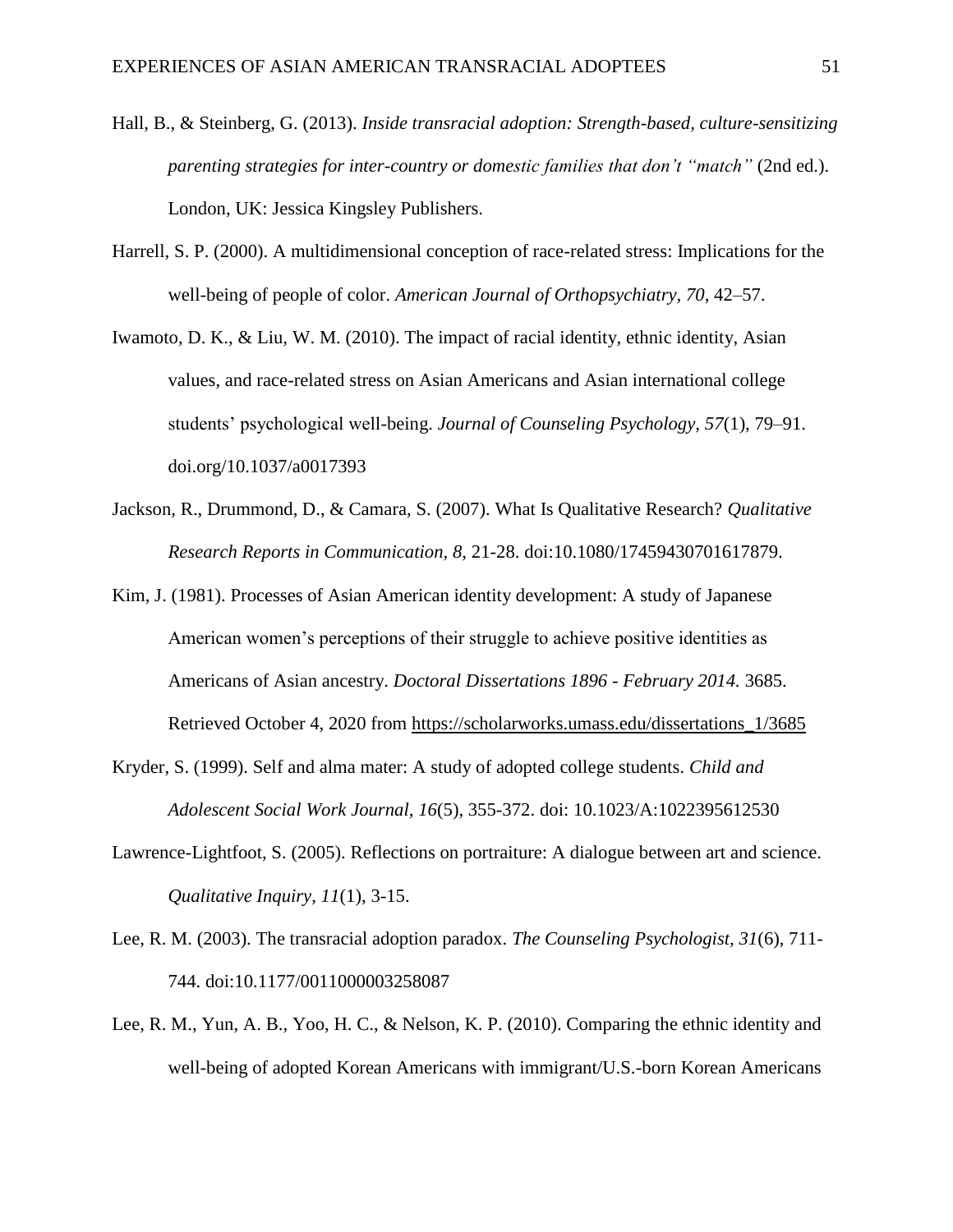and Korean International students. *Adopt Q, 13*(1), 2-17.

doi:10.1080/10926751003704408

- Myers, M. D., & Newman, M. (2007). The qualitative interview in IS research: Examining the craft. *Information and Organization, 17*(1), 2-26. doi:10.1016/j.infoandorg.2006.11.001
- Nelson, K. P. (2016). Invisible Asians: Korean American adoptees, Asian American experiences, and racial exceptionalism. Rutgers University Press.
- Park, S. (2012). Caucasian parents' experience with transnational-transracial adoption: A phenomenological study. *International Journal of Child. Youth and Family Studies, 3*(4.1), 479-499. doi:10.18357/ijcyfs34.1201211553
- Pinderhughes, E. E., Matthews, J. A. K., & Zhang, X. (2016). Ethnic identity formation. In R. Fong & R. McRoy (Eds.), *Transracial and intercountry adoptions* (pp. 154-192). New York, NY: Columbia University Press.
- Sauer, J. (2012). "Look at me:" Portraiture and agency. *Disabilities Studies Quarterly, 32*(4). http://dx.doi.org/10.18061/dsq.v32i4.1736
- Sommers, V. S. (1960). Identity conflict and acculturation problems in oriental Americans. *American Journal of Orthopsychiatry, 30*(3), 637–644. doi.org/10.1111/j.1939- 0025.1960.tb02079.x
- St. Clair, I. L. (2017). Being in-between: Narratives of identity and community by Chinese American adoptees. *Honors Theses.* 490. Retrieved September 15, 2020 from https://repository.wellesley.edu/object/ir771
- Student Success and Retention. (n.d.). *Jump Start.* Retrieved March 23, 2021, from https://success.uni.edu/jumpstart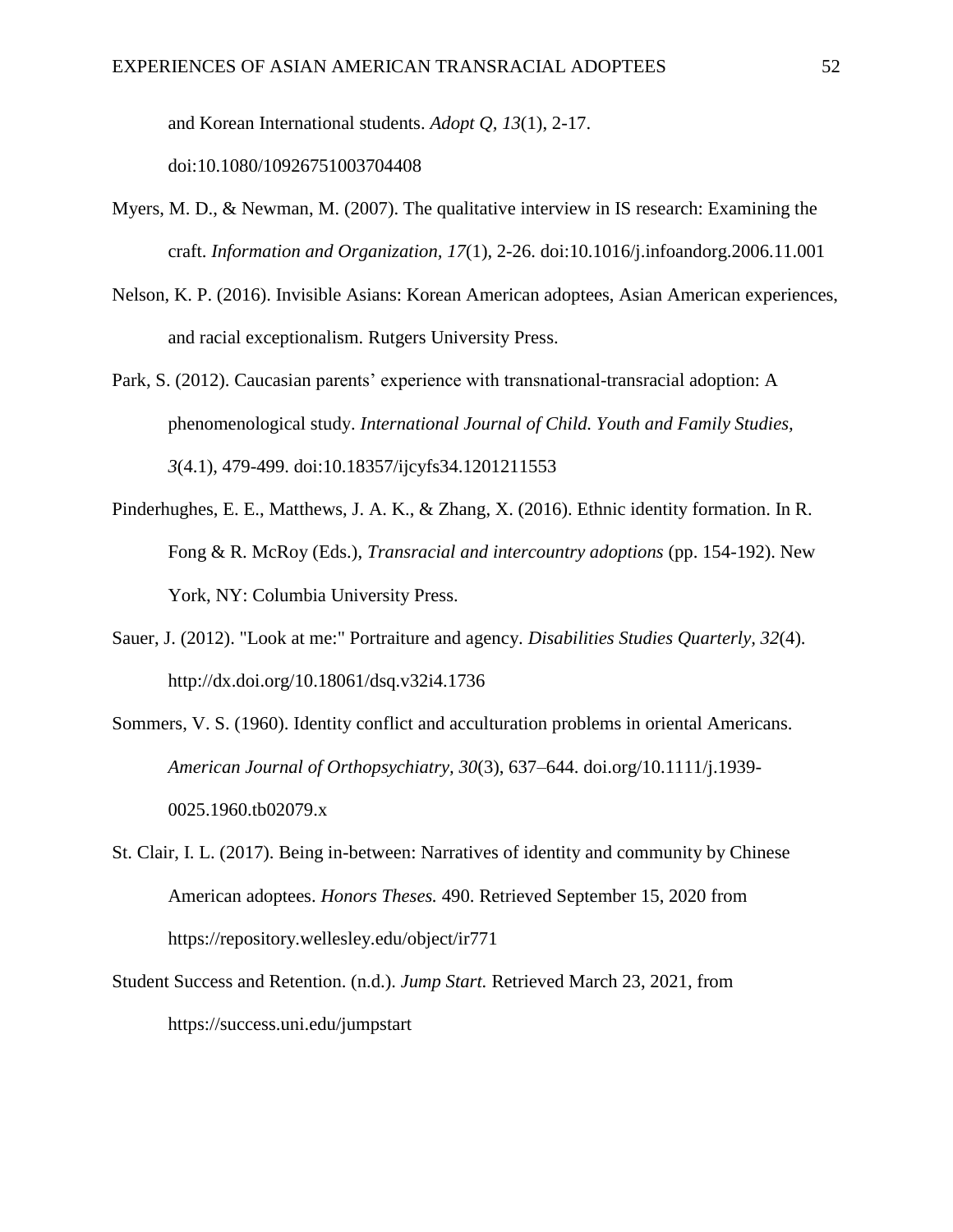- Suda, D. K. & Hartlep, N. D. (2016). "Balancing two worlds": Supporting transracially adopted Asian/American students on the college campus. *Journal of Educational Foundations, 27*(1-4), 55-72.
- Sue, S. & Sue, D. W. (1971). Chinese-American personality and mental health. *Amerasia Journal, 1*, 36-49.
- U.S. Department of Health and Human Services. (2009). *Adoption USA. A chartbook based on the 2007 national survey of adoptive parents. Race, ethnicity, and gender.* Retrieved from [https://aspe.hhs.gov/report/adoption-usa-chartbook-based-2007-national-survey-adoptive](https://aspe.hhs.gov/report/adoption-usa-chartbook-based-2007-national-survey-adoptive-parents)[parents.](https://aspe.hhs.gov/report/adoption-usa-chartbook-based-2007-national-survey-adoptive-parents)
- U.S. Public Health Services Office of the Surgeon General. (2001). *Mental health: Culture, race and ethnicity: A supplement to mental health: A report of the Surgeon General.*  Rockville, MD: Department of Health and Human Services, U.S. Public Health Service.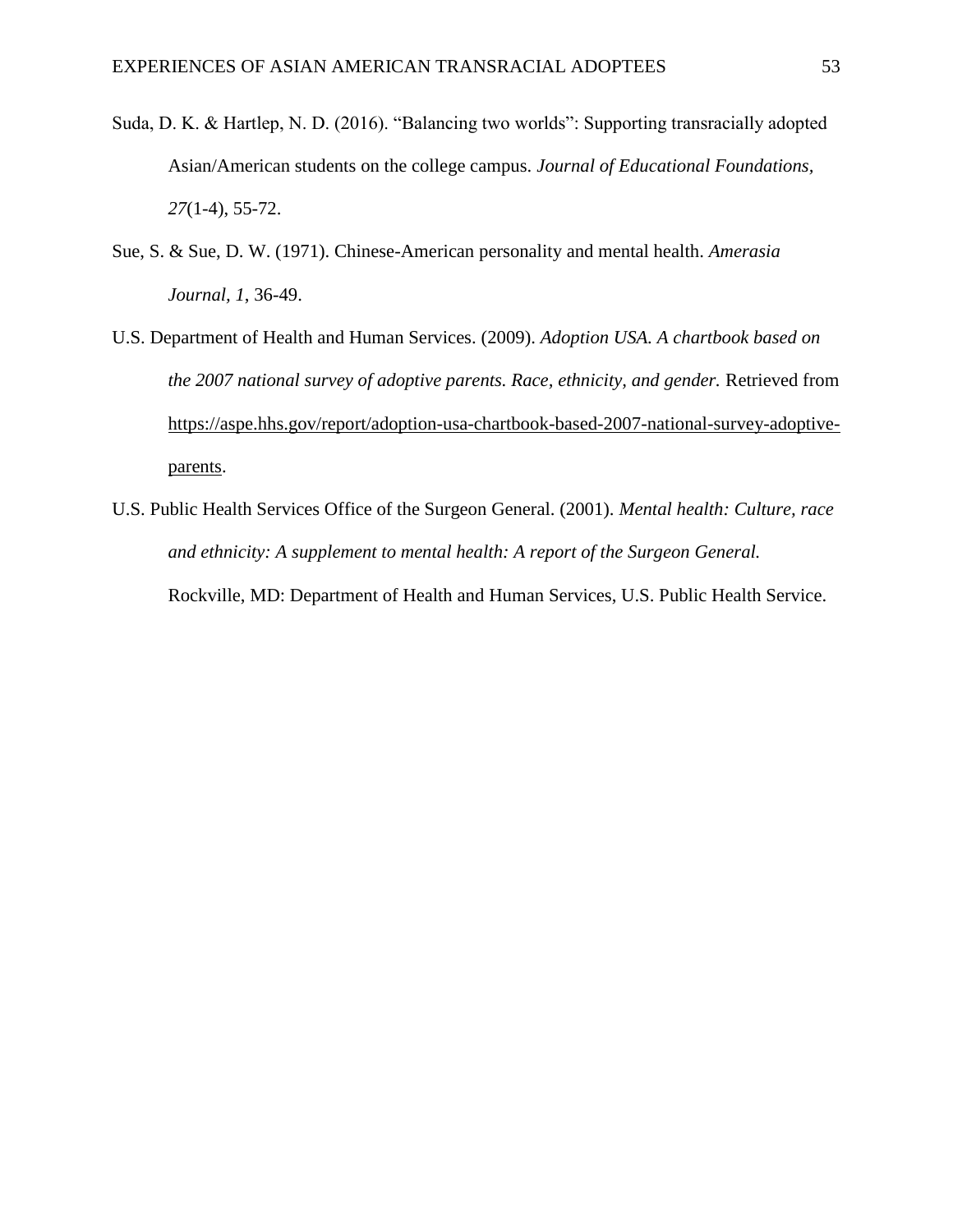# **Appendix A**

*The following protocols include guiding questions that were used to frame each interview. Not all questions were asked in each interview, and some additional questions or topics may have been discussed.*

# **Interview 1 Protocol**

## *Demographics*

- 1. Where and when were you born?
- 2. What is your family like? Is there any other adoption in your family?
- 3. Where did you grow up?
- 4. What was the composition of your community like growing up? (i.e., population size, diversity, location)
- 5. Can you tell me what your high school experience was like?
- 6. Currently, what things are you involved with? (i.e., major, groups, work, academics)
- 7. If you could describe yourself using 3 words, what words would describe you?
- 8. Who or what inspired you to be the person you are today?
- 9. What do you like and appreciate most about yourself?
- 10. What experiences most impacted the person you are today?

## *Adoption/Childhood*

- 11. How would you characterize your adolescent years?
- 12. What do you know about your adoption? How did you gain that information?
- 13. How much exposure did you have to your birth culture during childhood?
- 14. Growing up, can you describe how you felt in relation to your friends and family? Did you feel like you were treated similar to them or different? How so?
- 15. Can you describe any significant experiences you had as a child related to being adopted?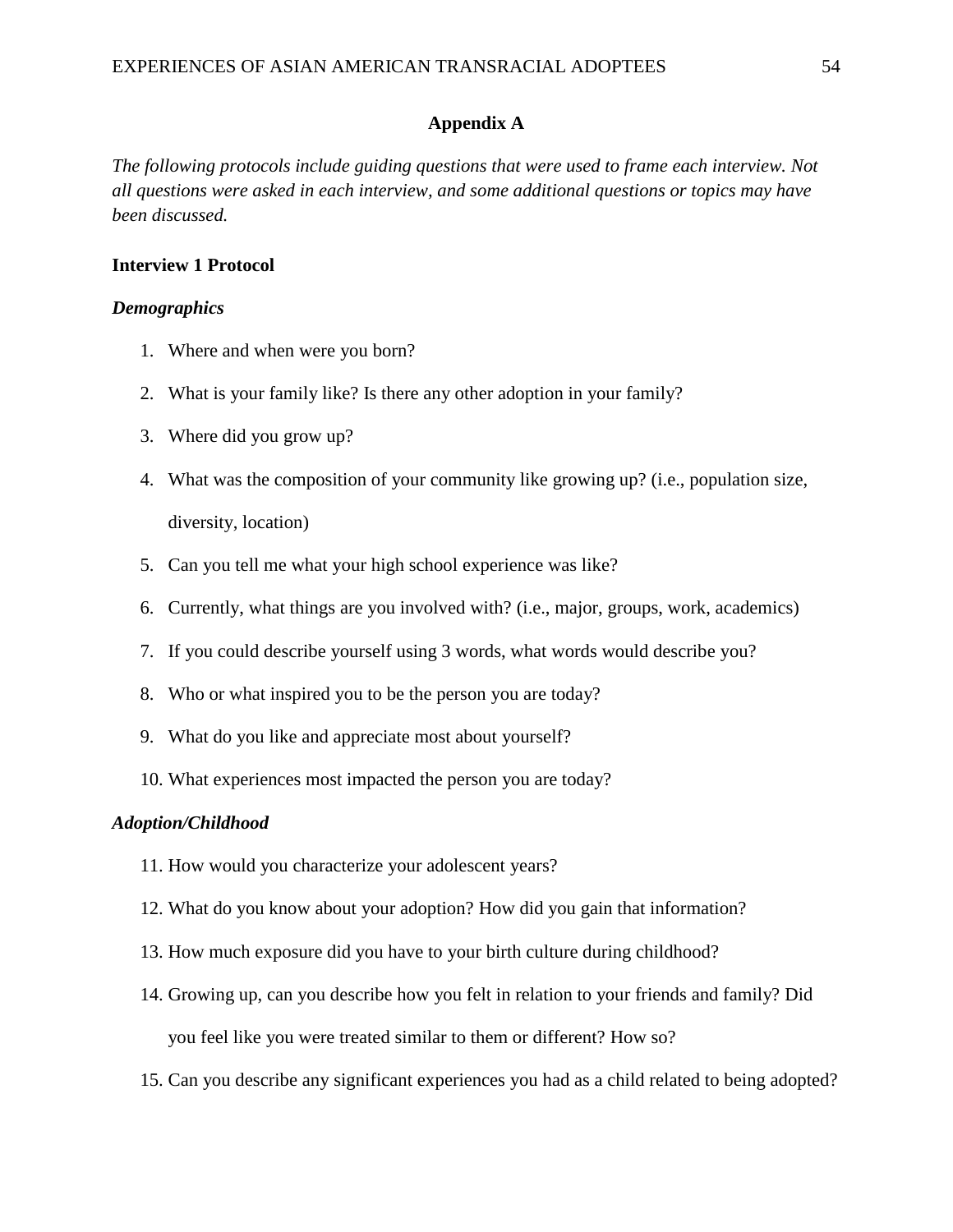- 16. How do you self-identify? Can you describe any times where someone has questioned your authenticity or identity? How did that make you feel?
- 17. Have you ever been subjected to stereotypes because of your appearance? If so, explain.
- 18. What does it mean to you to have an identity as an Asian American? Has this meaning changed over the years? How?
- 19. In looking back, are there one or more significant events that you feel played a crucial role in your achievement of an Asian American identity?

#### **Interview 2 Protocol**

#### *College*

- 1. Where did you go/currently attend college?
- 2. How would you describe the diversity of the student population?
- 3. What was your initial transition into college like? Did you face any struggles (academically, socially, mentally) when you first got to college?
- 4. Are there any significant experiences in your first year of college that stand out to you as impactful on your identity development (non-related or related to race/adoptee)? How so?
- 5. How would you describe your overall college experience?

# *Adoptee-Related Questions*

- 6. Prior to coming to college, how much exposure had you had with others who identified as Asian American or as Asian American adoptees?
- 7. Have there been any experiences in college where you have been especially aware of your Asian American identity? How did these experiences make you feel?